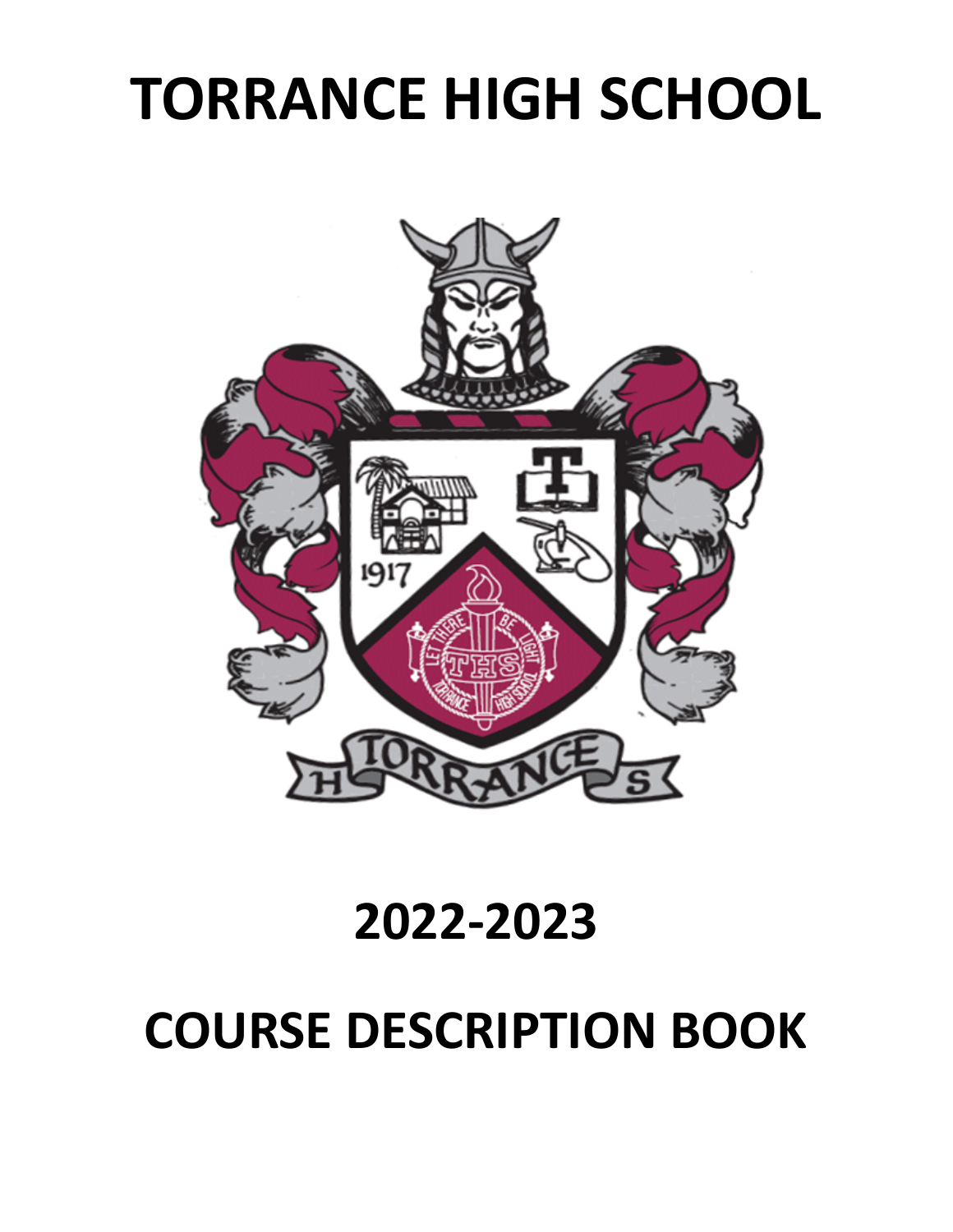# TARTAR PRIDE



# A TRUE TARTAR WILL...



**Behave** respectfully, responsibly, and compassionately



**Read** intentionally



Think critically and analytically



Write purposefully



**Communicate and collaborate** effectively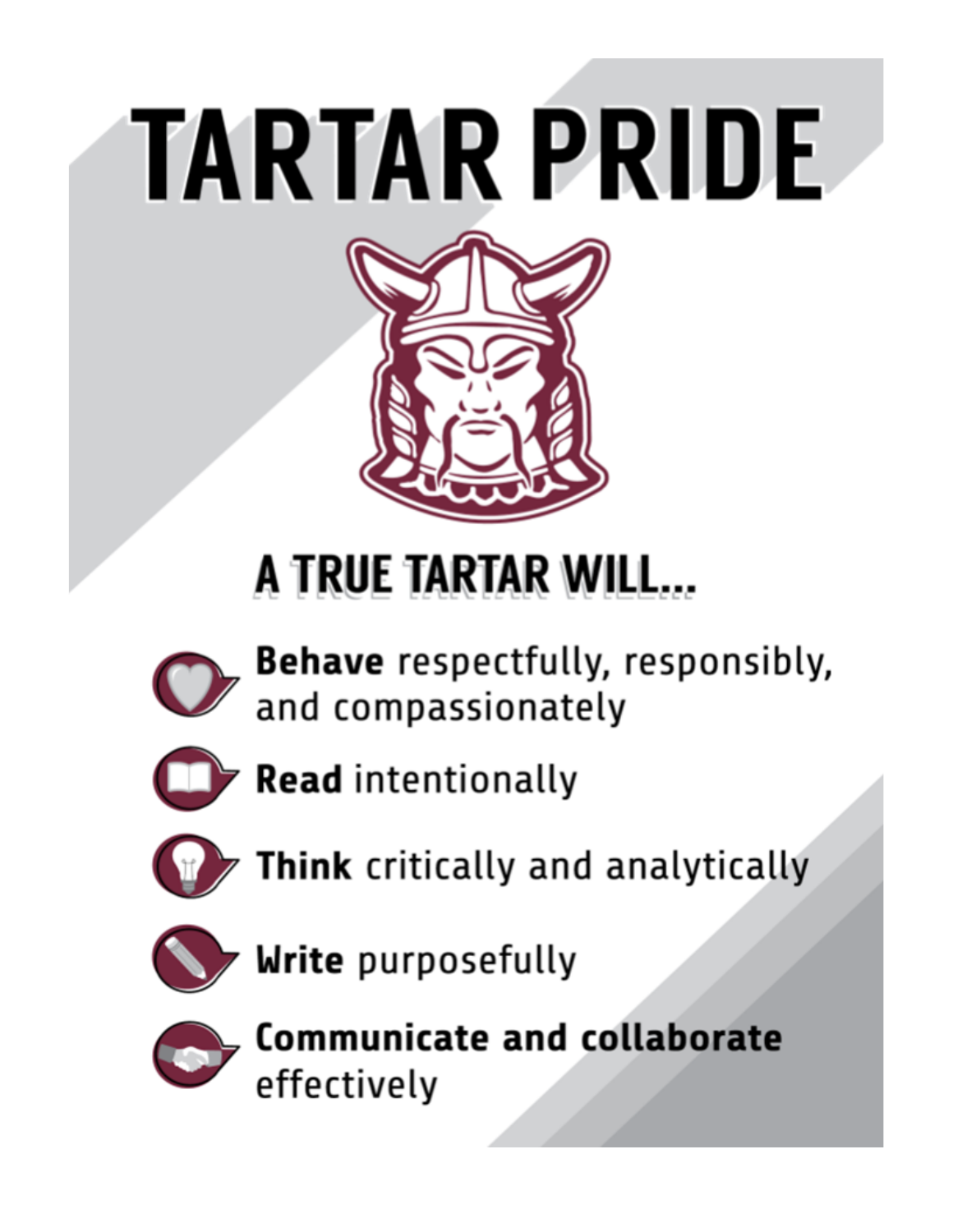### **Message to Students and Parents**

This Course Description Book has been prepared by the Torrance High counseling and teaching staff and is issued to you in the hope that you will use it as a permanent reference throughout your high school years. It contains course descriptions, a Four-Year Educational Plan, graduation and CSU and UC entrance requirements, and a brief explanation of guidance terminology, policies, and practices.

This book can best be used in consultation with the counseling personnel at Torrance High, who can provide in-depth information about the topics contained herein. In addition, counselors can assist you in developing a Four-year Educational Plan that provides the very best high school program possible. Please contact the counseling office whenever you have questions.

Course offerings and college admission requirements are subject to change, and this book will be updated annually to reflect any changes that occur.

This course description book is available online at http://ths.tusd.org. Please bookmark it so that you can use it as a meaningful reference throughout your four years at Torrance High.

### **FREQUENTLY CALLED: NAMES, OFFICES AND PHONE NUMBERS**

| <b>Torrance High School phone number</b>                 |                                   | (310) 533-4359 |  |  |
|----------------------------------------------------------|-----------------------------------|----------------|--|--|
| <b>Principal</b>                                         | <b>Karim Girgis</b>               | ext. 7980      |  |  |
| Assistant Principal-Attendance, Counseling, ELL, English | <b>Tina Gross</b>                 | ext. 8150      |  |  |
| <b>Assistant Principal-Student Services</b>              | <b>Paul Nitake</b>                | ext. 7991      |  |  |
| <b>Assistant Principal-Curriculum Office</b>             | <b>Mark Roulette</b>              | ext. 7992      |  |  |
| <b>Site Supervisor</b>                                   | Christopher Johnson ext. 7990     |                |  |  |
| <b>Dean of Students</b>                                  | Michelle Kaloper-Bersin ext. 7960 |                |  |  |
| <b>Counselors:</b>                                       |                                   |                |  |  |
| Students with last name beginning with:                  |                                   |                |  |  |
| $A - E$                                                  | <b>Christina Yun</b>              | ext. 7961      |  |  |
| $F - Lon$                                                | <b>Adriana Ibanez</b>             | ext. 7964      |  |  |
| $Loo - Re$                                               | Aisha Takesue                     | ext. 7966      |  |  |
| $Ri - Z$                                                 | <b>Robert Young</b>               | ext. 7965      |  |  |
| <b>Mental Health Therapist</b>                           | <b>Brianna Angele</b>             | ext. 7921      |  |  |
| <b>College/Career Coordinator</b>                        | Jenna Mendoza                     | ext. 8003      |  |  |
| <b>Activities Director</b>                               | <b>Nathan Jones</b>               | ext. 8030      |  |  |
| <b>Athletic Director</b>                                 | George Tachibana                  | ext. 7986      |  |  |
| <b>Athletic Trainer</b>                                  | Gina Leccese                      | ext. 8104      |  |  |
| <b>Gate Coordinator</b>                                  | <b>Don Glavich</b>                | ext. 8017      |  |  |
| <b>ELD Coordinator</b>                                   | <b>Jennifer Crawford</b>          | ext. 8181      |  |  |
| Librarian                                                | Paula Fox                         | ext. 7901      |  |  |
| <b>School Psychologist</b>                               | Jessica Chien                     | ext. 7976      |  |  |
| <b>Attendance Office</b>                                 | <b>Elizabeth Feltham</b>          | ext. 7959      |  |  |
| <b>School Nurse</b>                                      | Leilani Fuller                    | ext. 7971      |  |  |
| <b>Health Office</b>                                     | Camille Magcalas - LVN ext. 7972  |                |  |  |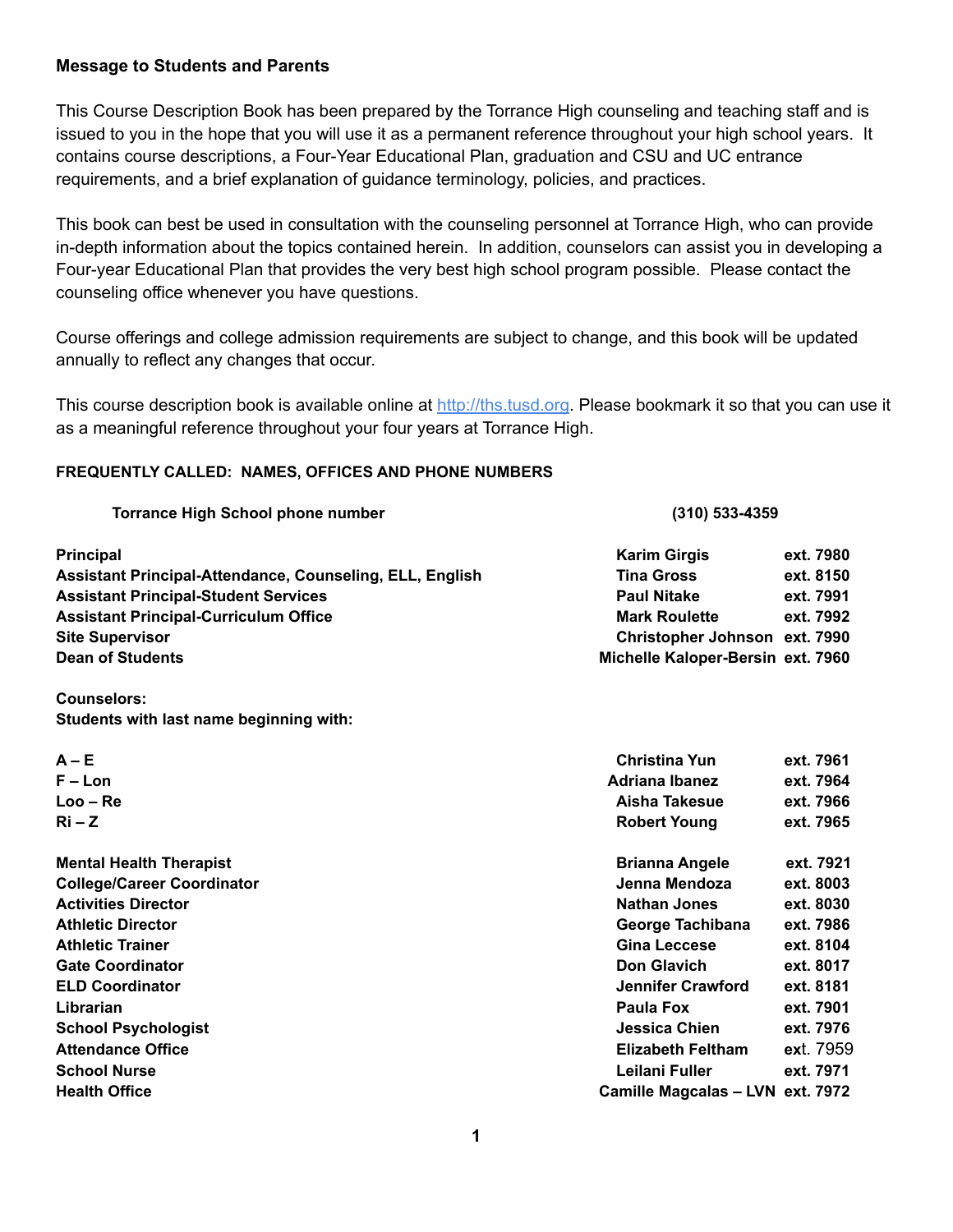# **Board of Education Requirements for High School Graduation**

A student who fulfills the following requirements shall be eligible for high school graduation:

- 1. Students shall have a minimum of **220 credits**, which shall include:
	- a. **Mathematics: 20 credits** Students must pass Algebra 1 or its equivalent

### b**. Science: 20 credits**

- a) 10 credits of Biological (Life) Science
- b) 10 credits of Physical Science
- c. **English: 40 credits** All students are required to take English 1 (9th grade), English 2 (10th grade), English 3 (11th grade), English 4 (12th grade)

## d. **Social Science: 30 credits**

- 1) 10 credits of World History (10th grade)
- 2) 10 credits of the U.S. History (11th grade)
- 3) 10 credits of the U.S. Government/Economics (12th grade)

### e. **Physical Education: 20 credits**

9th & 10th Grade students must be enrolled in P.E., athletics, pep squad, drill team, beginning dance or P.E. band.

10th through 12th grade students must complete an additional 10 units of one of the following: P.E. 10-12, weight training, fitness, athletics, pep squad, drill team or P.E. Band.

## f. **Fine Arts or World Language: 10 credits**

A student shall complete 10 credits (one full year) in a single foreign language or 10 credits in fine arts (art, music or drama).

## g. **Health – 5 credits**

h. **Credit Limitations**: Credits acceptable for graduation are limited for the following courses: Aides – 10 credits only; Work Experience – 20 credits; correspondence courses – 10 credits per academic discipline and 40 credits total.

## i. **Elective credits: 75 credits**

- 2. A satisfactory citizenship record as evidenced by six or more semesters of composite satisfactory or excellent citizenship grades. Students who fail to meet this requirement are provided the following alternatives to meet graduation requirements:
	- a. Complete the School Citizenship/Personal Awareness course (if offered)
	- b. Complete 60 hours of community service for each composite U.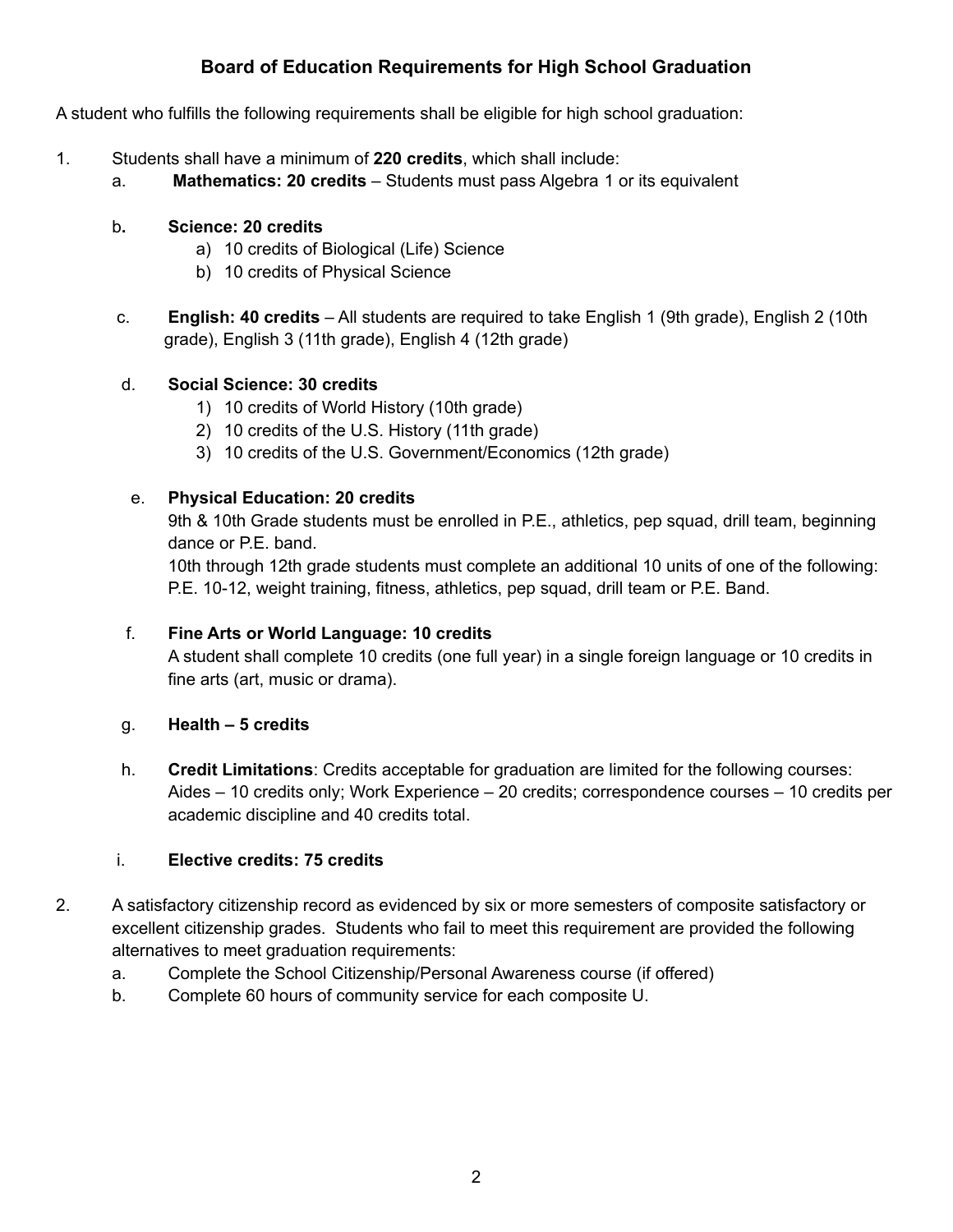# **School Terminology, Policies, and Practices**

A one period course for one quarter = 2.5 credits A one period course for one semester = 5 credits A one period course for two semesters = 10 credits A customary school load for a year is 60 credits

**Audit:** no credit or grade is given for the class but the student must attend and do the work or risk a failing grade in the class. This option is available only with teacher approval and by completing a petition filed no later than one week after quarter report cards are distributed.

**Credit interval:** a student may not enter a new semester class for credit after the sixth week of the semester. A student must enter a quarter class within 3 weeks of the new quarter to earn credit.

**Repeated courses:** a student who repeats a class should know the following:

- a. All grades appear on the transcript.
- b. TUSD uses the highest grade to meet graduation requirements.

c. No credit is given for the first time the class was taken and an R appears on the transcript to indicate that this class was repeated for credit later.

d. The cumulative GPA does not include courses with an R designation.

Colleges and universities treat repeated course grades differently. Students should check specific college catalogs carefully concerning practices related to courses that are repeated in high school.

Classes taken outside of TUSD (sometimes called **"outside credit") require written approval prior to starting the course to receive THS credit.** A maximum of one (1) course per academic area may be applied toward the diploma. Students should see their counselor for details. Outside Credit is usually issued using the following formula: 18 hours of instruction equals one (1) credit.

Students who are planning to enroll in off-site (online) classes must meet with their counselor prior to registering and paying fees for the class.

## **Minimum Course Enrollment Each Semester**:

| Freshman, Sophomores, and Juniors |  |
|-----------------------------------|--|
| Seniors                           |  |

**Seniors**: only those who have met all graduation requirements may participate in graduation ceremonies. Seniors, who have not met graduation requirements in June, have until October 1 of their graduating year to complete graduation requirements and receive a THS diploma for their class year. After that, they will be referred to work towards an Adult School diploma at Torrance Adult School.

**KEY: Course titles** labeled with (+) indicate University of California (UC)/California State University (CSU) approved class. **All courses labeled with a (**★**) will receive an extra grade point for GPA calculation on the Torrance High School transcript. For UC/CSU admissions eligibility the UC/CSU will weigh the GPA according to their own institutional policies.**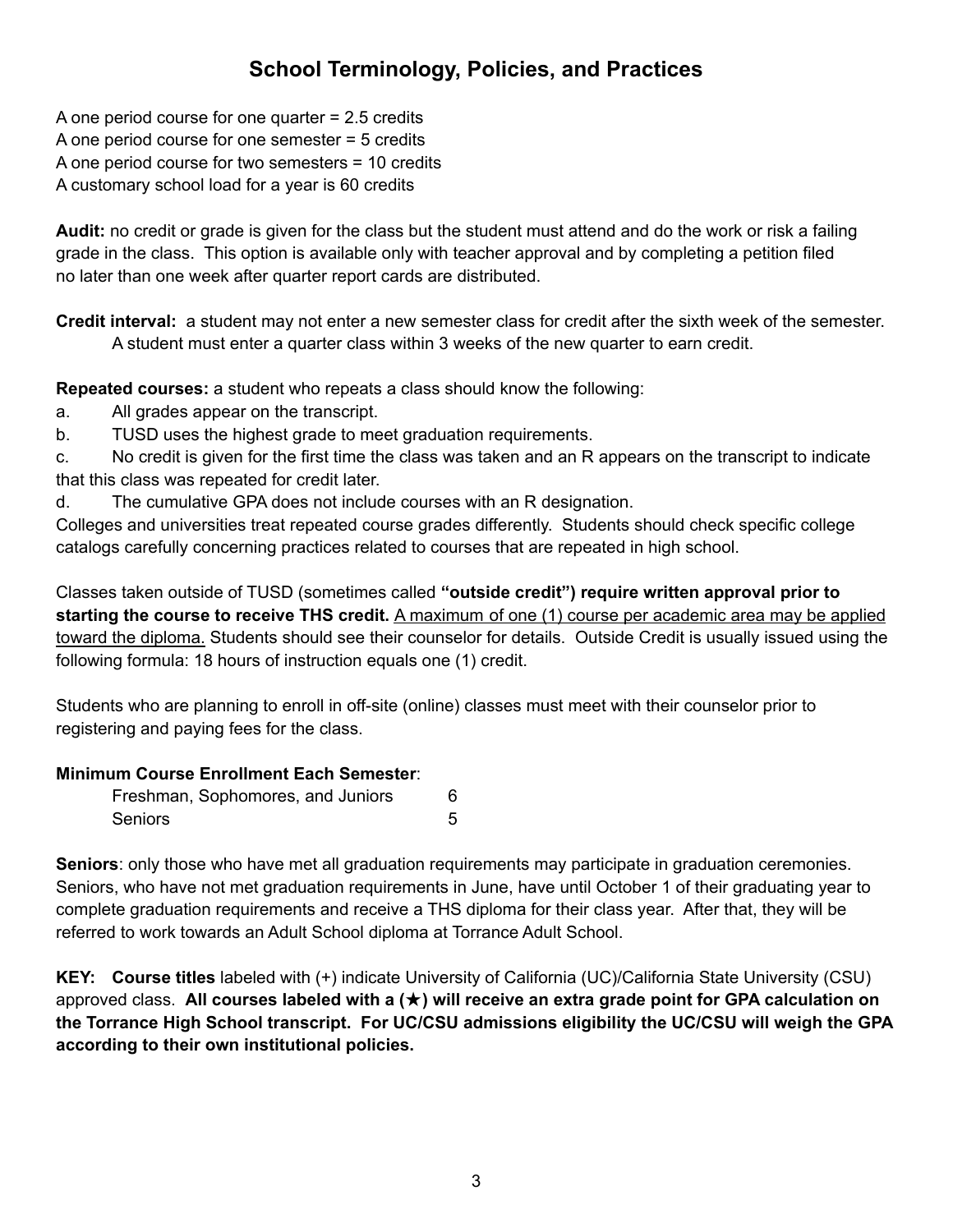# **University Entrance Requirements**

Students are urged to seek the advice of their counselor in planning their high school programs to make certain That they satisfy the admission requirements of the college of their choice.

# **California State University (CSU) System**

### **Examination requirements:**

- Scholastic Aptitude Test (Sat Reasoning) or American College Test (ACT) with Writing
- SAT Subject Tests are no longer required by UC for admissions but some majors may recommend certain tests. Please contact the school's specific majors for information.
- TOEFL for all non-residents and LEP students only

**UC/CSU Subject requirements**: A minimum of 15 academic or college preparatory classes and of these 15 academic credits, at least 7 must be taken during the last two years of high school. Academic or college preparatory units consist of courses in English, mathematics, laboratory sciences, and world languages, social studies, and visual and performing arts. Torrance High School's most current University of California "a-g" List may be downloaded at https://hs-articulation.ucop.edu.edu/agcourslist#/list/search/all?f= Below are the courses at THS that meet the UC requirements:

- **a – HISTORY/SOCIAL SCIENCE**: 3 years required. 1 year US History or 1 semester US History and 1 semester US Government, and 1 year World History
- **b – ENGLISH:** 4 years required. 4 years of college preparatory English.
- **c – MATHEMATICS:** 3 years required, 4 years recommended that includes the topics covered in Elementary Algebra/Algebra 1, Geometry and Advanced Algebra/Algebra 2.
- **d – LABORATORY SCIENCE:** 2 years required, 3 years recommended. 2 years of laboratory science, including two of the three fundamental disciplines of Biology, Chemistry and Physics, but not including Physical Science of the Earth.
- **e – WORLD LANGUAGE REQUIREMENT:** 2 years required, 3 years recommended. 2 years of the same language other than English.

**f – VISUAL AND PERFORMING ARTS REQUIREMENT:** 1 year required.

**g – ELECTIVE COURSES:** 1 year required. Any course listed on the approved UC A-G course list beyond the minimum requirements listed above. For example: AP Macroeconomics, Creative Writing, and Economics A (S), Forensics, Psychology A/B, Psychology A/B (AP), Intermediate English Workshop, Personal & Family Management. For complete lists see: website above

## T**o check eligibility for CSU:**

http://www.csumentor.edu/planning/high\_school

Grades in classes: It is important to note that UC and CSU do not recognize a "D" as passing grade—even if it is in an honors or AP class. Please see your counselor about options for "making up" grades in required subjects to meet UC or CSU eligibility.

NCAA Requirements and website information: page 19 following the Physical Education Athletics section or at www.eligibilitycenter.org.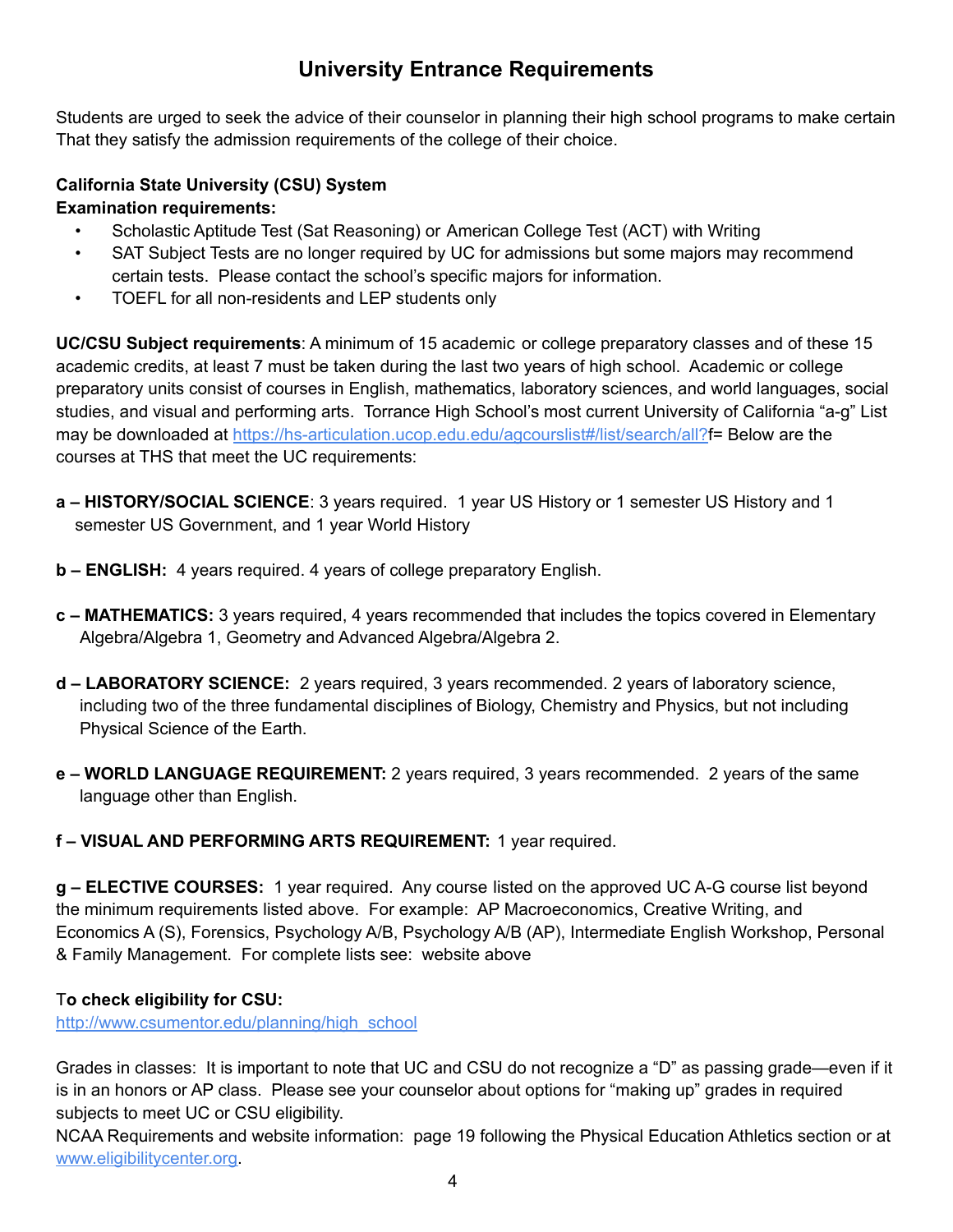# **TORRANCE HIGH SCHOOL FOUR-YEAR EDUCATIONAL PLAN**

**GRADE 9**

Read the course descriptions carefully and plan to take classes that will meet minimum Torrance Unified School District graduation requirements and lead to your goals beyond high school.

Student Name\_\_\_\_\_\_\_\_\_\_\_\_\_\_\_\_\_\_\_\_\_\_\_\_\_\_\_\_\_\_\_\_\_\_\_\_\_ Date\_\_\_\_\_\_\_\_\_\_\_\_\_\_\_\_\_\_\_\_\_\_\_\_\_

At this time, **after high school,** I plan to **and the state of the state of the state of the state of the state of the state of the state of the state of the state of the state of the state of the state of the state of the** 

| <b>FIRST SEMESTER</b>                                             |          |                 | <b>SECOND SEMESTER</b>            |
|-------------------------------------------------------------------|----------|-----------------|-----------------------------------|
| English 1/1H                                                      |          |                 | English 1/1H                      |
| Math                                                              |          |                 | Math                              |
| Science                                                           |          |                 | Science                           |
| P.E. 9/Athletics/Pep/P.E. Band/                                   |          |                 | P.E. 9/Athletics/Pep/P.E. Band/   |
| Drill Team                                                        |          |                 | <b>Drill Team</b>                 |
| Colorguard                                                        |          |                 | Colorguard                        |
|                                                                   |          |                 | Health/Intro to Media & Design OR |
| Health/Intro to Media & Design (full year) OR<br>Health/Geography |          |                 |                                   |
|                                                                   |          |                 | Health/Geography                  |
| Elective: ___________________                                     |          |                 | Elective: ______________________  |
|                                                                   |          | <b>GRADE 10</b> |                                   |
| English 2/2H                                                      |          |                 | English 2/2H                      |
| Math                                                              |          |                 | Math                              |
| Science                                                           |          |                 | Science                           |
| P.E. 10-12/Athletics/Pep/PE Band/                                 |          |                 | P.E. 10-12/Athletics/Pep/PE Band/ |
| <b>Drill Team</b>                                                 |          |                 | <b>Drill Team</b>                 |
| Colorguard                                                        |          |                 | Colorguard                        |
| World History/AP World History                                    |          |                 | World History/AP World History    |
| Elective: _________________                                       |          |                 | Elective: _____________________   |
|                                                                   |          | <b>GRADE 11</b> |                                   |
| English 3/AP English Language                                     |          |                 | English 3/AP English Language     |
| U.S. History/AP U.S. History                                      |          |                 | U.S. History/AP U.S. History      |
| Elective: __________________                                      |          |                 | Elective: ____________________    |
| Elective: _________________                                       |          |                 | Elective: __________________      |
| Elective: __________________                                      |          |                 | Elective: ___________________     |
| Elective: ____________________                                    |          |                 | Elective: ___________________     |
|                                                                   |          | <b>GRADE 12</b> |                                   |
| English4/English Literature AP                                    |          |                 | English 4/English Literature AP   |
| AP U.S. Government & Politics/                                    |          |                 | AP U.S. Government & Politics/    |
| AP Macroeconomics or                                              |          |                 | AP Macroeconomics or              |
| US Government B & Economics A                                     |          |                 | US Government B & Economics A     |
| Elective: ____________________                                    |          |                 | Elective: _____________________   |
| Elective: ____________________                                    |          |                 | Elective: ___________________     |
| Elective: ____________________                                    |          |                 | Elective: ____________________    |
| Elective: ___________________                                     |          |                 | Elective: ___________________     |
| ALTERNATE ELECTIVE CHOICES:                                       |          |                 |                                   |
| First                                                             | Second   |                 |                                   |
| Semester                                                          | Semester |                 |                                   |
| "Honors" or "AP" to tiles when applicable                         |          | $\overline{5}$  |                                   |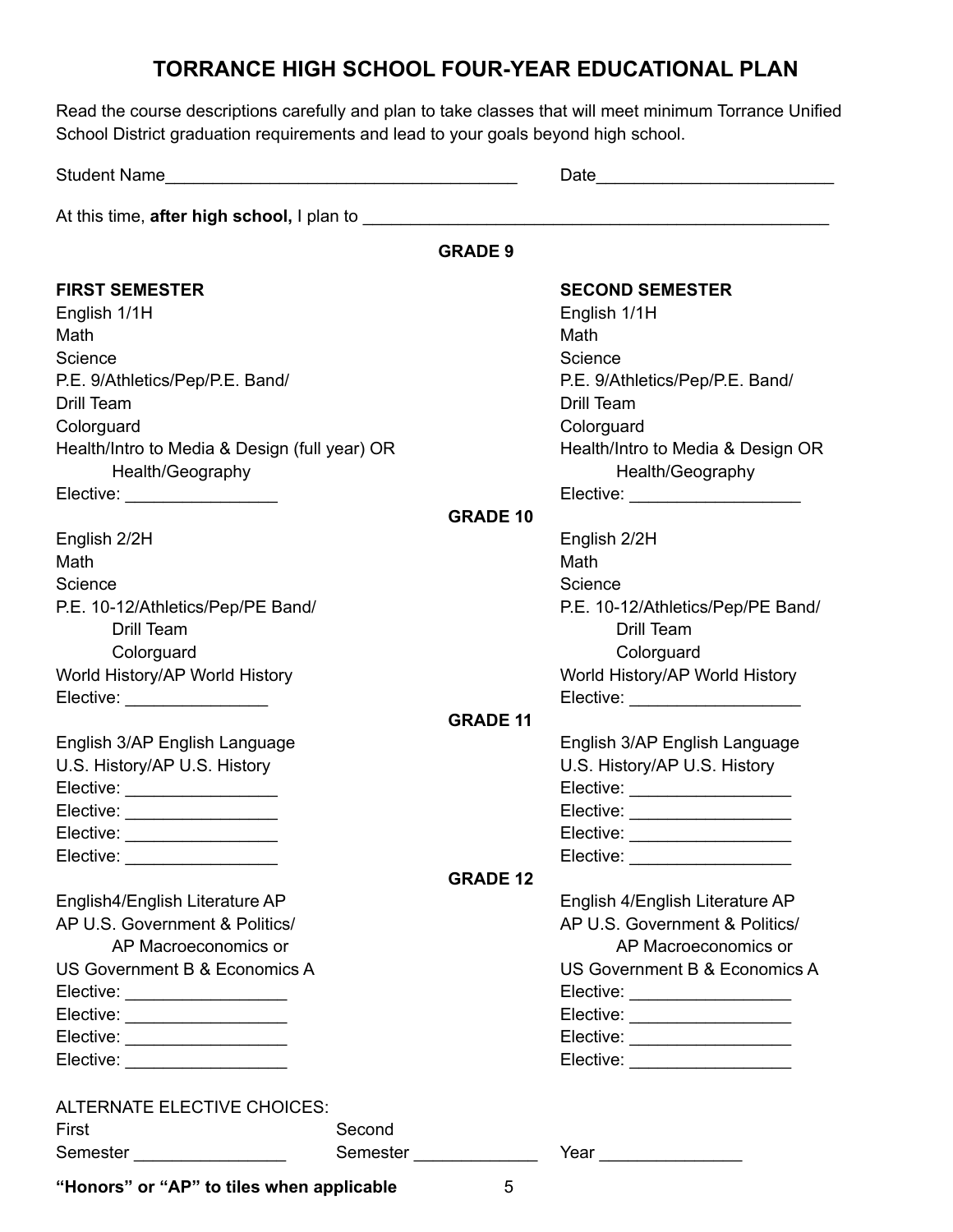# TORRANCE HIGH SCHOOL COURSE DESCRIPTIONS

### **CAREER TECHNICAL EDUCATION DEPARTMENT**

Career Technical Education (CTE) courses focus on academic and technical skills, as well as the knowledge and training necessary to succeed in future careers. CTE courses make academic content accessible to students by providing hands-on experiences and prepares students to become life-long learners. CTE courses are offered through various Pathways, which are a sequential series of courses in specific subjects. Some courses offer dual enrollment or articulation with El Camino College and there are opportunities to participate in nationally recognized student leadership organizations such as Family, Career and Community Leaders of America (FCCLA). Certificates may be earned in certain Pathways. Pathways currently offered include: Engineering Design; Food Science, Dietetics & Nutrition; Fashion Design & Merchandising; and Professional Theater (for Theater course descriptions, see the Fine Arts section).

### (0083) INTRODUCTION TO MEDIA & DESIGN Grade 9 Semester This introductory course will allow students to create original multimedia content that aids in visual communication. These foundational skills will be utilized throughout the student's education and in future careers. Units are included on desktop publishing, spreadsheets, photo manipulation, graphic design, digital storytelling, and simple website design. Examples of coursework include creating professional documents, slideshow presentations, brochures, magazine covers, posters, album covers, logos, and designs with commercial use in mind. Students will practice and utilize online research skills for several projects. Students will use the Microsoft Office Suite and web-based programs such as Pixlr.

### (0282) + PERSONAL AND FAMILY MANAGEMENT Grades 11 - 12 Year

Formerly Survival of Singles/Family Psychology. In this course, students will explore many of the challenges facing them in their future of living on their own. Topics addressed include: Post high school education and training, job and career development, personal finance and budgeting, independent living including personal health and wellness, housing decisions, food preparation and nutrition, personality and self-concept, preparation and management for adult relationships, communication, family theories related to development and child rearing and both personal and family crisis management. This course is a "g" college prep elective on the UC a-g list.

### (0771) GRAPHICS COMMUNICATION TECHNOLOGY: ANNUAL PRODUCTION

Grades 10 – 12 Year

*Prerequisites*: Approval by instructor. Students will produce the school yearbook, which provides an opportunity for practical experience in desktop publishing, managing, editing, writing, visualizing, proofreading, advertising sales and marketing. This is for students who like to write, interview people, and create exciting innovative ways to arrange ideas, fonts, and graphics for publication.

## (0770) GRAPHICS COMMUNICATION TECHNOLOGY: NEWSPAPER PRODUCTION

Grades  $10 - 12$  Year

*Prerequisites*: Approval by instructor. The Graphic Communications Technology: Newspaper program helps students develop graphic communications skills. The program prepares students for employment of advanced training in journalism, desktop publishing and a variety of related industries.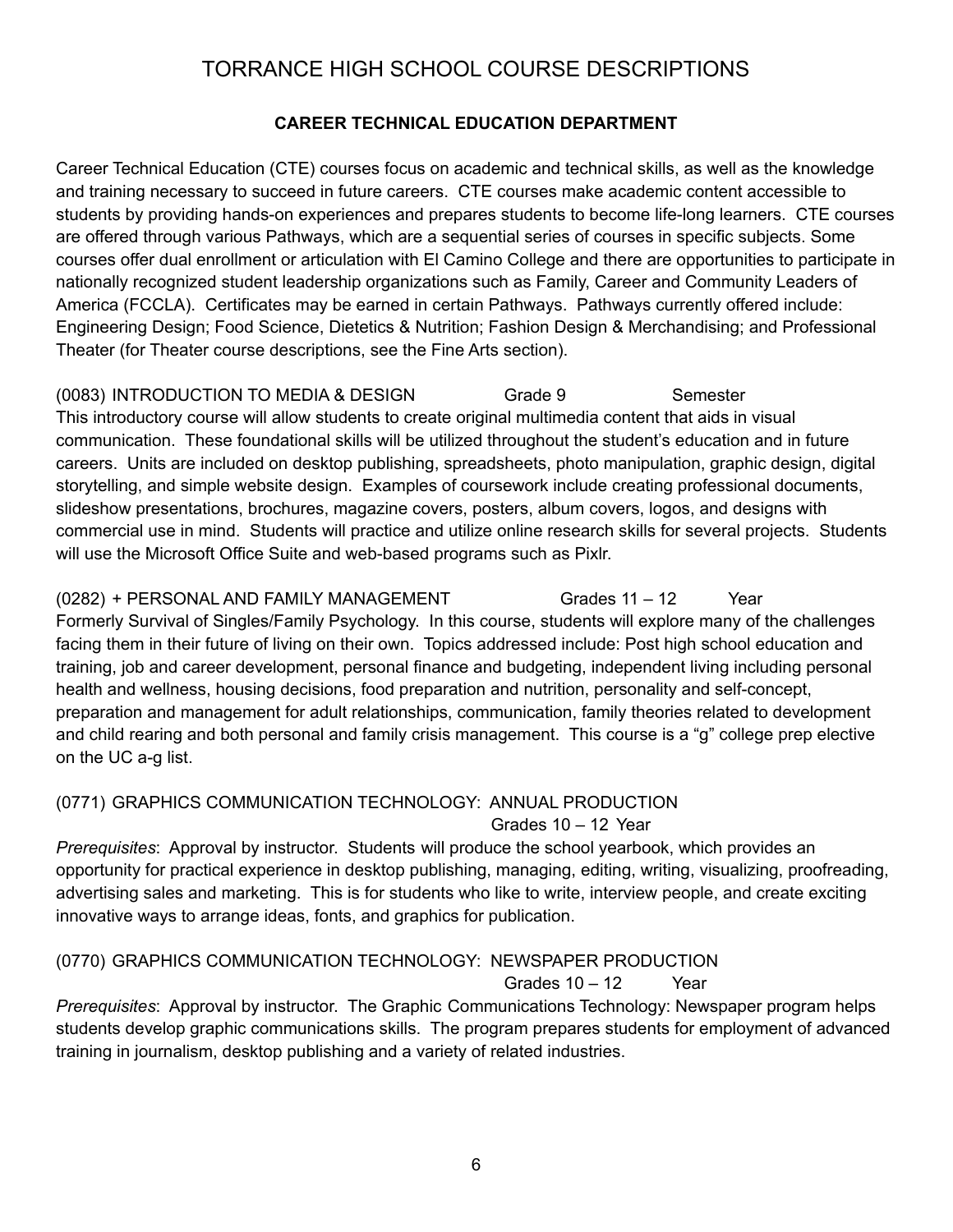### (0263) +COSTUME AND WEARABLE ART Grades 9 -12 Year

In this introductory course, students will learn the techniques of sewing and the tools of the art. Students will study the elements and principles of design and apply them to garments that complement the human form. Students will study the history of clothing and costume, the cultural traditions that accompany the history, learn the art of textile making, and use dyes to create textile designs using tie-dye and batik methods. Students will learn the art of sketching the fashion figure, create illustrated collections of clothing; how to draw and source textiles, and construct garments that reflect their artistic interpretation of design in functional art. Students will potentially assist in the design and production of costumes for one of the drama department's stage productions. Finally, students will produce a portfolio of their illustrations and display their art wear and functional clothing that is inspired by their own ideas of art and historical costume. This class is articulated with El Camino College and students may be eligible to earn college credit for this course. This class will count as fine arts credit and meets the UC "f" requirement.

(0244) +FASHION DESIGN AND MERCHANDISING II Grades 9 – 12 Year *Prerequisite*: Fashion Design & Merchandising 1 or Costume & Wearable Art or consent of instructor This is the concentration course for students in the Fashion Design & Merchandising Pathway. In this intermediate level course students will study multiple aspects of the fashion industry including fashion forecasting, textiles and textile products, garment construction in manufacturing, product knowledge and apparel merchandising, visual merchandising, and developing and merchandising a line. Students will also continue advancing their garment construction skills and create a collection of clothing to be presented in the annual fashion show. In addition, students will be introduced to basic patternmaking techniques. Students will continue to build and maintain their professional portfolio. Students will have the opportunity to earn additional Precision Exam Certificates for this course. This course counts as a "g" college prep elective on the UC a-g list.

(0245)FASHION DESIGN AND MERCHANDISING III Grades 10 – 12 Year This course is the capstone level class in the Fashion Design & Merchandising Pathway. In this advanced level course, students will focus on specific aspects of the fashion industry in preparation for possible entry into fashion related careers. Topics include advanced techniques in fashion design, fashion merchandising, textile and apparel production, retail, U.S. apparel industries and world economies, ethical practices, technological advances, product development, and entrepreneurship. Students will advance their patternmaking skills to create an original design. Students will continue to advance their garment construction techniques and create a collection of clothing. Students will fulfill a leadership role in management of the annual fashion show. In addition, students will update and maintain a professional portfolio that could be used to pursue post-secondary education or entry-level careers in the industry. Possible internship or job-shadowing opportunities may be offered. This course counts as a "g" college prep elective on the UC a-g list.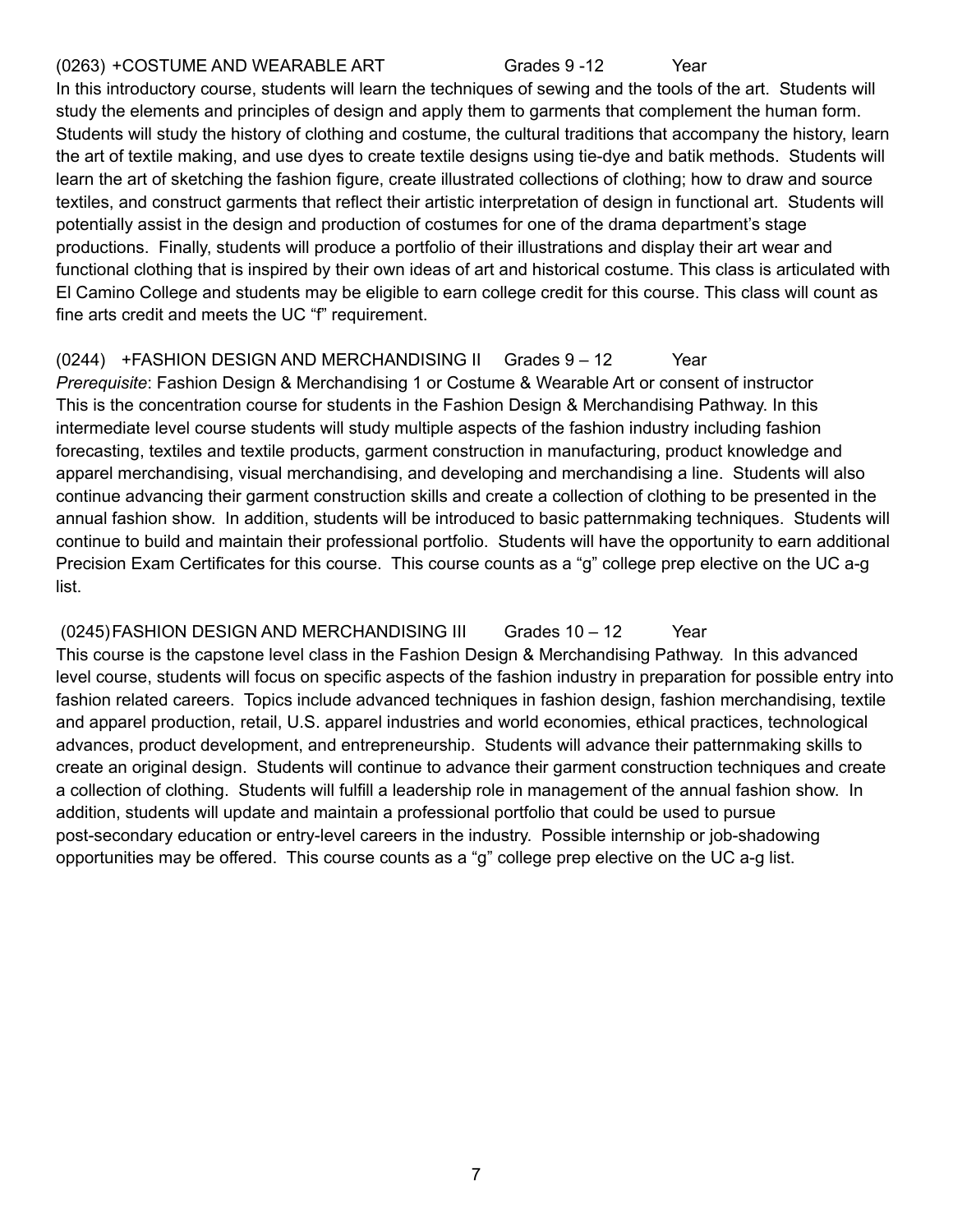### $(0249)$  + FOODS AND NUTRITION 1 Grades  $9-12$  Year

### This beginning level course is laboratory based, meaning students will explore food through hands-on experiences including cooking and experimentation. It is the beginning level of the foods and nutrition pathway aimed at preparing students for college and careers in the food science, food service, nutrition, and dietetics industries. Students will complete their food handler's permit or certification preparing them for the industry. Additionally, broad introductory aspects of the food industry will be explored including marketing, product development, pricing, scientific process, nutritional information, and cultural perspectives. This course meets the Common Core College and Career Readiness anchor standards for a "g" elective on the UC a-g list.

### (0277) FOODS AND NUTRITION 2 Grades 10-12 Year

### *Prerequisite*: Foods & Nutrition 1

This advanced level course is laboratory based, meaning students will explore food through hands-on experiences including cooking and experimentation. This is the capstone of the foods and nutrition pathway aimed at preparing students for college and careers in the food science, food service, nutrition, and dietetics industries. Students will complete an advanced level food handler's permit or certification preparing them for the industry. Additionally, in depth aspects of the food industry will be explored including scientific process, nutritional information, community, and cultural perspectives. Extra time will be spent on nutritional recipes, cooking labs, and profiles. This course meets the Common Core College and Career Readiness anchor standards for a "g" elective on the UC a-g list. \*Students may be eligible to receive college credit for this course pending approval.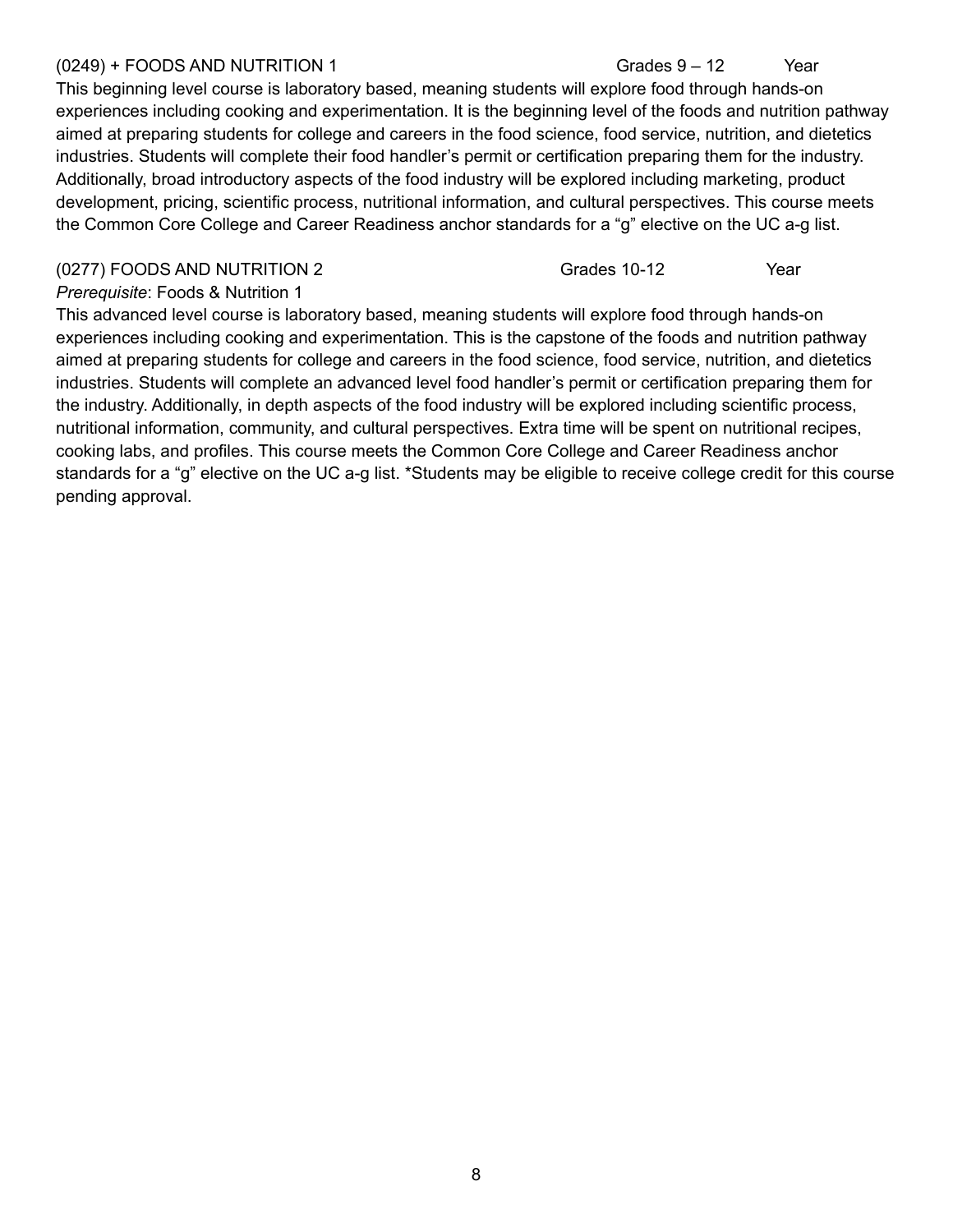### **PROJECT LEAD THE WAY**

### **Project Lead the Way\* (PLTW) Engineering Pathway**

| Course 1                    | Course 2                         | Course 3                      |
|-----------------------------|----------------------------------|-------------------------------|
| Introduction to Engineering | <b>Principles of Engineering</b> | Engineering Design &          |
| Design                      | Or Aerospace Engineering         | Development (Capstone Course) |

\*PLTW courses are elective classes that receive "g" Elective credit on the UC a-g list. **They do not replace required science classes.**

(0447)+PLTW: INTRODUCTION TO ENGINEERING DESIGN Grades 9 – 10 Year *Prerequisite*: **Completion of Algebra1. Co-Requisite: concurrent Biology and Geometry** In Introduction to Engineering Design (IED), students will use 3D solid modeling design software to help them design solutions and solve proposed problems. Students will learn how to document their work and communicate solutions to peers and members of the professional community. The major focus of the course is to expose students to the design process, research and analysis, teamwork, communication methods, global and human impacts, engineering standards and technical documentation. IED applies and concurrently develops secondary level knowledge and skills in mathematics, science and technology. The course of study includes the design process, technical sketching and drawing, measurement and statistics, modeling skills, geometry of design, reverse engineering, documentation, advanced computer modeling, design team, and design challenges. IED is designed for 9th and 10th grade students. Students enrolling in IED must have completed or be concurrently enrolled in Biology 1, and must have Algebra 1 and be concurrently enrolled in Geometry or higher. THS student enrolled IED will be concurrently enrolled in El Camino College and will receive El Camino credit in Engineering Technology, IED counts as a "g" elective on the UC a-g list.

(0432) +PRINCIPLES OF ENGINEERING (Interdisciplinary) (POE) Grades 9 – 12 Year *Prerequisite: Concurrent enrollment in chemistry or completion of GTT Design and Modeling and must be enrolled in Geometry or above*

This course is designed to introduce students to the foundation principles of engineering and to give students opportunities to begin applying those principles to real-life problems. Students will learn that the engineering process is multifaceted, combining physical science knowledge, mathematical insight, creative design, organization skills, communication skills, data analysis and documentation, and critical thinking. Students will engage in problem-solving activities and project development that will require them to build expertise in all of the facets of engineering mentioned above. Course format will include lectures, in-class use of various technologies, group projects, discussions, problem-solving sessions, lab experiments, and outside research. Students will be concurrently enrolled in El Camino College; will receive El Camino credit in Engineering Technology.

(0438) +AEROSPACE ENGINEERING (Interdisciplinary) (AE) Grades 10 – 12 Year *Prerequisite: Principles of Engineering or Physics*

The major focus of Aerospace Engineering is to expose students to the world of aeronautics, flight and engineering through the fields of aeronautics, aerospace engineering and related areas of study. Lessons engage students in engineering design problems related to aerospace information systems, astronautics, rocketry, propulsion, the physics of space science, space life sciences, the biology of space science, principles of aeronautics, structures and materials and systems engineering. Students work in teams utilizing hands-on activities. Projects and problems are exposed to various situations faced by aerospace engineers. In addition, students use 3D design software to help design solutions to proposed problems. Students design intelligent vehicles to learn about documenting their project, solving problems and communicating their solutions to their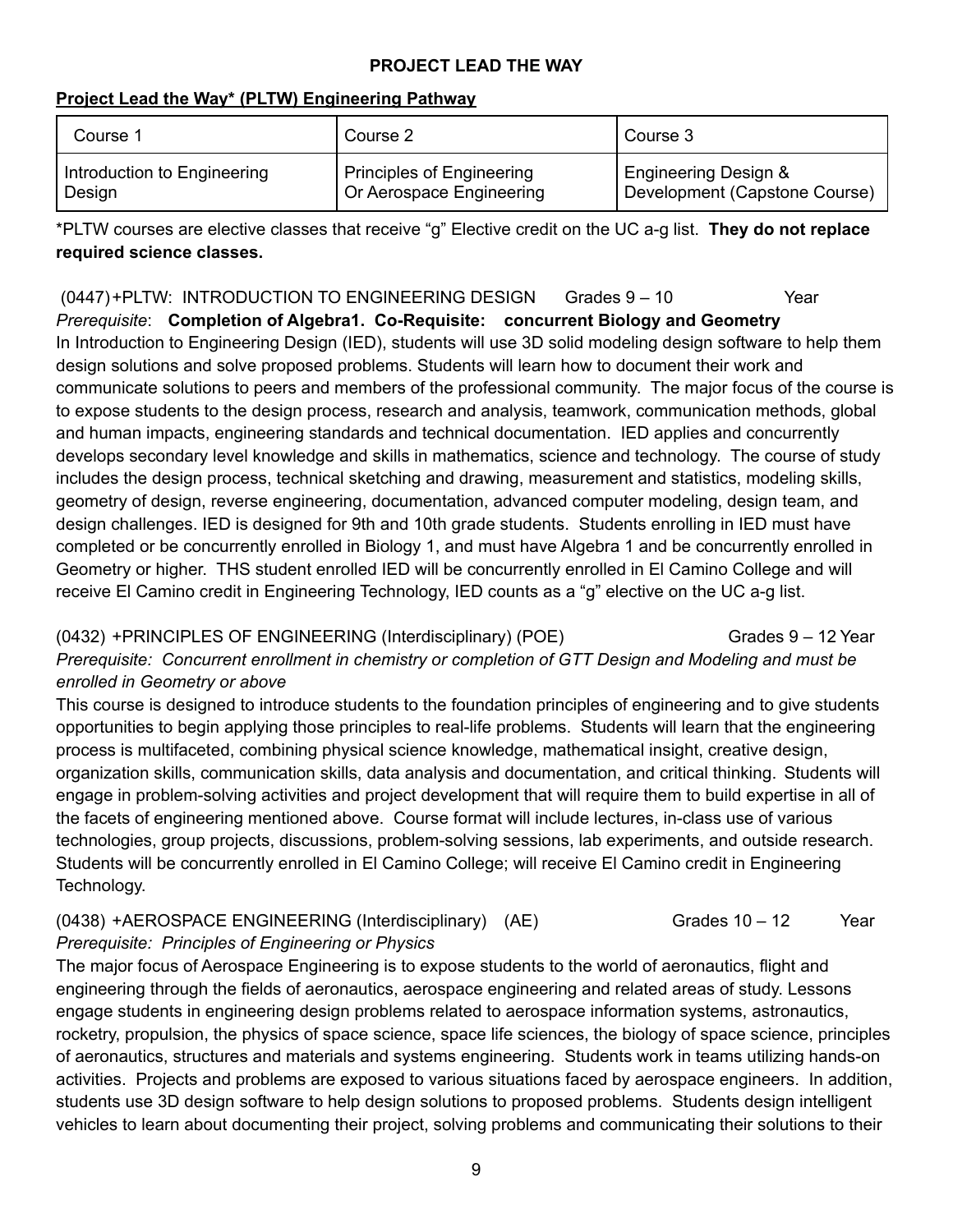peers and members of the professional community. This course is designed for 10th and 12th grades students. Students will be concurrently enrolled in El Camino College and will receive El Camino credit in Engineering Technology.

(0458) +PLTW ENGINEERING DESIGN AND DEVELOPMENT (EDD) Grade 12 Year Engineering Design and Development is appropriate for 11 & 12th grade students who have completed Principles of Engineering (POE) and at least one additional PLTW course (IED, AE OR CSP)

Engineering Design and Development (EDD) is the capstone course in the PLTW high school engineering program. It is an open-ended engineering research course in which students work in small teams to design and develop an original solution to a well-defined open-ended problem by applying an engineering design process.

Students will perform research to select, define, and justify a problem. After carefully defining requirements and creating multiple solution approaches, teams of students select an approach, create, and test their solution prototype. Student teams will present and defend their original solution to an outside panel. While progressing through the engineering design process, students will work closely with experts and will continually hone their organizational, communication and interpersonal skills, their creative and problem solving abilities, and their understanding of the design process.

(0455A) ★ +PLTW AP COMPUTER SCIENCE PRINCIPLES Grade 10-12 Year *This course is a science elective – please see the Science section for its description*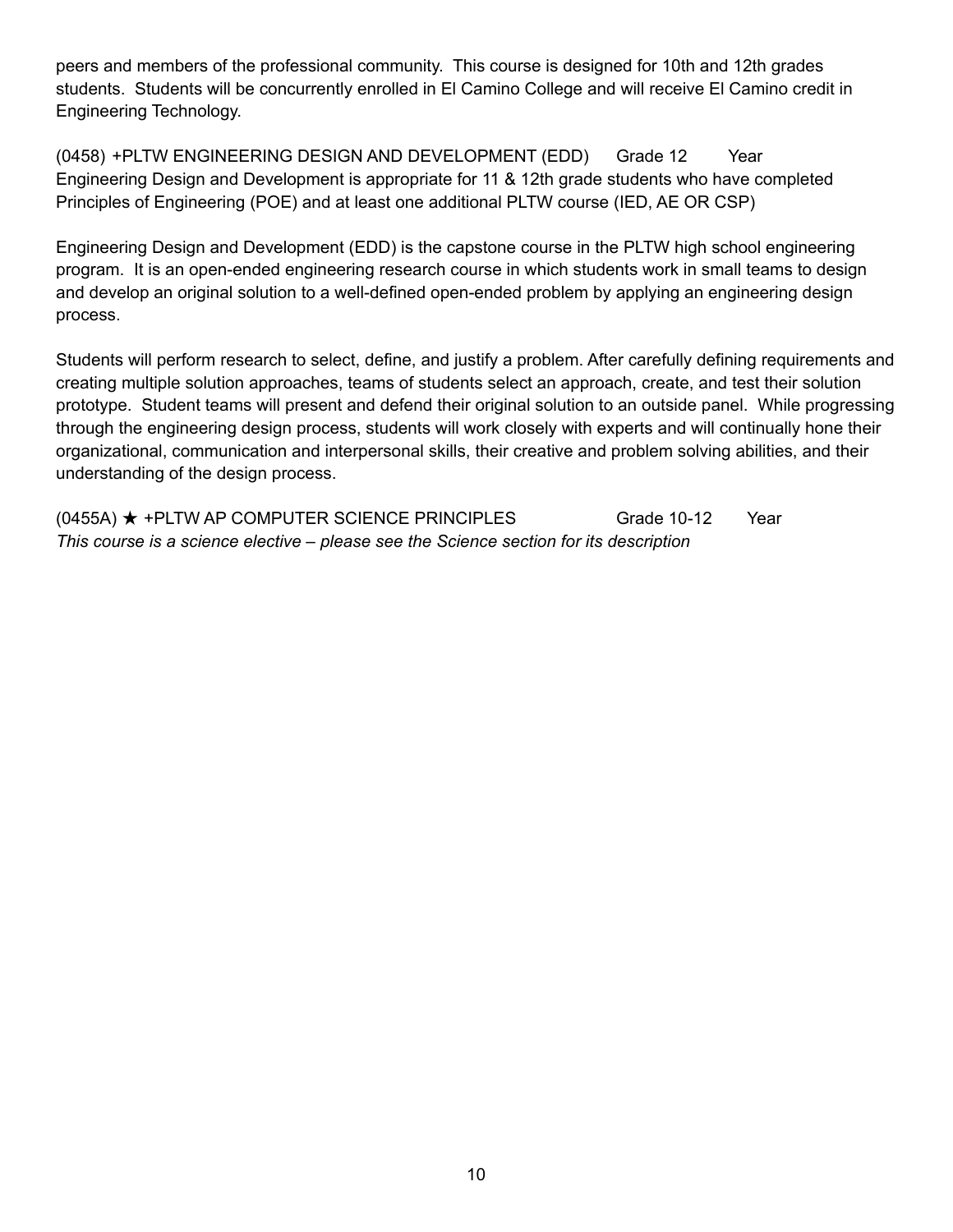## **ENGLISH DEPARTMENT**

The goal of the English program is to enable students to communicate effectively through the development of well-organized thought processes, higher-level analysis skills, and mature written expression. Required and elective courses encourage an interest in various forms of quality literature and expository writing. All English classes focus on developing students' skills in meeting the California Common Core Standards for English-Language Arts.

To guarantee English skills competence, the following requirements have been approved by the Board of Education:

- 1. All students will be required to pass a total of forty (40) units of English prior to graduation.
- 2. All freshman are required to take English 1; sophomores to take English 2; juniors to take English 3 and Seniors to take English 4. Students may also enroll in additional elective English classes.

(0092) +ENGLISH 1 Grade 9 Year

(0099) +ENGLISH 1 EL (#used for scheduling purposes only) Grade 9 Year English 1 is a literature rich, integrated language arts course, which includes the techniques of reading varied descriptive writing. Students will review grammar, usage, and mechanics and develop control over the conventions of Standard English expression. Through class discussions, group activities, and homework students will improve speaking, reading, writing and listening skills. English 1 is required, 10-unit course, which meets the California Common Core Standards.

### $(0095)$   $\star$  + ENGLISH 1 HONORS Grade 9 Year

This accelerated English course offers opportunities to work with sophisticated literary devices, to apply higher-level thinking skills, to write at a higher level and to read more demanding literature than is offered in English 1.

Students are strongly encouraged to earn an A in English prior to enrolling in this challenging course.

(0097) +ENGLISH 2 Grade 10 Year (0098) +ENGLISH 2 EL (#used for scheduling purposes only) Grade 10 Year Writing and the study of literature are equally important in English 2. Reading, writing, speaking and listening experiences are integrated in all areas of study. Students are guided to write in a style that reflects a growing control over the conventions of Standard English expression, which includes grammar, usage, and mechanics. English 2 is required, 10-unit course, which meets California Common Core Standards.

## $(0100)$   $\star$  +ENGLISH 2 HONORS Grade 10 Year

This accelerated English course offers opportunities to work with sophisticated literary devices, to apply higher-level thinking skills, to write at a higher level, and to read more demanding literature than is offered in English 2. Students are highly encouraged to have earned an A in English 1 Honors or English 1 prior to enrolling in this rigorous course.

(0102) +English 3 Grade 11 Year (0094) +English 3 EL (#used for scheduling purposes only) Grade 11 Year English 3 is a student-centered, literature rich, integrated language arts course that emphasizes American literature, including the works of 19th and 20th century authors. Students reflect American thinking and American history by reading novels, short stories, essays, plays, and poems. This course highlights exposition and other factual compositions written in individual and group settings. Students improve listening and speaking skills through speeches and discussions. English conventions, such as grammar, usage, and mechanics, are also included. English 3 is a required, 10-unit course, which meets California Common Core **Standards**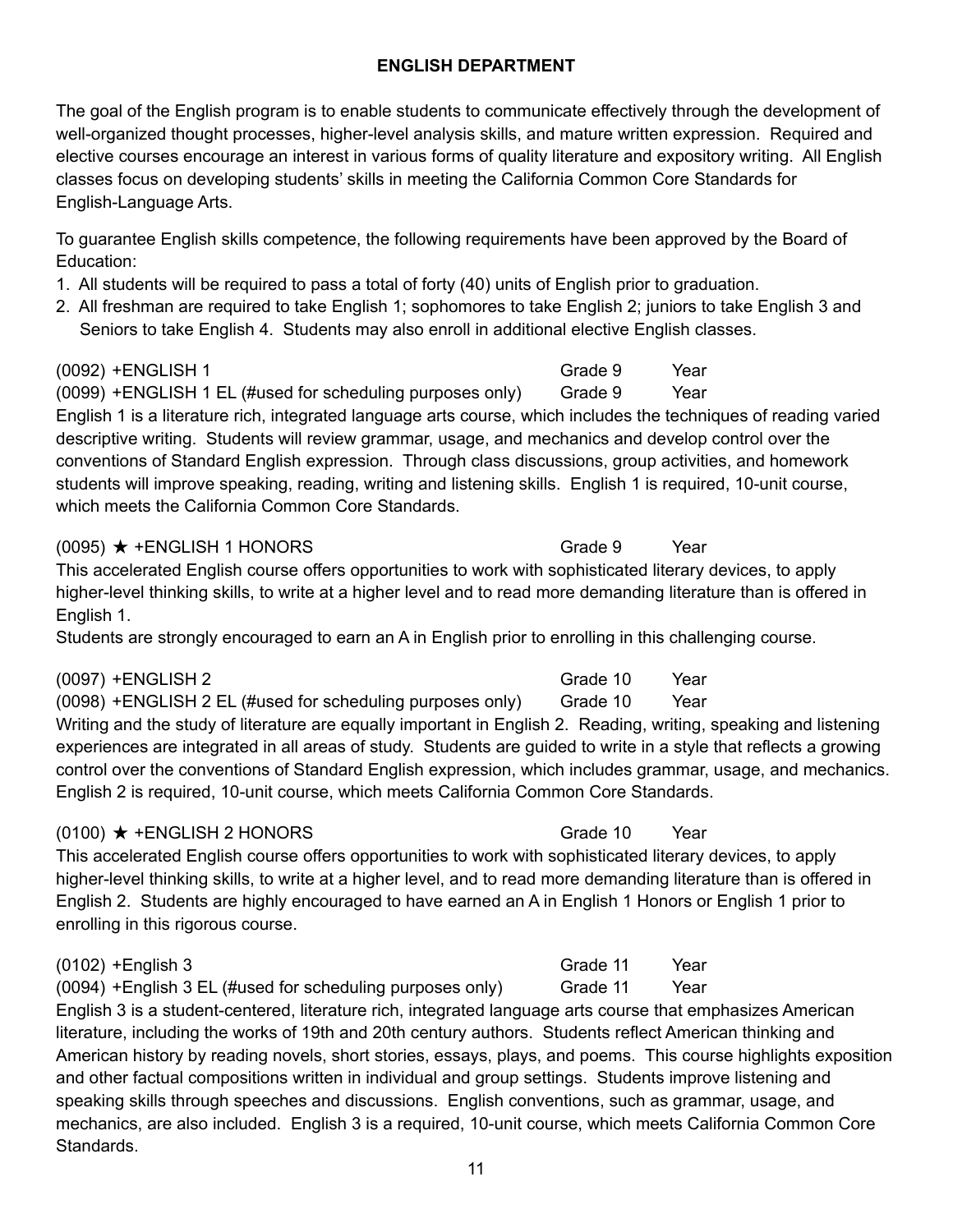# $(0104)$   $\star$  +AP ENGLISH LANGUAGE AND COMPOSITION Grade 11 Year

The AP Language and Composition course aligns to the introductory college-level rhetoric and writing curriculum, which requires students to develop evidence-based analytic and argumentative essays that proceed through several stages or drafts. Students evaluate, synthesize, and cite research to support their arguments. Through the course, students develop a personal style by making appropriate grammatical choices. Additionally students read and analyze the rhetorical elements and their effects in non-fiction texts, including graphic images as forms of text, from many disciplines and historical periods.

AP English Language prepares students for the Advanced Placement examination in English Language and Composition. Students enrolled in English 3 AP Language and Composition are expected to take the Advanced Placement Language and Composition Test in the spring of their junior year. AP English Language and Composition is a 10-credit course, which meets California Common Core Standards.

### (0107) +ENGLISH 4 Grade 12 Year

(0091) +ENGLISH 4 EL (#used for scheduling purposes only) Grade 12

English 4 is a student-centered, literature rich, integrated language arts course, which focuses on British and Contemporary literature. Students will engage in the careful reading and critical analysis of novels, short stories, essays, plays, and poems, which reveal the history as well as recent development of English language and literature. Students will develop as writers who compose for a variety of purposes with emphasis on essay development and development of personal style. Students will also continue to improve upon their listening and speaking skills through speeches and discussions. The Senior Project will be one component of this course of study. English 4 is a required, 10-unit course, which meets California Common Core Standards.

### $(0111)$   $\star$  +AP ENGLISH LITERATURE Grade 12 Year

See English 4 course description above. Advanced Placement English Literature and Composition is a rigorous, college-level course for the dedicated senior English student. The course engages students in the close reading and critical analysis of challenging literature, including prose and poetry. Essay writing is a major component of the class. In addition to the course work required in English 4, English AP prepares students for the Advanced Placement examination in English Literature and Composition. Students enrolled in the class are expected to take this test in the spring of their senior year.

**NOTE: ENGLISH 4 and AP ENGLISH LITERATURE – The Senior Project is a required component of English 4 and will be incorporated into the course grade.**

## **ENGLISH ELECTIVES**

### (0148) +ENG 3/4 CONTEMPORARY LITERATURE Grade 11 – 12 Semester

Contemporary Literature is an English elective course for juniors and seniors. This course focuses on literature that reflects the best writing of the late twentieth century authors and analyzes what makes this literature unique. The in-class activities and homework are as varied as the literature presented. Course work includes formal writing instruction and practice. This course meets the California Common Core Standards. This course meets the UC/CSU ENGLISH requirements. Offered second semester only.

### (0127) +CREATIVE WRITING 1A/B Grades 10 – 12 Semester/Year

Creative Writing is a student-centered Language Arts course, which allows students to develop and improve their writing skills by examining a wide variety of model texts. Students in Creative Writing will write short stories, plays, news stories, comic strips, children's books, poetry, and other types of writing that express creativity. While most projects will be individual, there will be one group project each semester. (There is no expectation of students to work together outside of class.) The course also provides daily opportunities for students to enjoy reading books of their choice, which will serve as additional models for their own writing. This course meets the UC/CSU "g" elective requirement.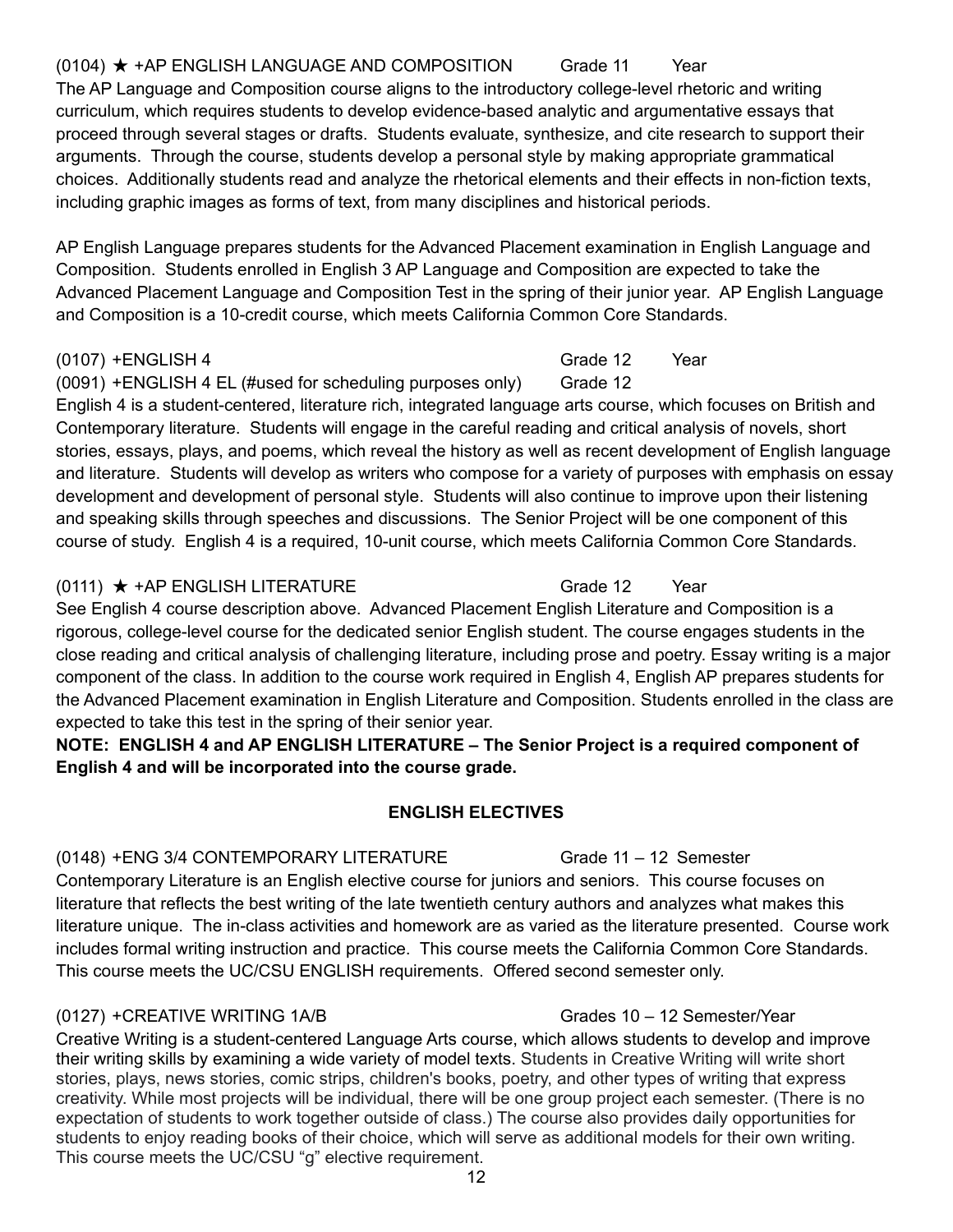(0152) +ENG 3/4 FICTION FAVORITES Grades 11 – 12 Semester This course is designed to help students improve their reading comprehension skills. Fiction topics will be used for class discussions and written assignments. The class will allow students to work individually to develop writing and reading skills. This course meets the UC/CSU ENGLISH requirements. Offered first semester only.

(0185) +FORENSICS WORKSHOP A/B Grades 9 – 12 Semester/Year

*Prerequisite*: A grade of "C" or better in English and instructor approval. Forensics and Debate is designed to be a competitive academic activity class with emphasis on the development of communication skills and knowledge. Students will become proficient in the skills required for debate, research, and organization. Students will compete in a variety of events ranging from original oratory, to debate, to extemporaneous speaking, to the oral interpretation of literature. These events will take place locally and at the state level. This course requires a commitment beyond the school day. This class meets during zero period. This course meets the UC/CSU *"g"* elective requirement.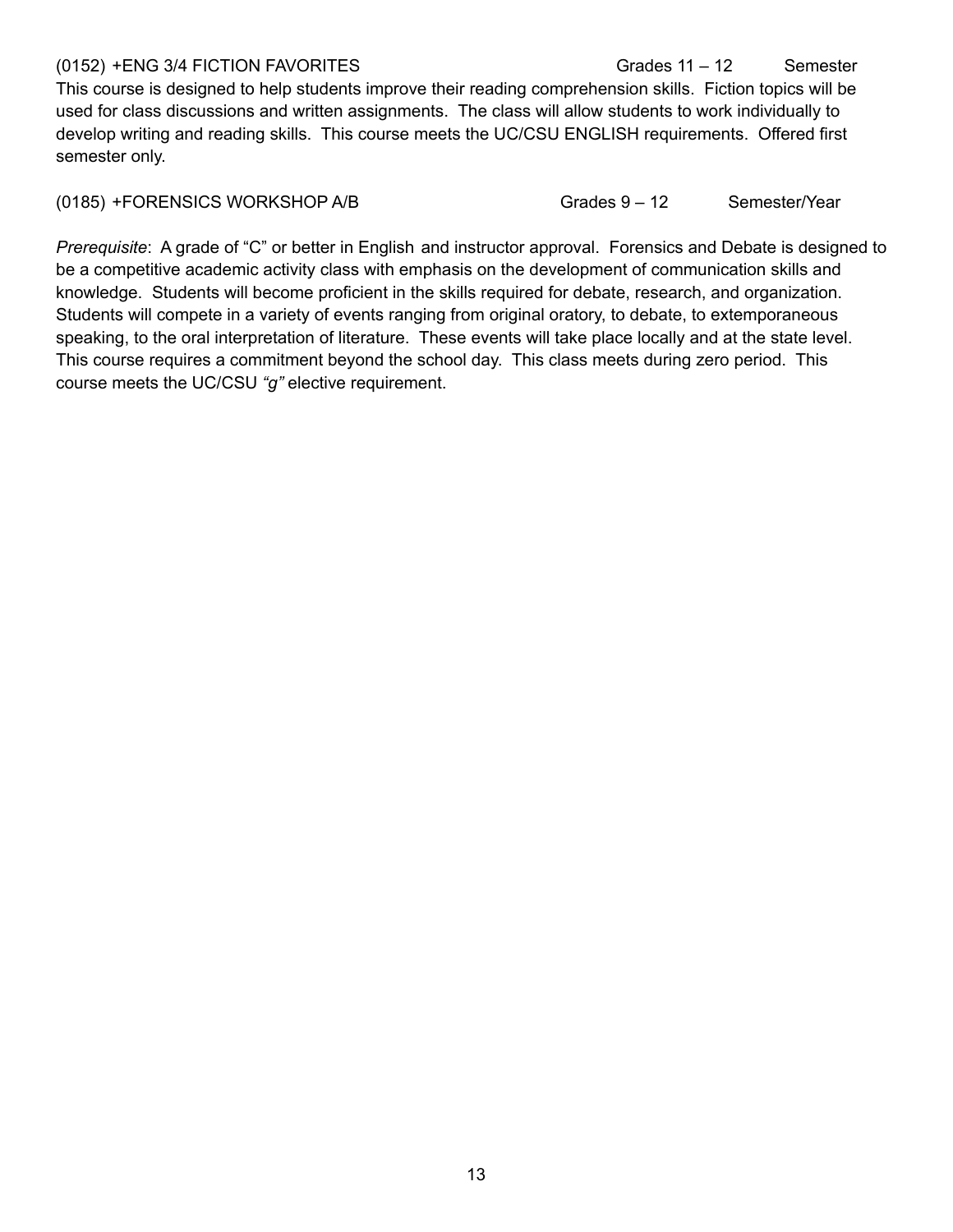### **ENGLISH LANGUAGE DEVELOPMENT ELECTIVES**

These courses do not count toward English graduation requirements. The following support classes are designed for English Language Learners (ELL) students to assist them in acquiring greater proficiency in English. Students need the ELL Coordinator's permission prior to enrollment.

(0789) BEGINNING ENGLISH WORKSHOP Grades 9 – 12 Semester/Year Beginning English Workshop is designed for the student functioning at the beginning stages of English language acquisition. This class focuses on building vocabulary and the use of the English language. Additional emphasis on literacy skills are addressed through Guided Reading Instruction. Student Placement will be determined by the ELL Coordinator's recommendation and/or Guided Reading Level Pre-A-I or a 0-3—lexile level.

(0786) INTERMEDIATE ENGLISH WORKSHOP Grades 9 – 12 Semester/Year English Language Learners will have the opportunity to strengthen their reading skills and improve their vocabulary in the Intermediate English Workshop. Novels will be read as a class, in small groups, and as individual books. Guided Reading Instruction and direct instruction provides practice in preparation for the CAASPP Exam. The ELL Coordinator's recommendation and/or Guided Reading Level of E-N or a lexile level of 125 to 575 will determine placement.

(0787) ADVANCED ENGLISH WORKSHOP Grades 9 – 12 Semester/Year This course is designed to help students work on the fluency and effectiveness of their reading and writing. Both fiction and non-fictions text are used for study and as models. Students will work individually and in small groups on teacher and student-selected topics. Novels will be read in class, in small groups, and individually. Guided Reading Instruction and direct instruction provides practice in preparation for the CAASPP Exam. The ELL Coordinator's recommendation and/or Guided Reading Level of J-Q or a lexile level of 300-850 will determine placement.

(0792) INTERVENTION WORKSHOP Grades 10 – 12 Semester/Year This course is designed to give English Language Learners the opportunity to become re-designated as Fluent English Proficient. Students will work within the particular academic area(s) of need while also improving their English skills. Test preparation and reading skills are areas targeted for improvement. Guided Reading Instruction will also be given as part of the course work. Placement will be determined by the ELL Coordinator's recommendation.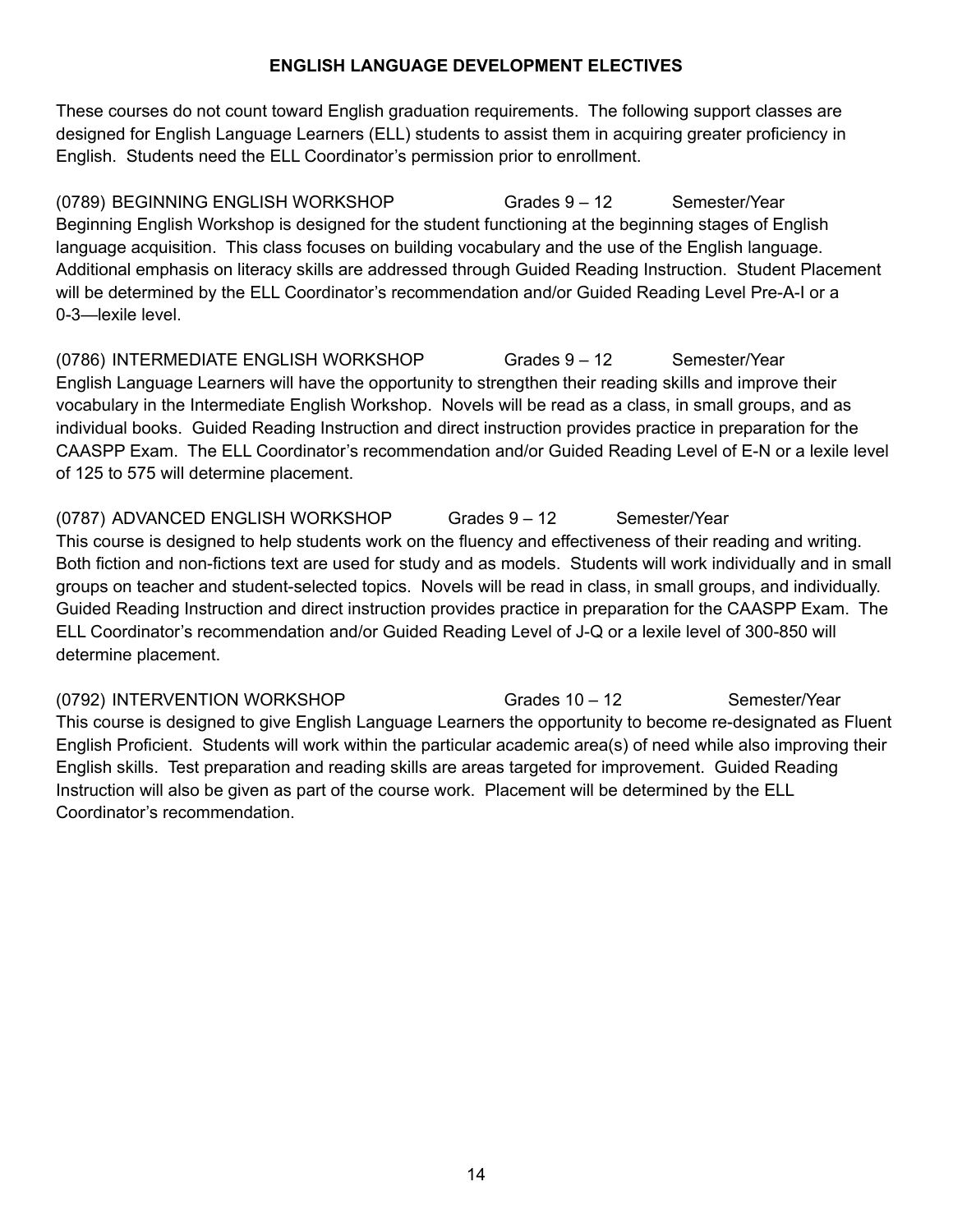### **MATHEMATICS DEPARTMENT**

The mathematics program reflects the importance of mathematics as a useful tool in solving problems. Each class requires daily homework assignments with the time a student spends on homework varying according to individual needs and type of class. Twenty credits of mathematics are required for graduation. Once enrolled in a math class, a student remains in that class for the full year. Audits are not given in math classes. Ten credits and the minimum grade in the prerequisite class are required for progression to the next class.

|            | Sequence 1                                    | Sequence 2                                       | Sequence 3                                             | Sequence 4               |
|------------|-----------------------------------------------|--------------------------------------------------|--------------------------------------------------------|--------------------------|
| 9th grade  | Algebra 1                                     | Geometry                                         | Geometry                                               | Algebra 2                |
| 10th Grade | Geometry                                      | Algebra 2                                        | Algebra 2                                              | Precalc                  |
| 11th Grade | Algebra 2                                     | Trig                                             | Precalc                                                | AP Calc AB or AP<br>Stat |
| 12th Grade | Trig, Pre Calc or<br>Intro to Data<br>Science | Precalc or Prob/Stat or<br>Intro to Data Science | AP Calc AB or AP<br>Calc BC or Prob/Stat<br>Or AP Stat | AP Calc BC or AP<br>Stat |

The possible sequences of math courses are:

- Prerequisite for each course is a C or better in the previous course.
- Trigonometry is a bridge between Algebra 2 and Precalc.
- Precalc is a prerequisite for AP Calculus AB and AP Calculus BC.
- AP Calculus AB is the first semester of the three-semester college sequence.
- AP Calculus BC is the first and second semester of the three-semester college sequence.
- Intro to Data Science is a new math elective that can be taken any time after Algebra 2.
- It is recommended that students ask their teacher for input on the next course to take. It varies depending on the grade in class and work habits.

(0302) +ALGEBRA 1 Grades 9 – 12 Year

The concepts covered in Algebra 1 are aligned to the California Common Core State Standards. The course continues and reviews the concepts of linear functions and systems, which were started in 8th grade math. The course continues the study of functions with exponential and quadratic functions, with concepts including; analyzing graphs, function related skills, and solving techniques. The concept of sequence is introduced for the basic sequences corresponding to the functions covered. The course provides practice in problem solving, critical thinking, and modeling.

| $(306)$ +ALGEBRA 2                | Grades $9-12$ | Year |
|-----------------------------------|---------------|------|
| $(307)$ $\star$ +ALGEBRA 2 HONORS | Grades $9-12$ | Year |

*Prerequisites:* Credit in both Algebra 1 and Geometry is required. Grade of "A" or "B" in Geometry Honors recommended. The concepts covered in Algebra 2 are aligned to the California Common Core State Standards. The course continues and reviews the concepts of quadratic and exponential functions, which were started in Algebra 1. The course continues the study of functions with polynomial, logarithmic, rational, radical, and trigonometric functions, with concepts including; analyzing graphs, function related skills, and solving techniques. The concept of sequence is expanded from Algebra1 to cover the corresponding series. The course provides practice in problem solving, critical thinking, and modeling as it aligns to the corresponding function. The course also extends the concepts done in statistics to further analyze and describe data sets.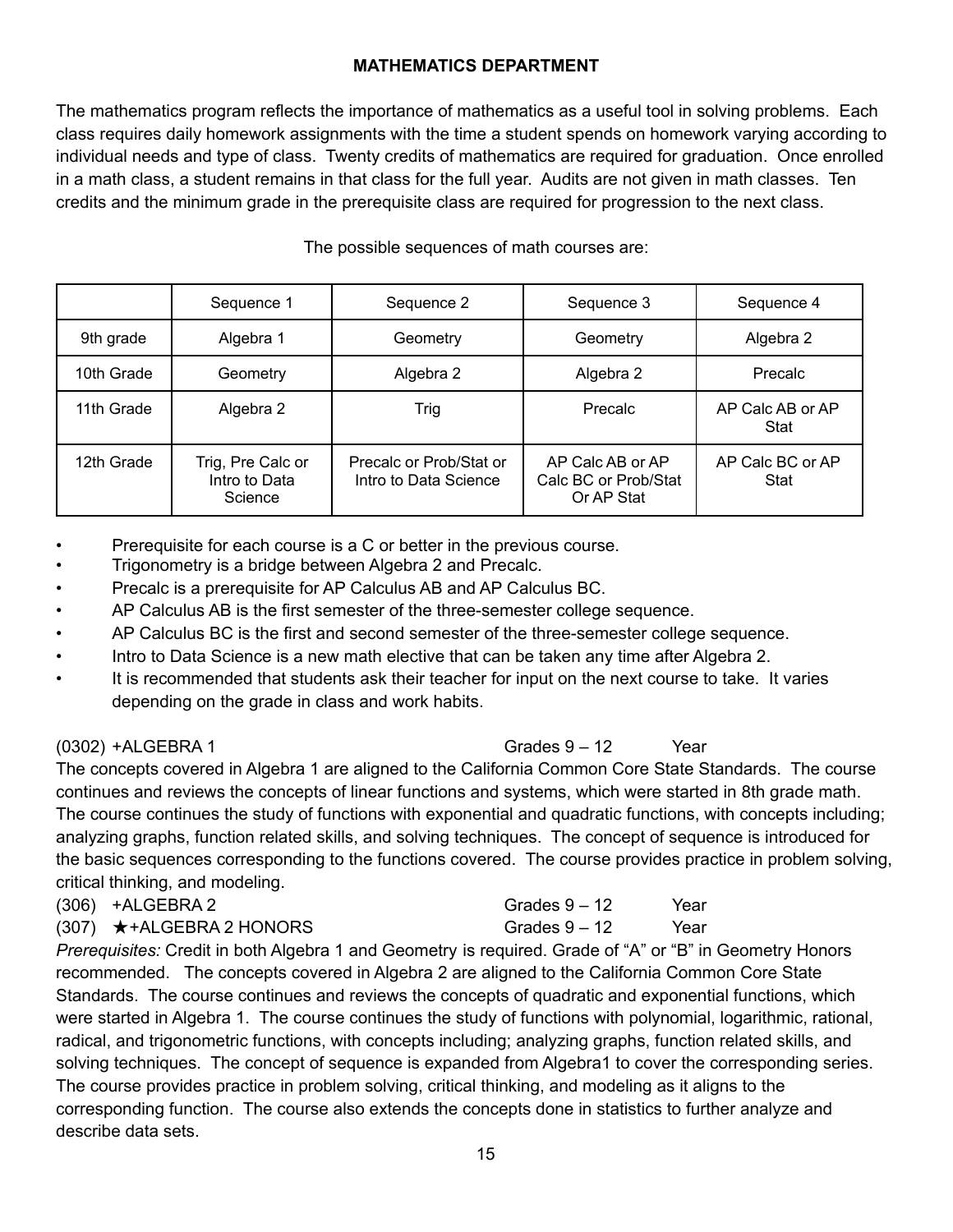### 16

### (326)  $\star$  +AP CALCULUS AB Grades 11 – 12 Year

*Prerequisite:* Pre-Calculus Honors or a grade of "A" in Pre-Calculus is recommended. Please read the AP section at the beginning of the Mathematics Department guidelines. The concepts covered in Calculus AB are aligned to the content standards determined by the College Board. The course is designed to cover the topics covered in the first semester of college calculus. Topics in the course include the techniques and applications of limits, derivatives and integrals for the functions studied in prior mathematics courses. Skills learned in prior mathematics classes are a fundamental building block of the course.

 $(0328)$  ★ +AP Calculus BC Grades 11 – 12 Year

*Prerequisite:* A grade of "A" in Pre-Calculus Honors. For Honors recommendation, please read the Honors section at the beginning of the Mathematics Department guidelines. The concepts covered in Calculus BC are aligned to the content standards determined by the College Board. The course is designed to cover the topics covered in the first and second semester of college calculus. Topics in the course include the techniques and applications of limits, derivatives and integrals for the functions studied in prior mathematics courses. The second semester topics include: additional integration techniques and applications; polar, parametric, and logistic functions; vector and series analysis. Skills learned in prior mathematics classes are a fundamental building block of the course.

### $(0299)$   $\star$  +AP STATISTICS Grade 11 – 12 Year

*Prerequisite:* A grade of "A" in Algebra 2 Honors and/or a "B" or higher grade in Pre-Calculus is recommended. Statistics AP is an advanced placement course in statistics. It is an introduction to the major concepts and tools for collecting, analyzing, and drawing conclusions from data. The course will integrate the use of graphing calculators and computers. This course is equivalent to a one semester, introductory, college course in statistics typically required for engineering, psychology, sociology, health, science, and business majors.

| $(0315) + GEOMETRY$                | Grades $9 - 12$ | Year |
|------------------------------------|-----------------|------|
| $(0316)$ $\star$ + GEOMETRY HONORS | Grades $9-12$   | Year |

*Prerequisite:* Credit in Algebra 1 is required. The concepts covered in Geometry are aligned to the California Common Core State Standards. The course covers transformations, constructions, congruence of triangles, triangle relationships, parallel line relationships, similarity, right triangle trigonometry, circles, and volume. Geometric properties are expressed with equations for many relationships as well as for circles, parabolas, parallel, and perpendicular lines. The course provides practice in problem solving, critical thinking, and modeling as it aligns to the corresponding geometric relationship. The course also introduces conditional probability.

(0318) INTRODUCTION TO DATA SCIENCE Grades 9 – 12 Year **Click here for [more](https://sites.google.com/tusd.org/tusdmathematicspathways/secondary-mathematics/introduction-to-data-science) [information](https://sites.google.com/tusd.org/tusdmathematicspathways/secondary-mathematics/introduction-to-data-science)**

*Prerequisite:* A grade of C or higher in Algebra 2 or teacher recommendation. Approved as UC A-G 'C' math elective.

Introduction to Data Science is designed to introduce students to the exciting opportunities available at the intersection of data analysis, computing, and mathematics through hands-on activities. Data is everywhere, and this curriculum will help prepare students to live in a world of data. The curriculum focuses on practical applications of data analysis to give students concrete and applicable skills. This curriculum engages students with a wider world of data that falls into the "Big Data" paradigm and are relevant to students' lives. RStudio, the statistical programming language used by academics and industry, will be used to bring data to life. Through RStudio, students will learn to compute with data to develop graphical and numerical summaries to both communicate findings and to generate further exploration. This is a project and inquiry-based class.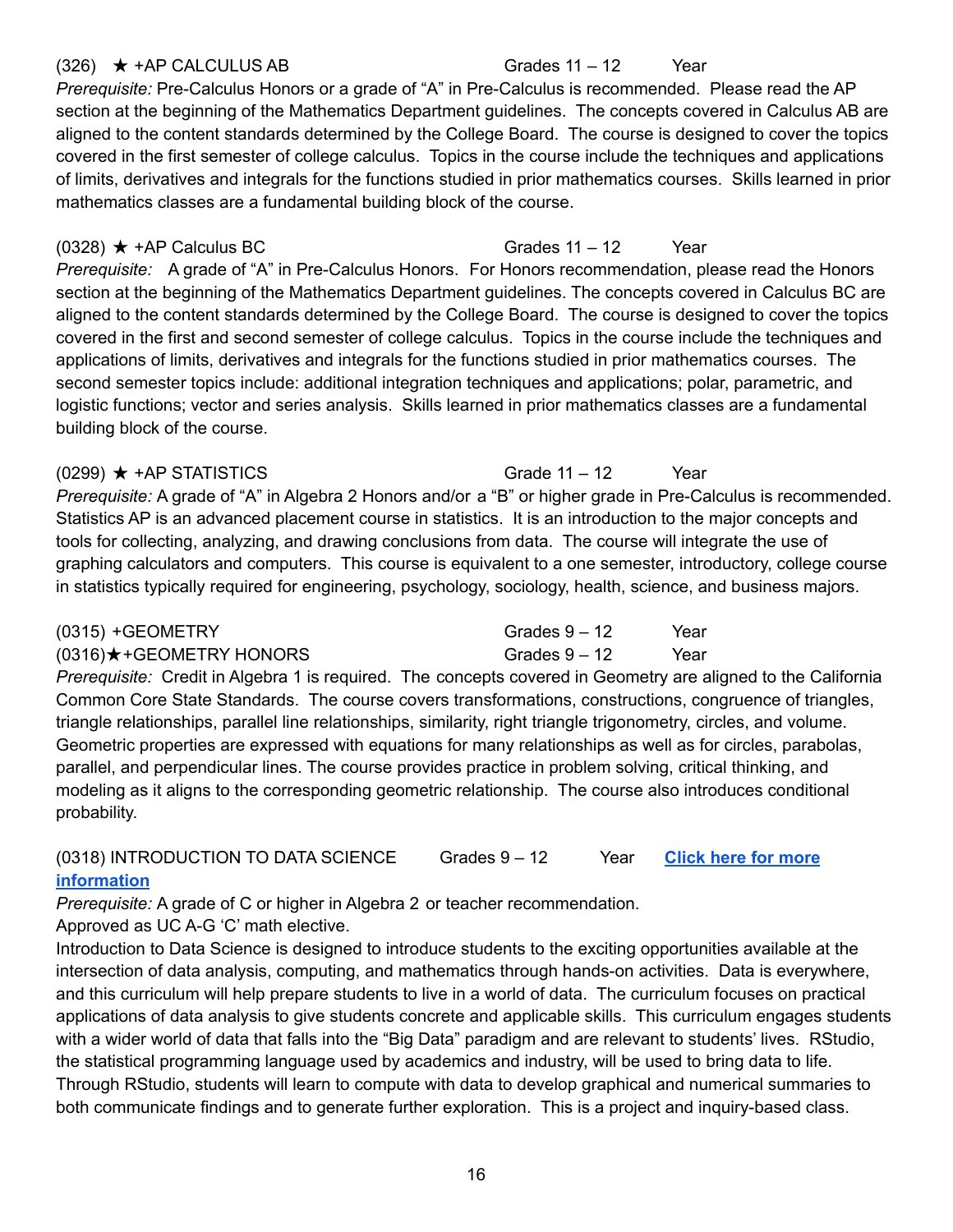### (0319) +PRE-CALCULUS Grades 10 – 12 Year

 $(0320) \star +PRE-CALCULUS HONORS$  Grades  $10-12$  Year *Prerequisite:* Credit in Algebra 1, Geometry, and Algebra 2 is required and a grade of C or higher in Geometry and Algebra 2 is recommended. Grade of "A" or "B" in Algebra 2 recommended. **Pre-Calculus Honors grade of A or B in Algebra 2 Honors is recommended.** The concepts covered in Precalculus are aligned to the California Common Core State Standards. The course continues and reviews the functions, which were started in Algebra 2. The trigonometry begun in Algebra 2 continues to cover all trig functions, trig identities, solving trig equations, and D'Movrie's Theorem. The course finishes the study of conic sections and introduces parametric equations, polar equations, vectors and matrices. The course provides practice in problem solving, critical thinking, and modeling as it aligns to the corresponding function. The course also extends the concepts done in statistics to further analyze and describe data sets. For Honors

recommendation, please read the Honors section at the beginning of the Mathematics Department guidelines. This is an advanced course, which reviews Algebra 2 and covers Trigonometry, vectors and limits.

### (0317 +PROBABILITY AND STATISTICS Grades 11 – 12 Year

*Prerequisite:* A grade of C or higher in Algebra 2 and/or Pre-Calculus is recommended. This is a one-year course; intended for students who have successfully completed a second-year course in algebra. The course introduces probabilistic and statistical concepts and their applications to real world statistical problems. This course will make use of the statistical capabilities of the graphing calculator to solve various problems. This is not an AP course but is a rigorous and comprehensive introduction to statistics.

(0300) TRIGONOMETRY Grades 10 – 12 Year

*Prerequisite:* A grade of C or higher in Algebra 2 or teacher recommendation. Trigonometry is a course that prepares students for Pre-Calculus. This yearlong course is designed for students who have already passed Algebra 2 but are not ready for the rigors of Pre-Calculus. The course embeds prerequisite Algebra 2 concepts while complementing and expanding the mathematical content and concepts of geometry as they relate to the study of trigonometry. Emphasis is on abstract thinking skills, the function concept, and the solution of problems in various content areas. Successful completion of this course will allow students to move on to either Pre-Calculus or Probability and Statistics.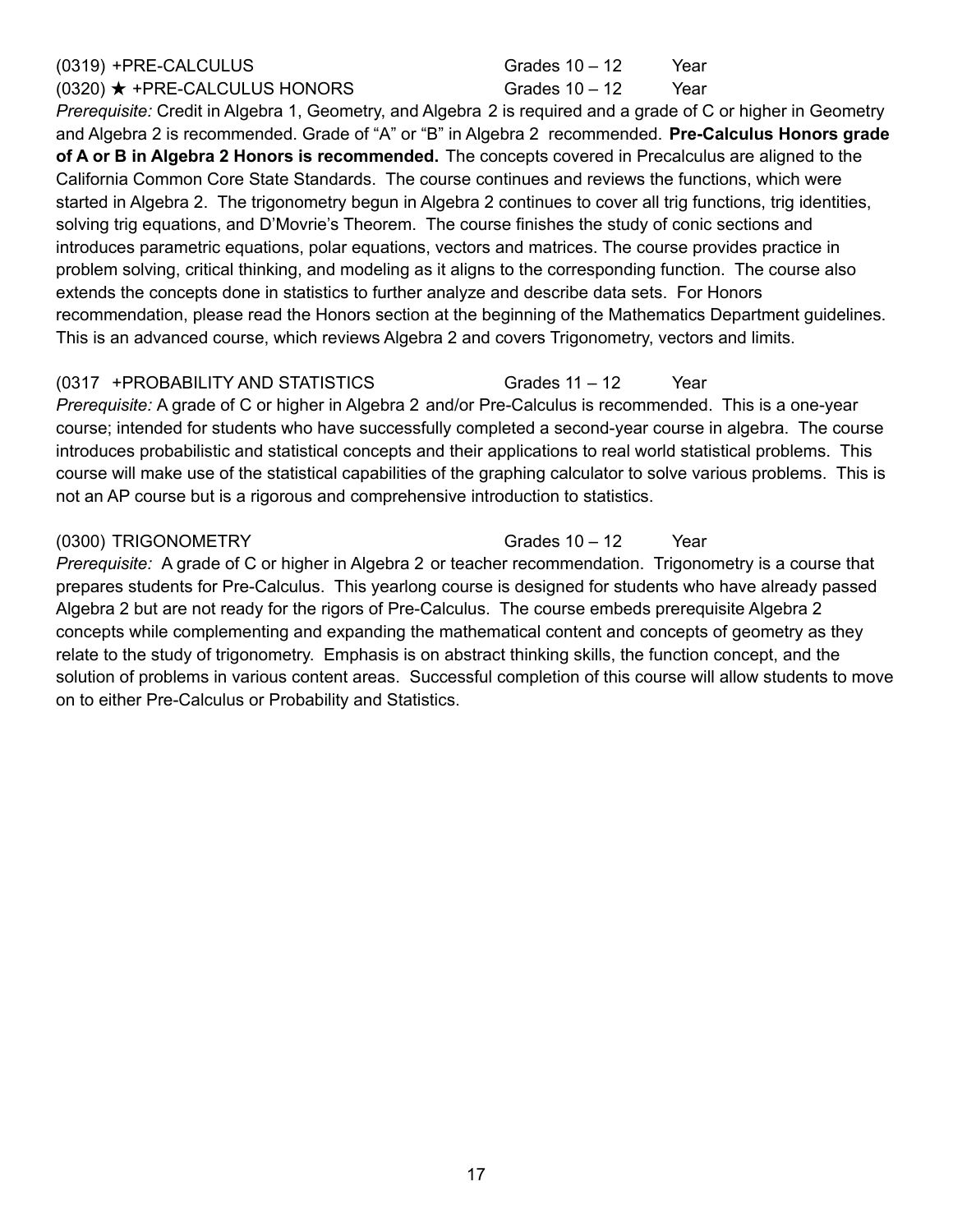### **PHYSICAL EDUCATION/HEALTH DEPARTMENT**

Each student in the 9th grade is required to take Physical Education and Health. Students must complete an additional 10 units of Physical Education or an equivalent class in grade 10, 11, or 12. Classes are designed to give varied activities during each quarter. The instructional program includes learning skills, rules, strategies, safety factors, etiquette of various sports, team, dual and individual sports as well as developmental activities and physical fitness training.

Any student in a school-sponsored interscholastic athletic or pep program offered during a semester is exempt from regular physical education instruction and receives credit athletics. A student in athletics may take a P.E. class as an elective. However, only one of those P.E. grades can be used for eligibility.

NOTE: Credit in all PE and Athletics classes is earned quarterly (2.5 credits per quarter = 10 credits per year) with 20 credits in P.E. required to graduate from high school. PE grades are used to determine student eligibility for sports and other school activities, but not for the grade point average for university admission, honors recognition, and automobile insurance discounts.

Daily dressing is required. Students are required to dress for P.E. in suitable P.E. clothing according to state law. Excuses may be issued for non-participation only if a student is to be excused from an activity; a note from the parent or doctor must be given to the health office before class. Daily participation is vital to receiving credit for P.E. The state mandates at least 400 minutes of physical education every 10 school days in high school. Students with extended length of non participation days due to injuries, illnesses, or unforeseen circumstances may be removed from class and the course may be taken in future Quarter/Quarters.

Physical Education uniforms are recommended for all students enrolled in P.E. The uniform is a gray T-shirt and maroon shorts. Physical Education uniforms can be purchased during registration through the Business Office. Prices are as follows: shorts \$10.00, t – shirts \$10.00.

No pockets on any clothing will be allowed for safety precautions. Loose fitting or dangling jewelry should not be worn. (Failure to comply results in a non-suit for that day) Lockers will be issued; students must supply their own combination lock. The school is not responsible for replacing lost/stolen items.

**Physical Fitness Testing**: All ninth grade physical education and athletic students (including Drill Team, P.E. Band, and Pep Squad) will be required to complete the Physical Fitness Test ("PFT") battery of health related fitness items. The State of California is requiring that each student meet 5 of the 6 criterion-reference standards. If a student does not meet the passing criteria in the ninth grade, the student will continue taking the PFT until they reach the passing criteria. Students who have not passed the PFT by the end of 10th grade will be required to take P.E. until they meet the requirements. The PFT will only be given once a year during the second semester.

 $(0373)$  BEGINNING DANCE: Colorguard & Tall Flags Grades  $9 - 12$  Year Open to any interested students BY AUDITION ONLY. No previous experience is necessary to audition. Teacher approval required for enrollment. The Colorguard is a dance based performance group that uses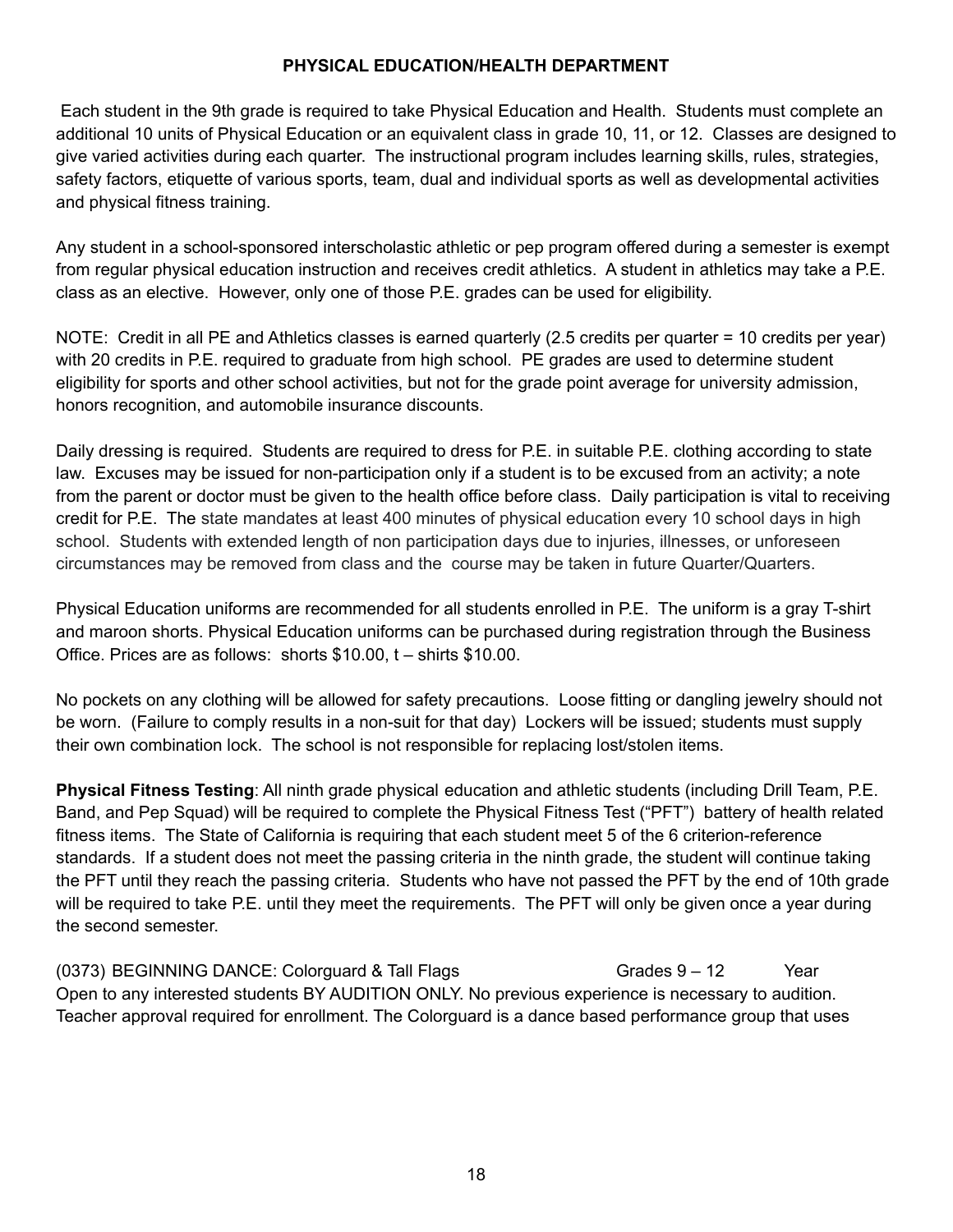various types of equipment such as tall flags, rifles and sabres. In the fall, the Colorguard competes as part of the Marching Band. In addition, the Colorguard competes throughout Southern California in the winter and spring seasons. All students in COLORGUARD are also required to enroll in PE Band (see page 32/33).

## $(0369)$ DRILL TEAM  $G$ rades 9 – 12 Year

Selection for the Drill Team occurs in the spring before the school year. The Drill Team is a precision dance unit that performs at football games, rallies, basketball games, and indoor competitions throughout the area, including Knott's Berry Farm and Las Vegas. Additionally, the team performs at Disneyland. Members are expected to attend summer camp and participate in the summer athletic program. The team meets 5th period and practices after school. This is a yearlong sport and the expectation is that members are dedicated to the goals of the team. No previous dance experience is necessary, but it is a bonus.

(0235) (\*0237) HEALTH/ONLINE HEALTH \*USED FOR SCHEDULING PURPOSES Semester The course is designed to help students understand and develop the knowledge, skills, attitudes and behaviors that are critical to healthy living. Includes guest speakers for various topics concerning teenage health. This course is required to graduate and is required for all 9th grade students.

(0376) PE BAND Grades 9 – 12 Year Each participant must have a physical examination from a doctor, insurance, parent permission forms on file and clearance from the athletic director's office before he/she may participate. Each participant must meet District eligibility requirements.

## $(0381)$  PEP SQUAD Grades  $9 - 12$  Year

*Prerequisite:* To fulfill all requirements during spring tryouts and to be selected by qualified judges. Class period is used to learn and practice routines for performances at school sporting events and special activities and after school, practices are required and mandatory. Participants are responsible for individual uniform and camp expenses. Each participant must have a physical examination from a doctor, insurance, parent permission forms on file and clearance from the athletic director's office before he/she may participate. Each participant must meet District eligibility requirements.

(0384) PHYSICAL EDUCATION – COURSE 1 (PE9) Grade 9 Quarter/Year Program: All ninth graders must take ninth grade physical education unless he or she is participating in athletics, P.E. Band, Color Guard, or Pep Squad. Students will participate in two activities per quarter. All classes are coed. Ninth grade physical education classes may include the following activities: fitness and conditioning, badminton, tennis, flag football, wrestling, soccer, weight training, basketball, softball, volleyball, and track and field.

(0385) PHYSICAL EDUCATION – COURSE 2 (PE10 -12) Grades 10 – 12 Quarter/Year Students must complete an additional 10 units of Physical Education or an equivalent class in grade 10, 11, or 12. Two years (or 8 quarters) of P.E. credit is required for graduation. Physical education is optional for students in grades 11 and 12 who have already completed the P.E. graduation requirement. The activities, which may be offered, include badminton, tennis, volleyball, weight training, softball, basketball and soccer.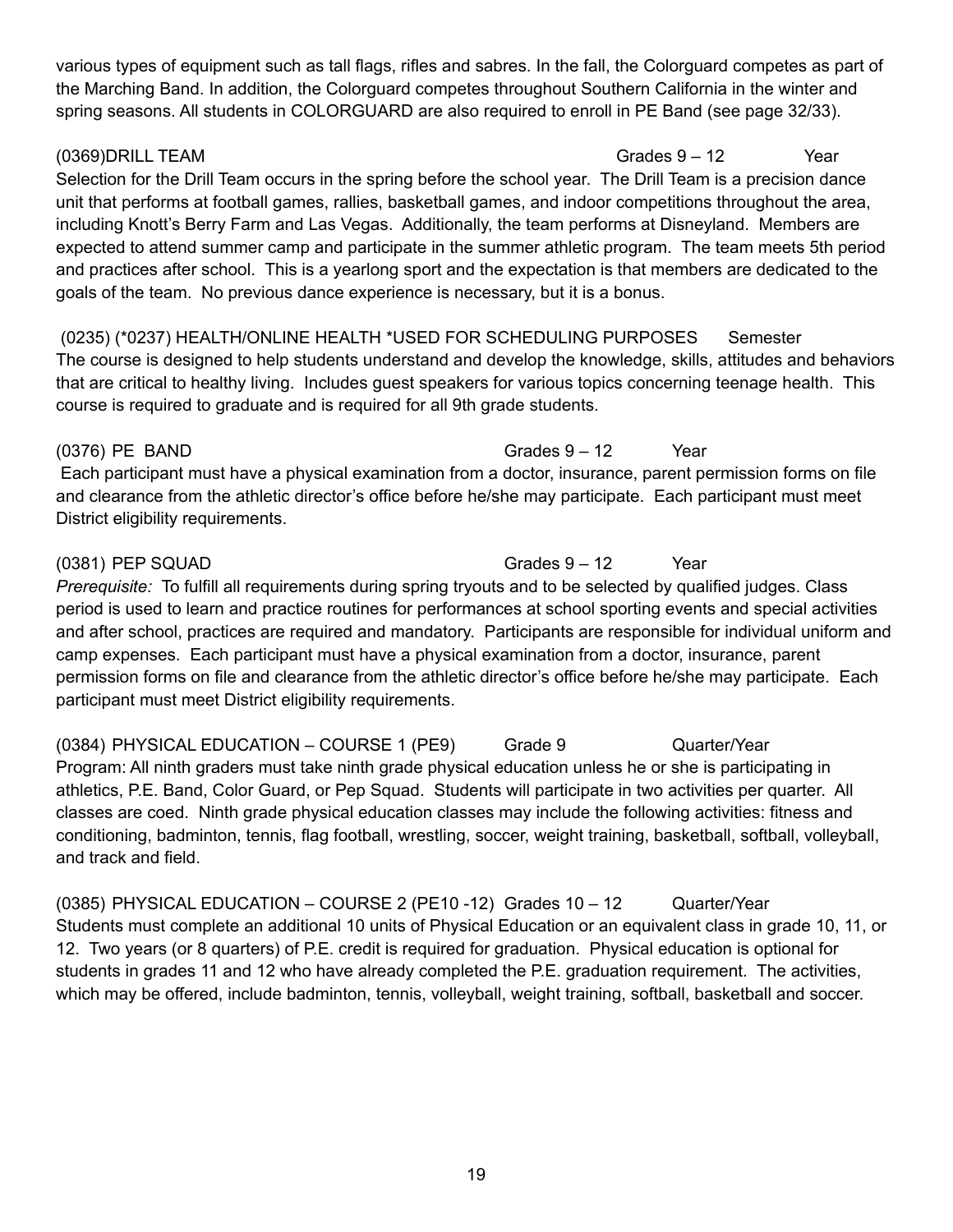### (0382) WEIGHT TRAINING Grades 10 – 12 Quarter/Year

Weight training is a co-educational activity offered to students who want to further their physical conditioning. Technical training and proper lifting fundamentals are taught. Students will learn to develop a personal work out program to fit his/her needs. Additional equipment is made available for the students to use and individualized programs are designed to help students progress.

This course focuses on strength and muscle building. Total Body Workout will be instructed with music. Priority registration goes to 11th and 12th graders.

### **ATHLETICS**

### PHYSICAL EDUCATION ATHLETICS Grades 9 – 12 Quarter/Year

*Prerequisite:* Students are recommended for this program by respective coaches. The courses involve participation in an interscholastic athletic program. Each athlete is responsible for seeing that his/her name is on the team roster submitted by the coach of that sport prior to scheduling. Students approved for a team will be placed in 6th period and remain in 6th period for the entire semester. Each athlete must have a physical examination from a doctor, insurance, parent permission forms on file and clearance from the athletic director's office before he/she may participate. Athletes must meet CIF and District eligibility requirements (GPA above 2.0, nor more than one U). Once the student begins a sport, he/she is ineligible to participate in another sport until the initial season has ended.

Students are encouraged to participate in the Torrance High School Summer school athletic programs that are offered at Torrance High School.

### FALL SPORTS

- (0370) Boys' Football
- (0395) Boys' Water Polo
- (0368) Boys' and Girls' Cross Country
- (0389) Girls' Tennis
- (0391) Girls' Volleyball
- (0399) Girls' Golf

### WINTER SPORTS

- (0387) Boys' Soccer
- (0387) Girls' Soccer
- (0367) Boys' Basketball
- (0367) Girls' Basketball
- (0395) Girls' Water Polo
- (0392) Boys' and Girls' Wrestling

### SPRING SPORTS

- (0366) Boys' Baseball (Tryouts held in winter)
- (0388) Girls' Softball (Tryouts held in early fall)
- (0390) Boys' & Girls' Track (Tryouts held in winter)
- (0399) Boys' Golf (Tryouts held in late fall)
- (0395) Boys & Girls' Swimming
- (0389) Boys' Tennis (Tryouts held in late fall)
- (0391) Boys' Volleyball (tryouts held in late fall)

Because all 9th and 10th graders must be enrolled in physical education, **keeping statistics for a team is considered an aide position. It is a quarter class and does NOT count as a P.E. class**. Statisticians will not be enrolled in 6th period Athletics. 20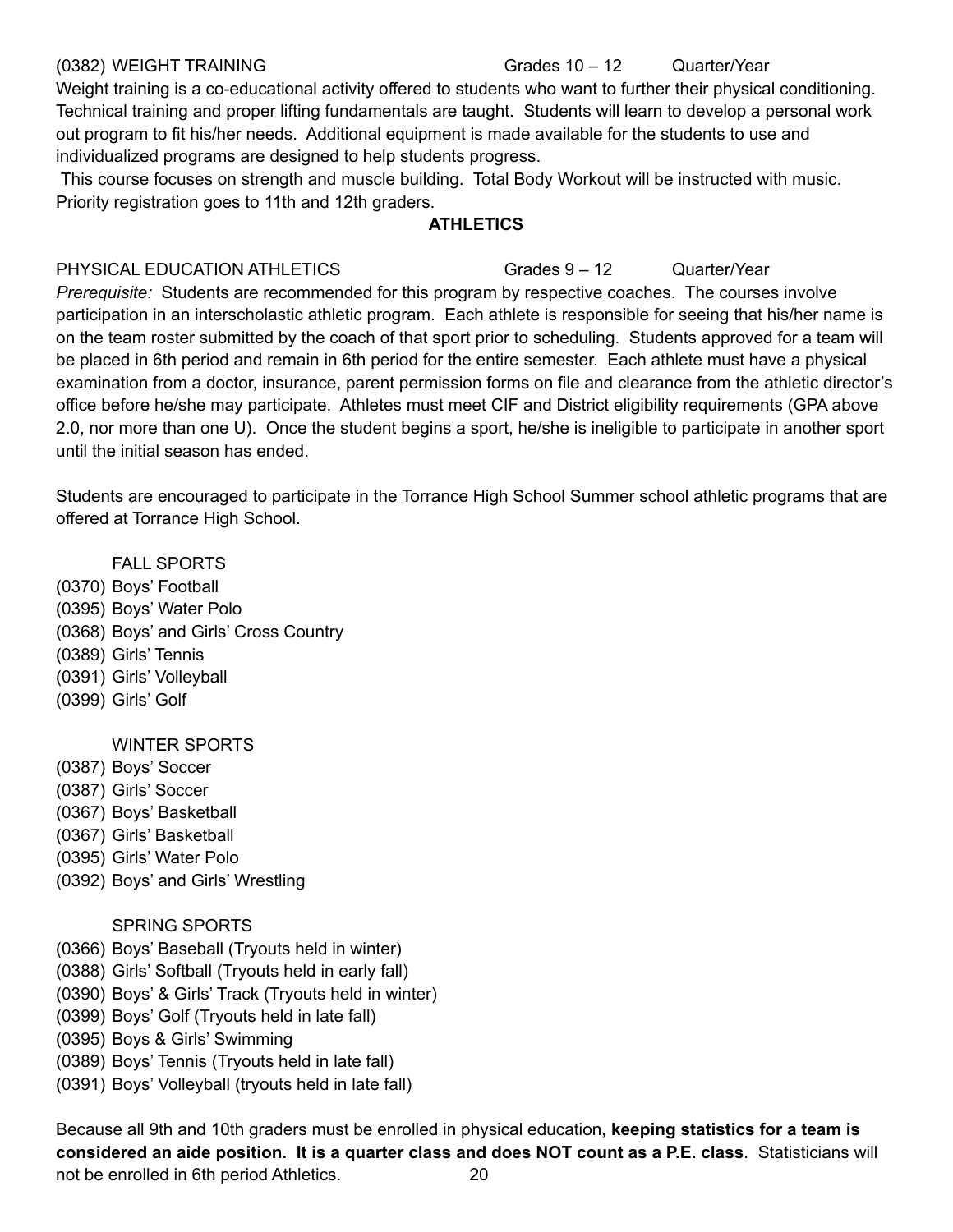### **NCAA DIVISIONS I & II Eligibility Requirements**

### **IF YOU ARE PREPARING TO PARTICIPATE IN COLLEGE SPORTS AT A DIVISION I OR DIVISION II**

**SCHOOL** you must register with the NCAA Eligibility Center at the beginning of your junior year.

Log on to www.eligibilitycenter.org Select "Prospective Student-Athletics." Then select "List of Approved Core Courses" on the left side of the screen. Follow prompts to select a school by name.

Division I (16 Core Courses)

- 4 years of English
- 3 years of mathematics (Algebra 1 or higher)
- 2 years of natural/physical science (1 year of lab if offered by high school)
- 1 year of additional English, mathematics or natural/physical science
- 2 years of social science

• 4 years of additional courses (from any area above, foreign language or non-doctrinal religion/philosophy)

Division II (16 Core Courses)

- 3 years of English
- 2 years of mathematics (Algebra 1 or higher)
- 2 years of natural/physical science (1 year of lab if offered by high school)
- 3 years of additional English, mathematics or natural/physical science
- 2 years of social science
- 4 years of additional courses (from any area above, foreign language or non-doctrinal religion/philosophy)

Please see your counselor for more information.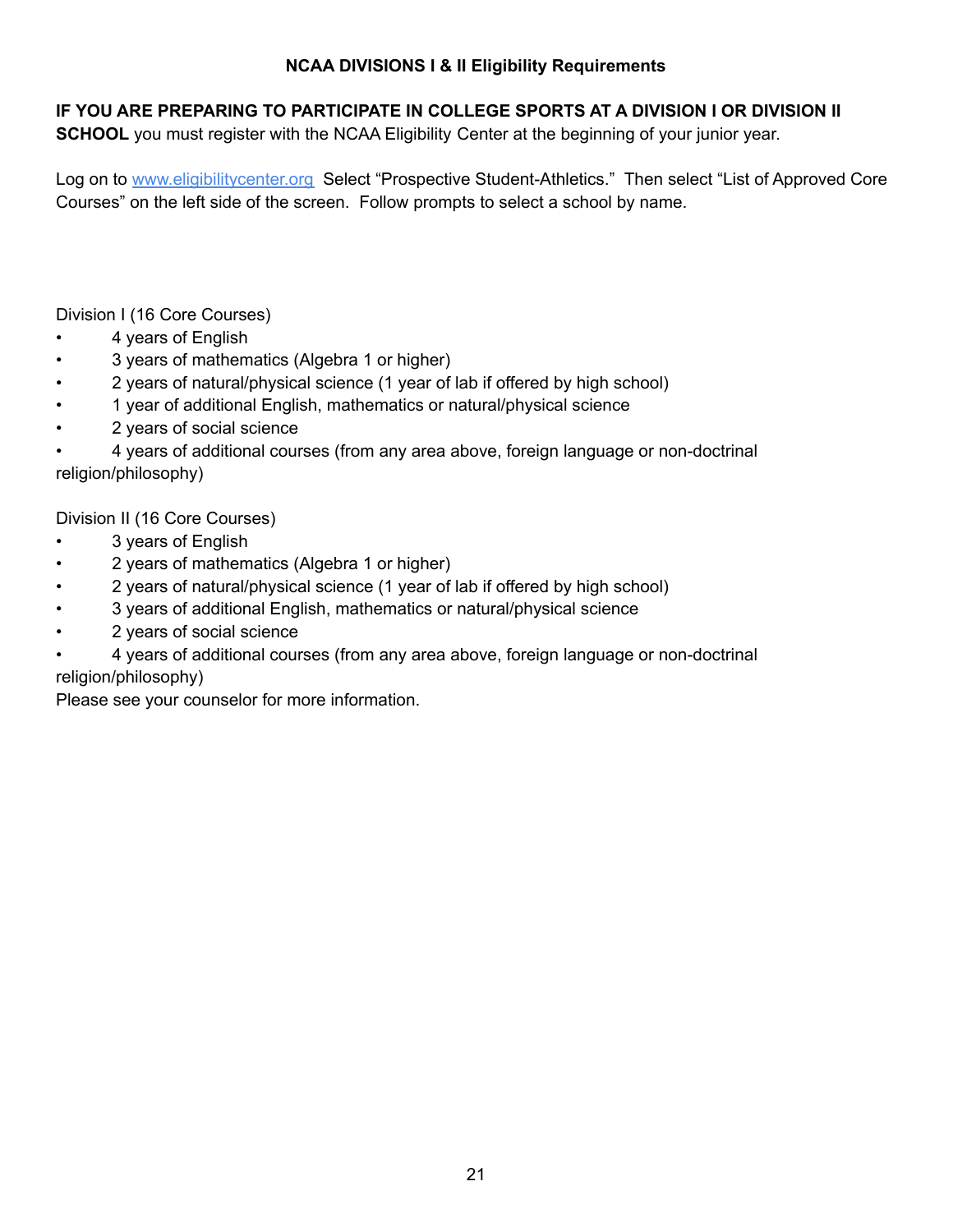### **SCIENCE DEPARTMENT**

### **Some Things to Consider When Recommending Students for Classes**

- **Anatomy/Physiology and Anatomy/Physiology Honors** are biological sciences with no math prerequisites but are still rigorous courses.
- **Marine Science** is an interdisciplinary science with no math prerequisite but is still a rigorous course.
- **AP Biology and AP Chemistry**: These classes are second year courses. Students must have taken the 1st year of the courses as a prerequisite.
- **AP Environmental Science:** Students must have completed Chemistry 1.
- **AP Physics 1**: Students must have completed Chemistry 1
- **AP Physics 2**: Students selecting AP Physics 2 are encouraged to have earned grades of C or better in AP Physics 1 and B or better in Physics.
- All AP classes are college level courses and students are expected to take the AP examinations.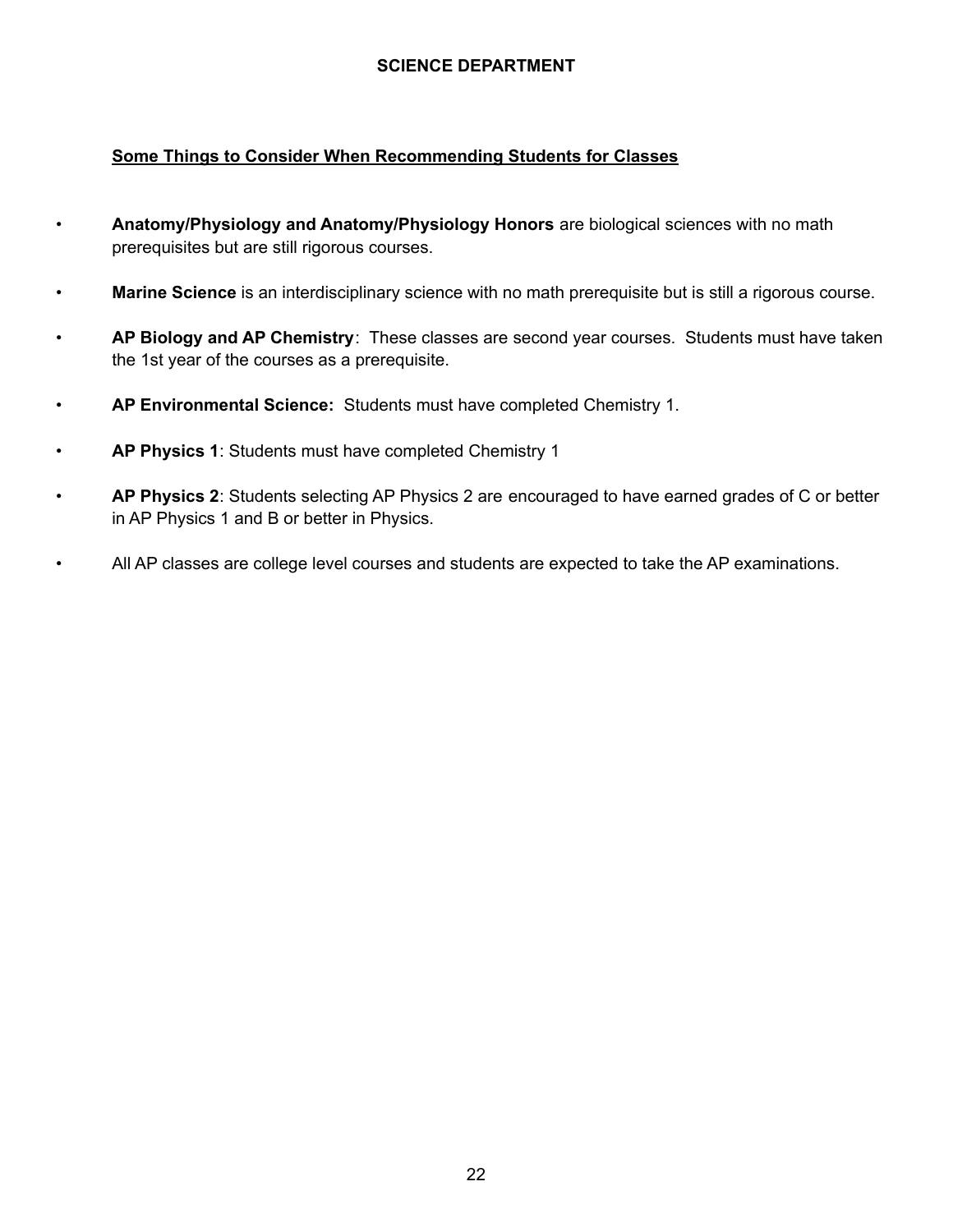# **Ninth Grade Biology Pathway**

| 8th Grade | 9th Grade                                                                 | 10th Grade                                 | 11th Grade                                                                                                             | 12th Grade                                                                                                                    |
|-----------|---------------------------------------------------------------------------|--------------------------------------------|------------------------------------------------------------------------------------------------------------------------|-------------------------------------------------------------------------------------------------------------------------------|
|           | Biology/biology H<br>Introduction to<br>Engineering & Design<br>$(IED)^*$ | Chemistry<br>Chemistry H<br><b>Physics</b> | AP Chemistry<br>AP Biology<br>AP Environmental<br>Science<br>Physics/AP Physics<br>Anatomy/Anatomy H<br>Marine Science | <b>AP Chemistry</b><br>AP Biology<br>AP Environmental<br>Science<br>Physics/AP Physics<br>Anatomy/Anatomy H<br>Marine Science |

# **Accelerated Science Pathway**

| 8th Grade  | 9th Grade                            | 10th Grade                                                                              | 11th Grade                                                                                                                    | 12th Grade                                                                                                                           |
|------------|--------------------------------------|-----------------------------------------------------------------------------------------|-------------------------------------------------------------------------------------------------------------------------------|--------------------------------------------------------------------------------------------------------------------------------------|
| Biology 1H | Chemistry<br>Chemistry 1H<br>Physics | Chemistry<br><b>AP Chemistry</b><br><b>Physics</b><br>AP Physics 1<br>Anatomy/Anatomy H | <b>AP Chemistry</b><br>AP Biology<br>AP Environmental<br>Science<br>Physics/AP Physics<br>Anatomy/Anatomy H<br>Marine Science | <b>AP Chemistry</b><br>AP Biology<br><b>AP Environmental</b><br>Science<br>Physics/AP Physics<br>Anatomy/Anatomy H<br>Marine Science |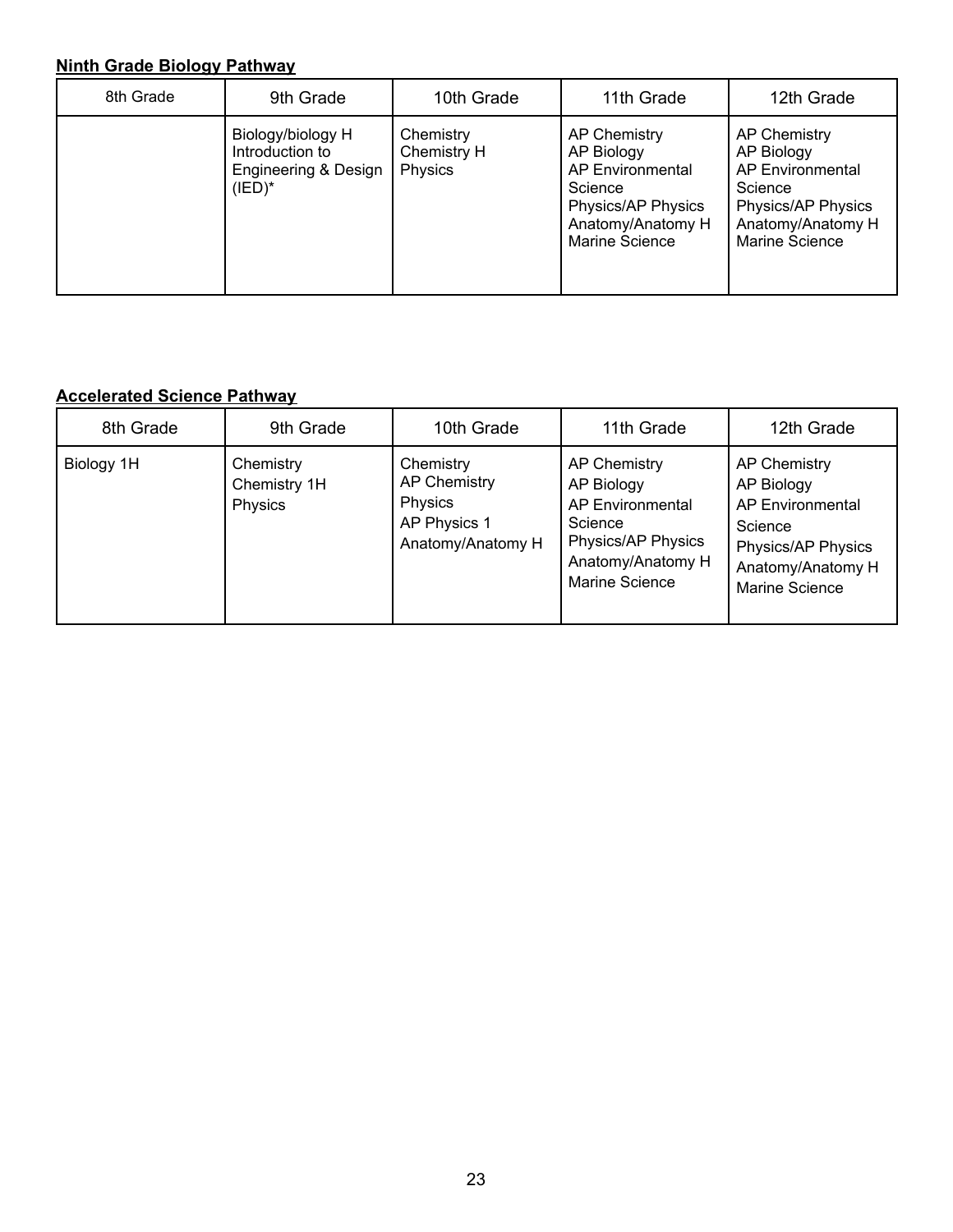## (0405) +ANATOMY & PHYSIOLOGY (Biological Science) Grades 10 – 12 Year

*Recommendation*: *Students selecting Anatomy & Physiology are encourage to have earned course grades of "C" or better in either 1) Biology or Chemistry or 2)*

This demanding course is open to students interested in the branch of science that provides an extensive and detailed study of the numerous organ systems of the human body. This rigorous course explores an introductory understanding of anatomical structures and physiological interactions of the body. Students will be working with specific organ dissection and will include the systematic dissection of fetal pigs.

### (0424) +BIOLOGY: The Living Earth (EL) [Biological Science]

 $(0412)$  +BIOLOGY: The Living Earth Grades 9 – 12 Year

This lab-based Next Generation Science Standards (NGSS) aligned course will explore standard biological and earth science concepts from a phenomena-based approach. Throughout the course, students build an understanding of life and how life changes over time in response to a changing environment--due to evolution and/or human impact. Students will view these phenomena through the lenses of concepts such as Energy and Matter (relationships in ecosystems, earth's atmosphere) or structure and function (cells, mitosis and cancer, or evidence for evolution). This course satisfies the biological science graduation requirement for TUSD and meets one year of the UC/CSU requirements as a lab science.

Note Biology Recommendation:

● Students who choose Biology in the ninth-grade year must complete Chemistry or Physics to graduate from high school.

 $(0411)$   $\star$  +HONORS BIOLOGY: THE LIVING EARTH (Biological Science) Grades 8 – 10 Year This course is aligned with the Next Generation Science Standards (NGSS) and explores various biological and earth science concepts using a phenomena and lab-based approach. Throughout the course, students build an in-depth understanding of living organisms through such concepts as Structure, Function and Growth, Energy and Matter, and Inheritance of Traits. Students will engage in critical thinking laboratory experiments as well as a number of application-based activities to demonstrate their mastery of the curriculum. This course is recommended for highly capable and motivated students. Students selecting this course should read at or above grade level and be mature enough to work independently. This course is more demanding than the general biology class and will require daily student preparation and study. This course satisfies the biological science graduation requirement for TUSD and meets one year of the UC/CSU requirements as a lab science.

 $(0414)$   $\star$  +AP BIOLOGY (Biological Science) Grades 10 – 12 Year

## *Prerequisite: Biology 1, Chemistry 1.*

*Recommendations: Students selecting AP Biology are encouraged to have completed Biology and Chemistry with a grade of A or Biology Honors and Chemistry Honors with a grade of B or better.*

This standards based college level class is designed for capable highly motivated students. This course will prepare students for the Advanced Placement Test, which can have the potential of earning college credit. Students must be capable of working independently, because the course is rigorous, requiring daily student preparation and study. This course will prepare students to competency in the standards for the College Board.

(0472) +CHEMISTRY OF THE EARTH (Physical Science) Grades 9 – 12 Year *Recommendations: Students selecting chemistry are encouraged to have earned a grade of C or better in Biology.* Chemistry of Earth is a laboratory, inquiry-based course emphasizing the student's ability to demonstrate their knowledge of chemistry within the context of the Science and Engineering Practices outlined in the Next Generation Science Standards (NGSS). This course specifically examines the role of chemical properties and processes in driving the Earth System. Students should have a strong background in mathematics. Successful completion of Chemistry is a requirement for many colleges and universities and is recommended by all colleges.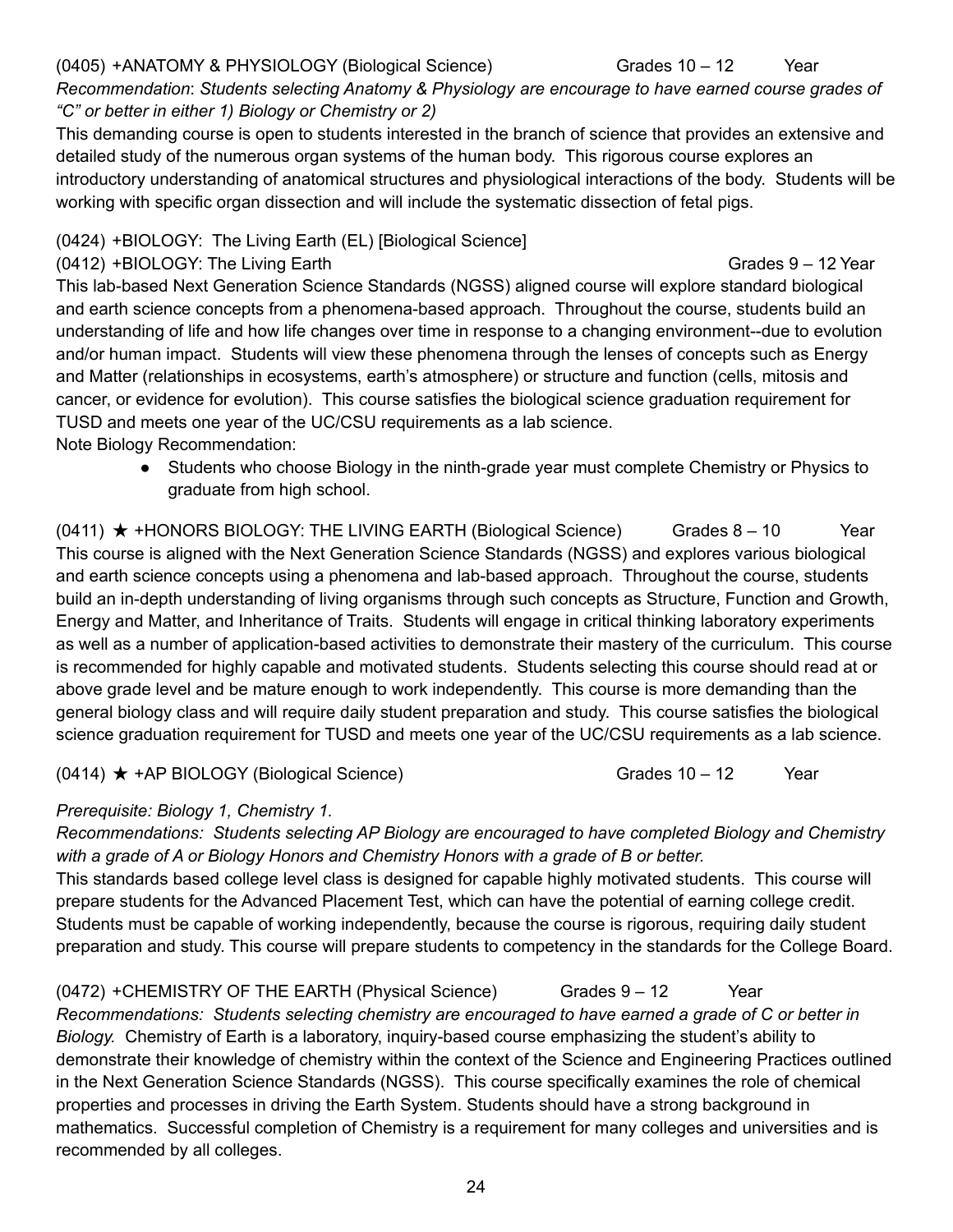### (0418)  $\star$ +HONORS CHEMISTRY OF THE EARTH (Physical Science) Grades 9 – 12 Year *Prerequisite: Biology: The Living Earth*

*Recommendations: Students selecting Chemistry Honors are encouraged to have earned a B or better in* Geometry and earned an A in Biology, earned an A or B in Biology Honors, or earned an A in both semesters *of both Physical Science of the Earth.*

This class uses a university level textbook and is designed and recommended for capable and highly motivated students. Daily student preparation and study is required. Course content is rigorous and includes a great deal of mathematical problem solving. Students must be capable and willing to work independently. Chemistry Honors meets college entrance requirements for laboratory science.

 $(0439)$  ★ +AP CHEMISTRY (Physical Science) Grades 10 – 12 Year *Prerequisite: Current enrollment in Pre-Calculus or Calculus and completion of Chemistry 1/Chemistry 1 Honors. Recommendations: Students selecting AP Chemistry are encouraged to have earned an A in* Chemistry 1 or an A or B in Chemistry 1 Honors. Students are also encouraged to have earned a B or better in *Geometry.* This course is rigorous, challenging and is designed to prepare students to take and pass the AP Chemistry exam. The class is equivalent to a college or university chemistry class and it meets college entrance requirements for laboratory science.

### (0421/1421) +EARTH AND SPACE SCIENCE Grade 9 Year (0425) +EARTH AND SPACE SCIENCE (EL)

This course is an overview of physical science with an emphasis on the earth and provides insight into the means by which scientific knowledge is acquired. This yearlong lab course is based upon the Next Generation Science Standards (NGSS) with a focus placed on developing abilities in problem solving through experimentation and concrete examples. Through the integration of chemistry and physics, students will study the birth of the universe, earth's place in the universe, dynamic earth processes, energy in the earth system, biogeochemical cycles, composition of the atmosphere, California geology, and climate change. This yearlong course is designed to meet the physical CSU requirements for Physical Science. This course is considered a "g" elective for the UC a-g requirement.

 $(0400)$   $\star$  +AP ENVIRONMENTAL SCIENCE (Physical Science) Grades 10 – 12 Year *Recommendation: Students selecting this course are encouraged to have earned grades of B or higher in either AP Biology and AP Chemistry or Biology 1, and Chemistry 1.*

The advanced Placement Environmental Science Course is designed to be the equivalent of a one-semester introductory college course in Environmental Science. This interdisciplinary laboratory science course embraces the departments of geology, biology, environmental studies, chemistry and geography providing students the tools to examine, analyze, evaluate and possibly resolve natural and man-made environmental problems. This course is extremely rigorous and challenging and expects students to take the AP Environmental Science exam.

(0431) +MARINE SCIENCE A/B (Interdisciplinary Science) Grades 11 – 12 Year *Recommendation: Students selecting Marine Science are encouraged to have earned course grades of "C" or better in Biology.*

Marine Science is the science that deals with the dynamic processes of the oceans and seas. First semester coursework in this class includes examination of the ocean floor and coastal features, investigation and analysis of currents, waves, and tides, and analysis of the interaction of atmosphere and sea. Second semester coursework includes investigations of marine life and various ocean and coastal habitats. All students participate fully in this activity-based program. Oceanography/Marine Biology.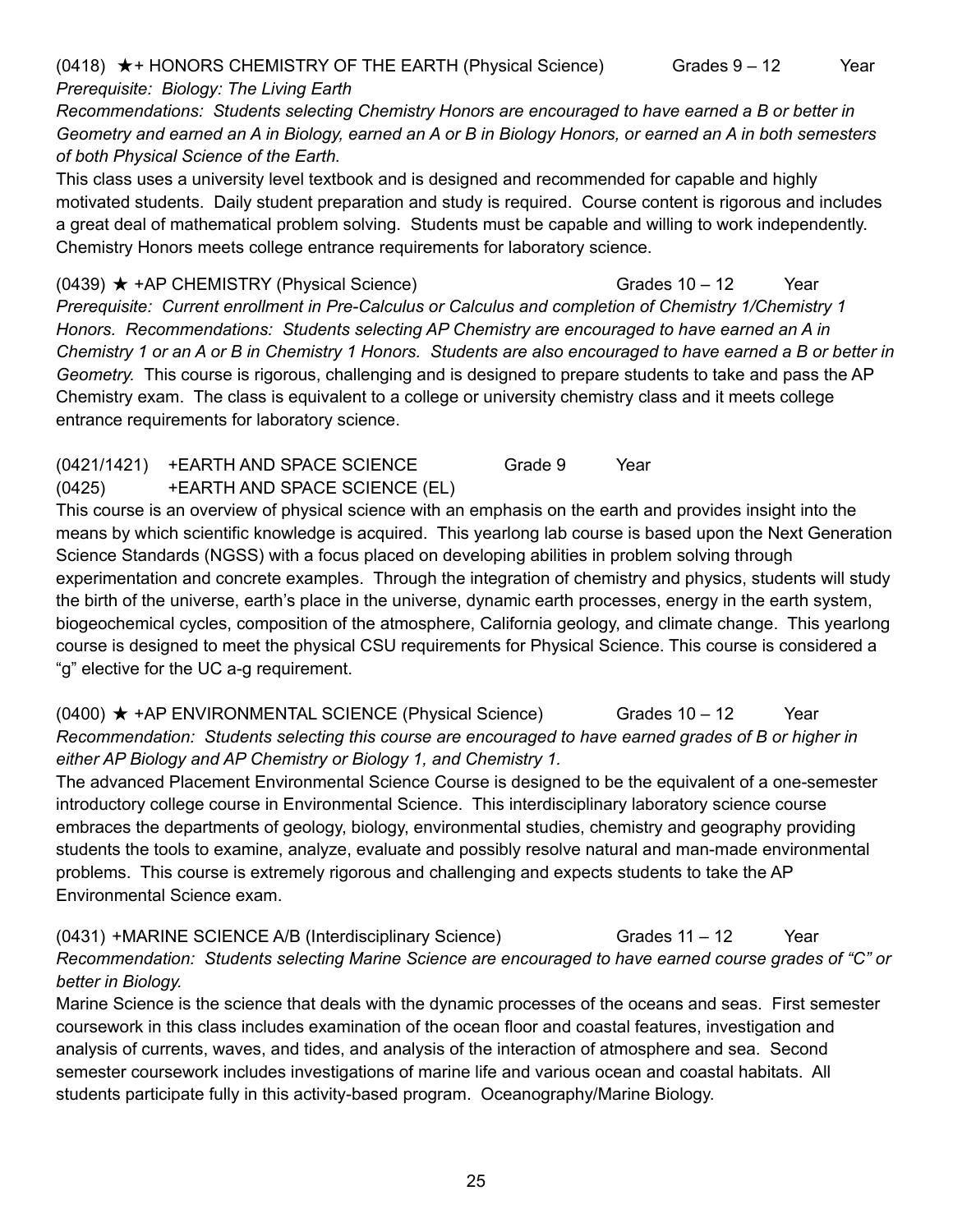Physics of the Universe is a Next Generation Science Standards (NGSS) aligned course where students build an understanding of major Physics concepts through the lens of Earth and Space Science phenomena. Students will learn about wave characteristics, Newton's laws of motion, conservation of momentum, force fields, electricity, magnetism, and energy. The integration of engineering principles, coupled with a strong background in mathematics, will help students design, build, and improve upon current technologies, breaking down complex global problems into more manageable problems that can be solved.

### *Prerequisite: Geometry Co-requisite: Algebra II*

AP Physics1 is an algebra-based, introductory college-level physics course. Students cultivate their understanding of Physics through inquiry-based investigations as they explore topics such as Newtonian mechanics (including rotational motion), work, energy, and power. Twenty five percent of the instructional time will be spent in hand-on laboratory work, with an emphasis on inquiry-based investigations that provide students with opportunities to apply the science practices. Each student will complete a lab notebook or portfolio of lab reports. AP Physics 1 is a full year course that is the equivalent of a first semester introductory college course in algebra-based physics.

### $\checkmark$  (0466)  $\star$  +AP PHYSICS 2 Grades 10 – 12 Year

*Prerequisites: Students should have completed AP Physics 1 or a comparable introductory physics course and should have taken or be concurrently taking Pre-Calculus or an equivalent course.* Recommendation: Students selecting AP Physics 2 are encouraged to have earned grades of C or better in AP *Physics 1 and B or better in Physics.*

*AP Physics 2* is an algebra-based, introductory college-level physics course. Students cultivate their understanding of physics through inquiry-based investigations as they explore these topics: fluids; thermodynamics; electrical force, field, and potential; electric circuits; magnetism and electromagnetic induction; geometric and physical optics; and quantum, atomic, and nuclear physics. Students taking AP *Physics 2* will participate in hands-on laboratory work, with an emphasis on inquiry-based investigations that provide them with opportunities to demonstrate the foundational physics principles and apply science practices. Such inquiry-based experiences provide opportunities for students to engage in the seven science practices as they design plans for experiments, make predictions, collect and analyze data, apply mathematical routines, develop explanations, and communicate about their work. This course is extremely rigorous and challenging. Students enrolled in *AP Physics 2* are expected to take the Advanced Placement Test in May.

(0455) +PLTW AP COMPUTER SCIENCE PRINCIPLES Grade 10-12 Year *Prerequisite*: Completion of Geometry. Co-requisite: Concurrent enrollment in Algebra 2 or above.

Computer Science Principles (CSP) is a yearlong course within the PLTW Engineering Pathway. It is a project/problem-based course where students work in teams to develop computational thinking as they solve open-ended, practical problems that occur in the real world. The course covers the College Board's AP Computer Science Principles framework. CSP does not teach mastery of a single programming language but instead aims to develop computational thinking, to generate excitement about the field of computing and coding, and to introduce a variety of computational tools that foster creativity. In specific CSP projects and problems, students will create artifacts and writings associated with AP Computer Science Principles. This course meets the UC a-g's "d" Science requirement.

 $(0441)$  ★ +AP PHYSICS 1 Grades 10 – 12 Year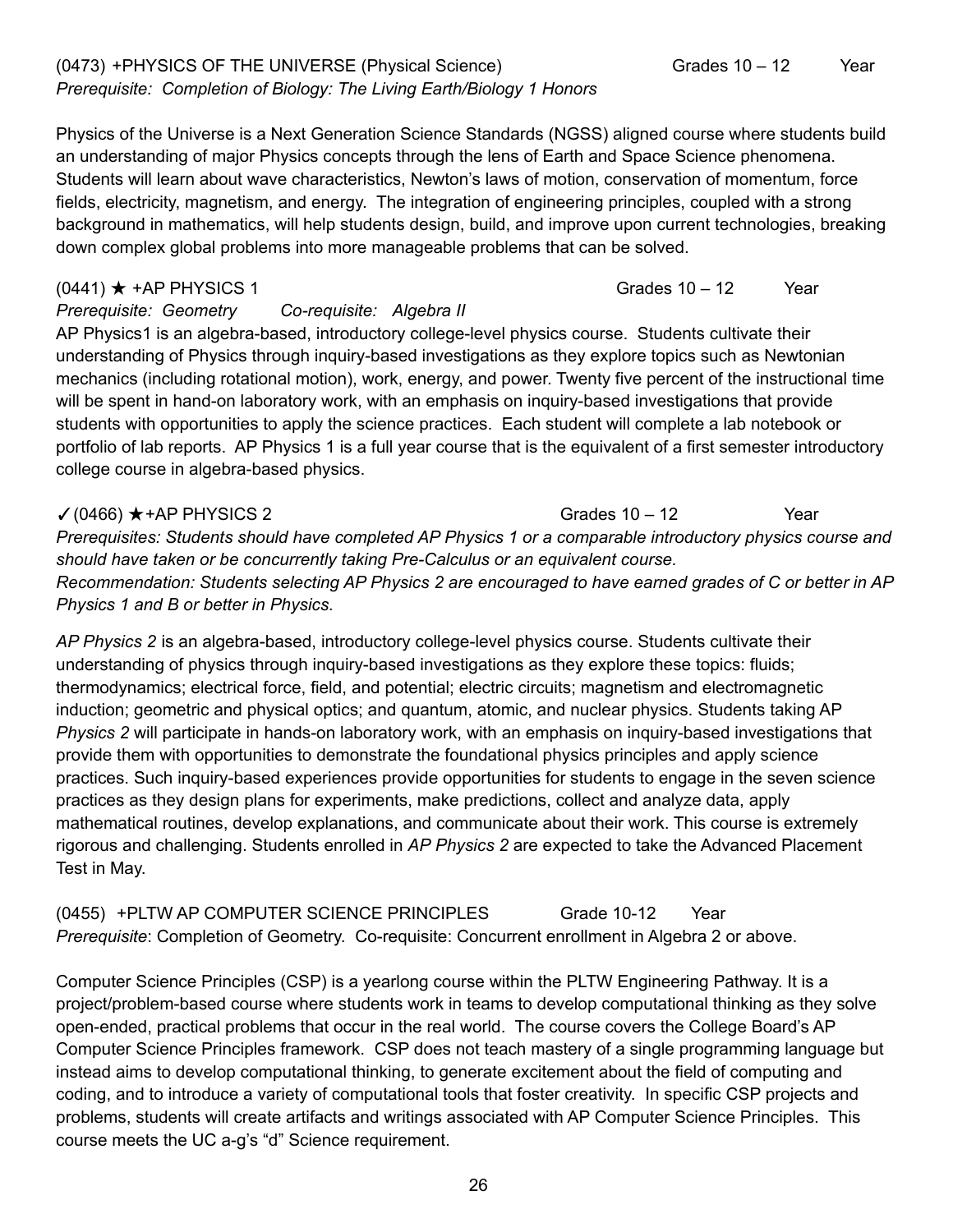### **SOCIAL SCIENCE DEPARTMENT**

High School students should know and understand the cultural heritage of the past and its influence on the present in order to assume their roles as participating citizens in their democratic society. Completion of a full year each of World History and U.S. History and a semester of both Economics and Government are required for graduation. All of the Social Science classes below adhere to state standards and/or AP guidelines as appropriate to the specific class being taught.

### **AP CLASSES**

Each AP class will hold an informational meeting in the spring for prospective students. Students and parents must sign a contract agreeing to commit to the workload and extra effort required of the course.

(0511) +ECONOMICS Grade 12 Semester (0621) +ECONOMICS, Sheltered Grade 12 Semester This class will look at the major forces that shape the American Economic system. A comprehensive look at micro and macroeconomics will aid the students in acquiring a knowledge of the structure and functions of the institutions and concepts underlying the American economic system. A portion of the class is dedicated to personal finance. The position and influence of the United States in the world economy is studied.

(0521) +UNITED STATES GOVERNMENT Grade 12 Semester (0612) +UNITED STATES GOVERNMENT, Sheltered Grade 12 Semester This course offers a study of basic principles, function, organization, and purposes of government in the United States. Emphasis is on the federal system and national government, the legislative process, the executive function, the role of the judiciary, and the responsibilities and rights of the citizenry in a free society.

| $(0525)$ $\star$ +AP GOVERNMENT AND POLITICS                                                                           | Grade 12 | Course taken   |
|------------------------------------------------------------------------------------------------------------------------|----------|----------------|
| $(0527)$ $\star$ +AP MACROECONOMICS                                                                                    | Grade 12 | simultaneously |
| AP Government and Politics offers a college level in-depth study of basic philosophies, principles, functions,         |          |                |
| organization, and purposes of government in the United States. Emphasis is on the federal system and                   |          |                |
| national government, the legislative process, executive power, and the role of the judiciary. Additional areas         |          |                |
| include the political process, civil rights and civil liberties, and the role and responsibilities of the citizen in a |          |                |
| free society.                                                                                                          |          |                |

Formal research, seminar discussions, and independent study are principal elements of instruction. This course is designed for mature, responsible students who have demonstrated special interests and talents for political and governmental studies. AP Macroeconomics offers a college level in-depth study of macro and international economic policies. These courses are taught simultaneously. These courses prepare students for Advanced Placement Exams. The Advanced Placement Exam is expected to be taken.

| (0506) + UNITED STATES HISTORY A/B                                                                               | Grade 11 | Year |  |
|------------------------------------------------------------------------------------------------------------------|----------|------|--|
| (0605) + UNITED STATES HISTORY A/B, Sheltered                                                                    | Grade 11 | Year |  |
| This two-semester course begins with a review of past learning including the American Revolution, the            |          |      |  |
| Constitution, the Civil War, and Reconstruction. The major thrust of the course, however, begins with the        |          |      |  |
| Progressive era at the turn of the twentieth century. It will focus on the changing role of the United States in |          |      |  |

the global community, on the impact the twentieth century had upon American institutions and attitudes as well as the impact of the United States' growth as a superpower in the world. The study of the twentieth century includes an integration of history and geography, literature, and cultural diversity.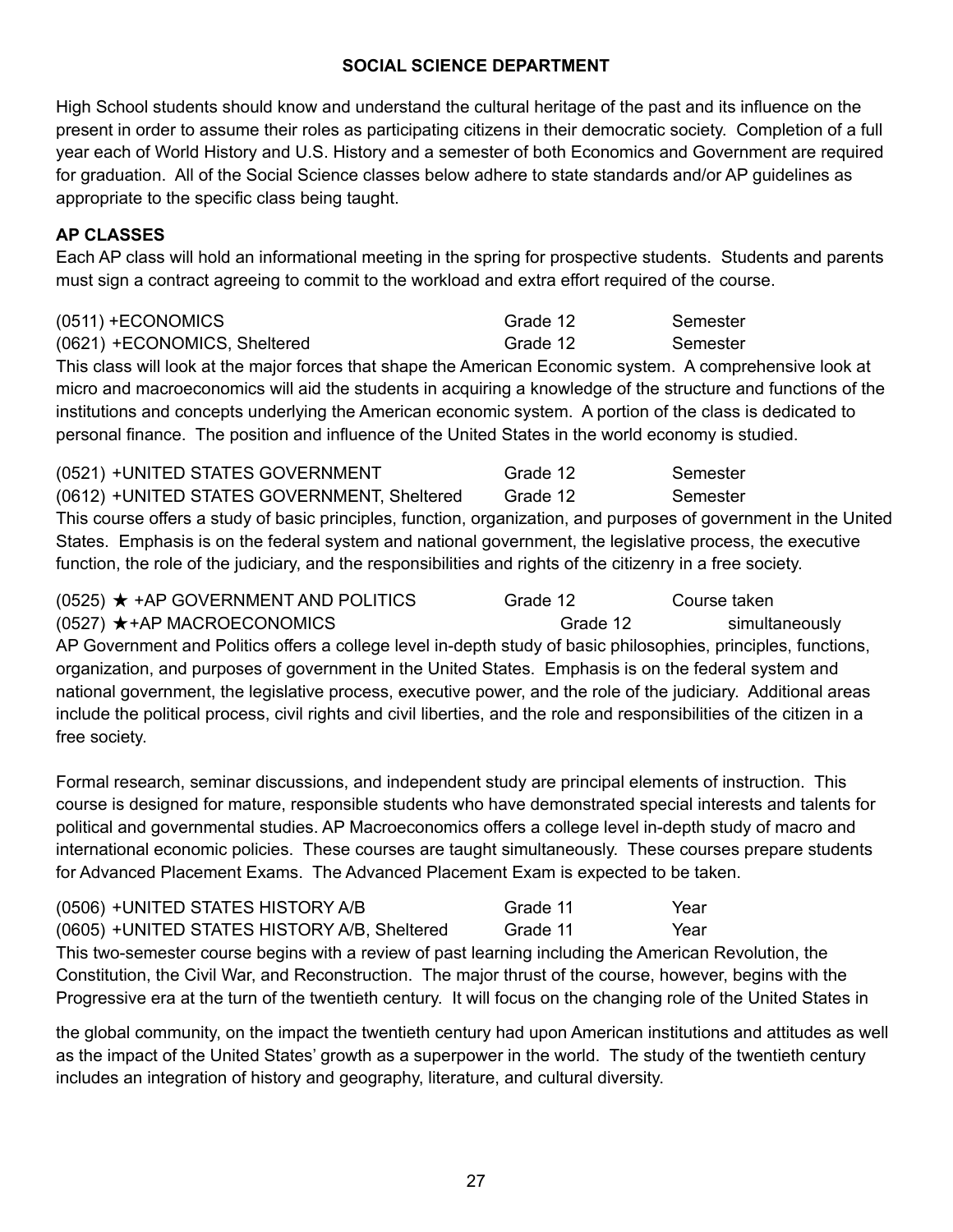### $(0505)$  ★ +AP UNITED STATES HISTORY Grade 11 Year

This course is a two-semester, collegiate level course that provides students with an in-depth study of American history in preparation for the advanced placement exam in May. Throughout the year, students will go through an extensive, chronological study of the political institutions, foreign and domestic policies, social and economic changes, diplomacy and international relations and cultural and intellectual developments from the Pre-Columbian Era to the present. Students will identify significant changes and continuities, evaluate causes and effects, and analyze various individuals, concepts, and movements in the U S. History. In order to demonstrate mastery of the content, students will be assessed in several ways including stimulus-based multiple-choice questions, short answer questions, long essay questions, and document-based questions. The Advanced Placement exam is expected to be taken.

### (0477) +WORLD HISTORY A/B Grade 10 Year

(0618) +WORLD HISTORY A/B, Sheltered Grade 10 Year

In this course, students examine major turning points in the shaping of the modern world, from the late eighteenth century to the present. The year begins with focus on study skills, and methodology used at the high school level. It continues with a connecting phase to the rise of democratic ideals and reviews past learning (ancient civilization, middle ages, etc.) The major thrust of the course, however, is world history, culture and geography from 1789 to the present (with emphasis on the 20th century). Close attention will be paid to the expansion of the west and the growing interdependence of people and cultures throughout the world.

### (0503) ★ +AP HUMAN GEOGRAPHY Grades 9 – 12 Year

The purpose of the AP Human Geography is to introduce students to the systematic study of patterns and processes that have shaped human understanding, use, and alteration of Earth's surface. This class will follow the College Board course outline for AP Human Geography. Students employ spatial concepts and landscape analysis to examine human social organizations and its environmental consequences. They also learn about the methods and tools geographers use in their science and practice. Some of the themes examined in the course include population, cultural patterns and processes, rural and urban development. These specific themes provide further organization to the course, along with the consistent attention to contacts among societies that form the core of Geography as a field of study. This course is designed to prepare students for the AP examination in Human Geography. The Advanced Placement exam is expected to be taken.

### $(0504)$   $\star$  +AP WORLD HISTORY Grade 10 Year

The purpose of the AP World History course is to develop greater understanding of the evolution of global processes and contacts, in interaction with different types of human societies.

This understanding is advanced through a combination of selective factual knowledge and appropriate analytical skills. The course highlights the nature of changes in international frameworks and their causes and consequences, as well as comparisons among major societies. The course emphasizes relevant factual knowledge deployed in conjunction with leading interpretive issues and types of historical evidence. The course builds on an understanding of cultural, institutional, and technological precedents that, along with geography, set the human stage. Periodization, explicitly discussed, forms an organizing principle for dealing with change and continuity throughout the course. Specific themes provide further organization to the course, along with the consistent attention to contacts among societies that form the core of world history as a field of study. This course is designed to prepare students for the AP examination in World History. The Advanced Placement exam is expected to be taken.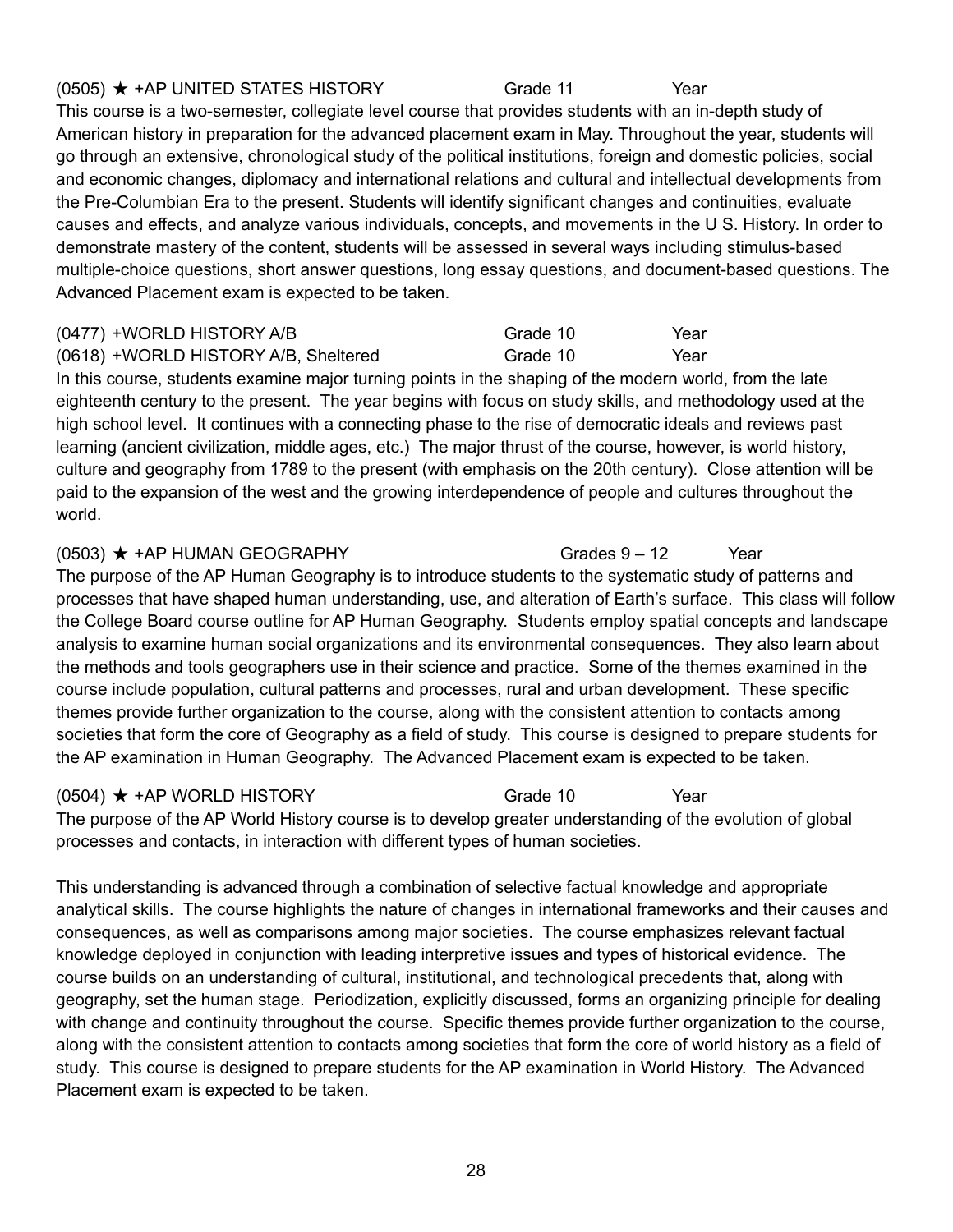### **SOCIAL SCIENCE ELECTIVE**

(0483) +WORLD GEOGRAPHY A Grades 9 – 12 Semester This is an introductory course into world physical and cultural geography. Students learn about the distribution and characteristics of the world's major cultures and of the dynamics of human migration and cultural diffusion. Topics include basic physical geography and map-reading skills, regional geography and culture, and traditional roles foreign nationals play in the growth of American culture, current political, social and cultural concerns. \*UC approved.

(0531) +PSYCHOLOGY A/B Grades 10 – 12 Year This course is designed to give students an introduction to the general field of psychology. Students will be exposed to both traditional psychology and the field of parapsychology. Among the topics, which may be covered, are perception, personality, motivation, emotions, learning, growth and development, ESP, dreams, sleep, and history of psychology. Psychology B provides opportunities for students to do specific, in-depth studies in the field of psychology. This course will focus on self-concept and self-image. Students will do extensive work on assertion training and the concept of Freedom.

 $(0534)$   $\star$  +AP PSYCHOLOGY Grades 11 – 12 Year A rigorous yearlong course in Psychology designed for qualified students who wish to complete studies in high school equivalent to an introductory college course in psychology. Course content includes units on history and approaches, research methods, biological bases of behavior, sensation and perception, states of consciousness, learning, cognition, motivation and emotions, developmental psychology, personality, testing and individual differences, abnormal psychology, treatment of psychological disorders, and social psychology. The course is designed to prepare students for the AP Examination in Psychology. It will require outside research and extensive reading. The Advanced Placement exam is expected to be taken.

 $(0581)$   $\star$  + INTRODUCTION TO ADMINISTRATION OF JUSTICE HONORS Grades 11 - 12 Semester One This one semester course introduces students to the characteristics of the criminal justice system in the United States. Focus is placed on examining crime measurement, theoretical explanations of crime, responses to crime and components of the system. The course examines the evolution of the principles and approaches utilized by the justice system and the evolving forces, which have shaped those principles and approaches. Although justice structure and process are examined in a cross-cultural context, emphasis is placed on the United States justice system, particularly the structure and function of police, courts, and corrections. Students are introduced to the origins and development of criminal law, legal process, sentencing, and incarceration policies. Students are expected to take Concepts of Criminal Law Honors during the second semester. Introduction to the Administration of Justice Honors counts a "g" elective on the UC a-g list.

 $(0579)$   $\star$  + CONCEPTS OF CRIMINAL LAW I HONORS Grades 11 – 12 Semester Two In this course, students examine the historical development and philosophy of law and its application to the criminal justice system. Topics covered include legal research, case law, classifications of crime, crimes against person and property, and crimes against the state. Prerequisites: Completion of Introduction to Administration of Justice Honors. Concepts of Criminal Law Honors counts as a "g" elective on the UC a-g list.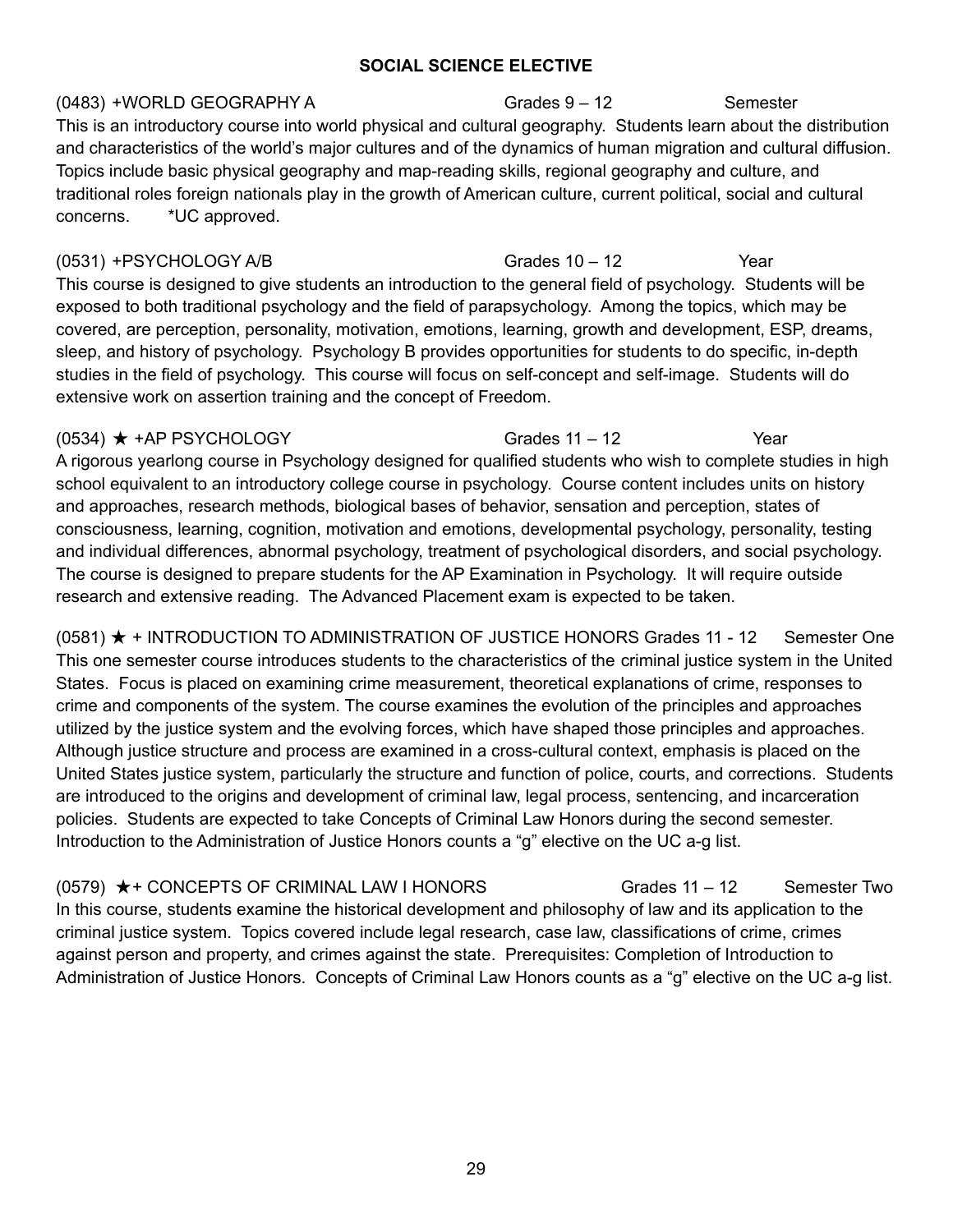### (0576) ★+CIVIL LAW IN A CIVIL SOCIETY HONORS Grades 11 – 12 Semester

Civil Law in a Civil Society Honors is a one semester that trains students in the theory and hands-on experience required for real-world legal careers. Students will learn the basic elements of the various categories of civil law including: tort law, Constitutional Law, business law, contracts, real estate law, family law, wills, trusts, and estates. The students will learn the black letter law of each category within the context of the various documents and procedures associated with that law. Students will use analysis and research techniques to apply the black letter law to case studies and interpret these laws in the context of the modern world. Students will also evaluate the American civil court system, the role and function of civil law in American society, and fundamental concepts in American civil justice. Students are expected to take Advanced Civil Law Honors during the second semester. Civil Law in a Civil Society Honors counts as a "g" elective on the UC a-g list.

### $(0577)$   $\star$  + ADVANCED CIVIL LAW HONORS Grade 12 Semester

Advanced Civil Law Honors is designed to advance the legal skills of students who have completed the Civil Law in a Civil Society Honors, giving them the experience required for a career in the legal field. Students will advance their knowledge in the theories and practical application of civil law categories such as torts, Constitutional law, contracts, business law, real estate law, family law, wills, trusts, and estate law. Students will demonstrate their current knowledge of the "black letter law" while developing advanced preparations of real-world legal forms, court documents and filings, and client relations. Students will sharpen their legal research skills with case studies, writing concise legal briefs, and conducting client interviews. They will also learn how to negotiate and participate in Alternate Dispute Resolution (ADR) exercises. *Prerequisites:* Completion of Civil Law in a Civil Society Honors. Advanced Civil Law Honors counts as a "g" elective on the UC a-g list.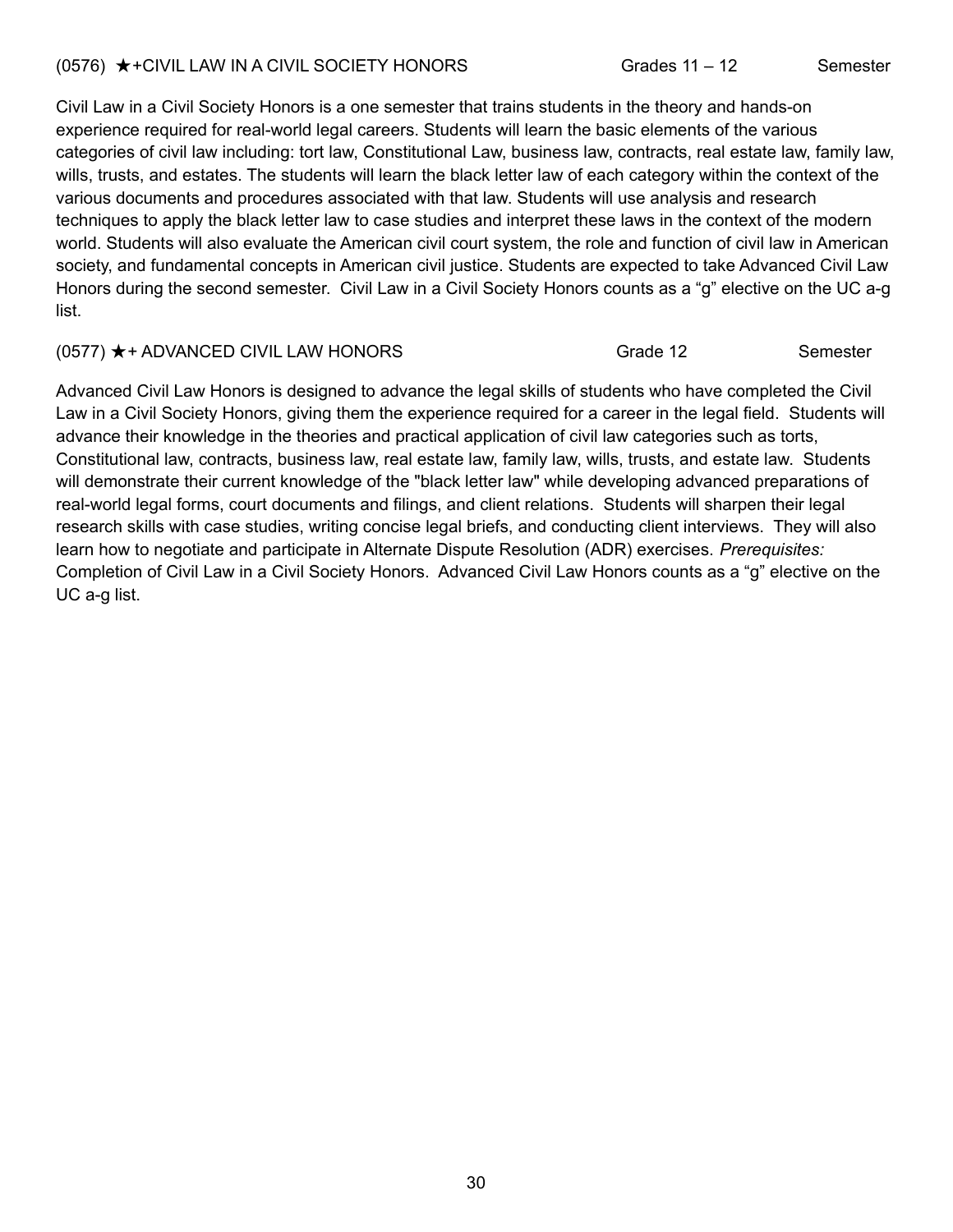### **VISUAL AND PERFORMING ARTS**

### **VISUAL ART**

This program makes possible experiences in a variety of media and exposes students to the possibilities of applying their creative skills within the realm of vocational as well as recreational endeavors. Student projects will depend upon the equipment and materials that are available. Materials for Art Department classes are paid for in accordance with district policy.

 $(0007)$  +ART 1 (Art 1 is a yearlong class) Grades  $9 - 12$  Year This class is designed as an entry-level high school art class. Students will be challenged with both two and three-dimensional projects using materials and concepts that will further their understanding of the visual arts. Projects will help the student in developing an awareness of how these concepts apply to past, present and future cultures. Realistic and abstract drawing styles, painting, sculpture, printmaking, weaving, paper machẻ and architecture are some of the areas investigated. Completion of this one-year course will meet the district VPA graduation requirement.

(0008) +ART 2 (Art 2 is a yearlong class) Grades 10 -12 Year *Prerequisite*: Full year of Art 1 with a grade of "A" or teacher recommendation. Emphasis is placed upon composition and the process involved in developing the ability to create. Original works of art are pursued in various media. Students become aware of schools of art and investigate current developments and opportunities in art. Students will be expected to enter local art competitions and exhibitions.

 $(0009)$  +ART 3 (Art 3 is a yearlong class) Grades  $11 - 12$  Year *Prerequisite*: Full year of Art 2 with a grade of "B" or better in Art 2 and teacher recommendation. Students will have the opportunity to develop a portfolio of works that they have created. Diversity of subject matter and media will be encouraged. Students will consider post high school options for application of their art interests, both academically and vocationally. Students will be expected to enter local art competitions and exhibitions.

(0010) +ART 4 (Art 4 is a yearlong class) Grade 12 Year *Prerequisite*: Full year of Art 3 with a grade of "B" or better in Art 3 and teacher recommendation. Students will continue to improve their portfolio of work and explore the creative process in more depth. Students will be expected to enter local art competitions and exhibitions.

(0012) +BEGINNING CERAMICS A/B (Beg. Ceramics is a yearlong class) Grades 11 – 12 Year This course develops creativity through the medium of clay. Students learn terminology and techniques for hand building, the potter's wheel, and glazing. First semester students will learn the basic hand building techniques; pinch, coil, and slab. Second semester students will further develop all these techniques with an emphasis on form and sculpture. Students will also learn the basics of wheel throwing construction. Each semester will investigate ceramic's relevance through history, science, culture, and contemporary applications.

(0003) +ADVANCED CERAMICS A/B (Adv. Ceramics is a yearlong class)Grade 12 Year *Prerequisite:* One year of Ceramics A/B with a grade of "B". This class will give the self-motivated student an opportunity to expand their knowledge and ability. Students will experiment with more complex combinations and forms. They will further explore glaze composition, applications, and firing techniques, gaining insight into the wide range of the material's possibilities. This class will challenge the student's creative potential as well as provide a supportive environment for scholarships, exhibitions, and regional to state recognition.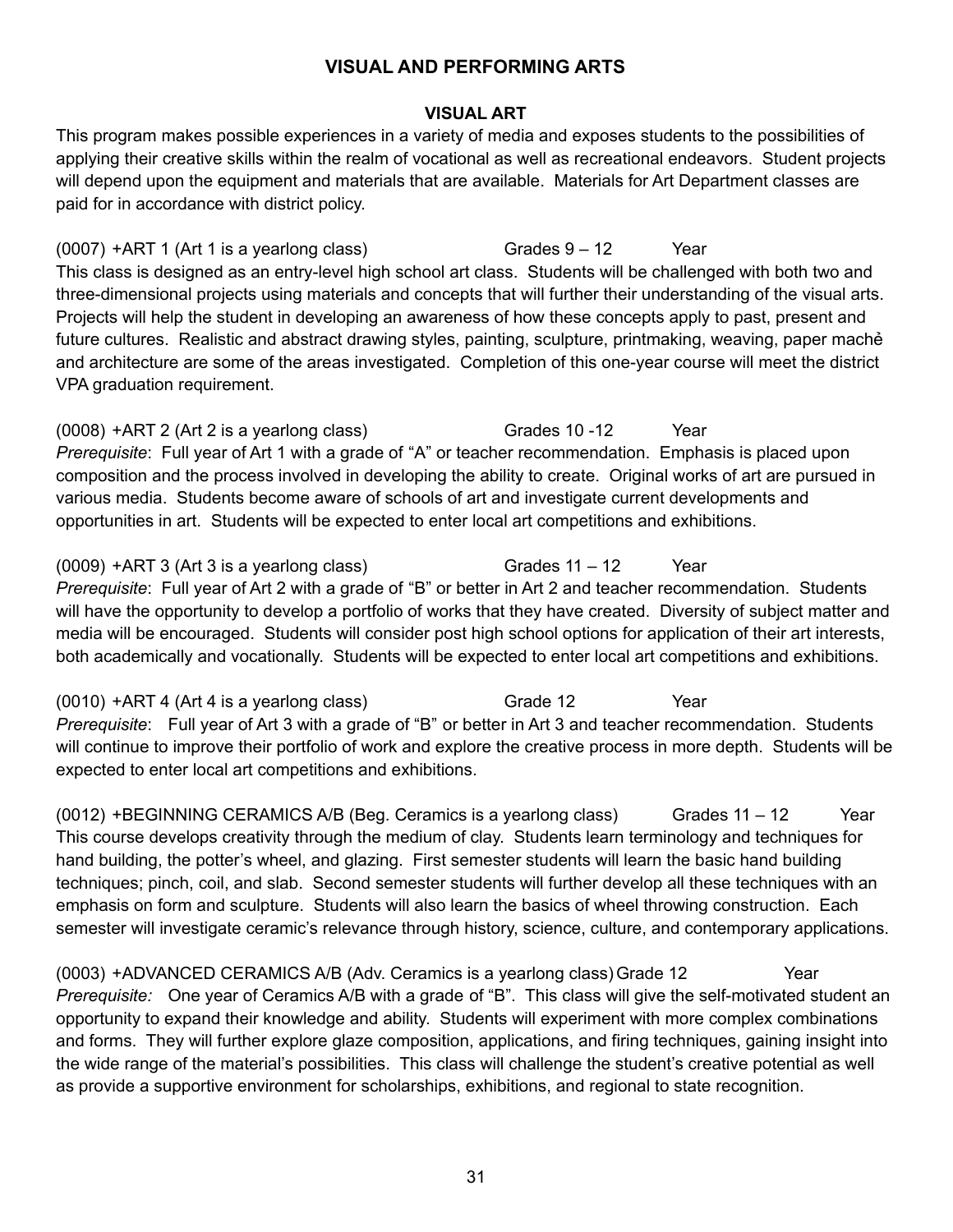### (0033)+PHOTOGRAPHY 1 Grades 11 – 12 Year

### Introduction to basic concepts and techniques in photography. Students learn the working of the camera, how to take pictures creatively, develop film, print proofs and enlargements, take digital photos, edit using photoshop, mount photographs, etc. Students receive both class, darkroom, and computer lab instruction. Assignments may include action, depth of field, still life, portraiture, night shots, etc. Students investigate vocational possibilities in the field of photography. Students must furnish a 35mm camera for their own use.

(0035) +PHOTOGRAPHY 2 Grade 12 Year Prerequisite: One year of Photography 1 with grade of "B" or better and teacher recommendation. Students should have a working film and digital camera with the capability to change the shutter speed and aperture for more creative flexibility in taking pictures. Students will have the opportunity to expand their knowledge and ability in the developing process in the darkroom and editing digital images. Students will be required to enter local and community photo competitions. Students must furnish a 35mm camera for their own use. UC a-g approved.

### **MUSIC**

Participation in band, choir, or ensembles provides students with an opportunity to become involved with school and community activities and to learn qualities of leadership, responsibility and citizenship. This program provides an enrichment and appreciation that develops the whole student and lasts throughout their lives.

### (0334) +BAND A/B Grades 9 -12 Year Beginning Band is an entry-level high school performance course for students who are new to band or students entering high school from a middle school band program. The course is designed to develop students' instrumental music performance technique on a woodwind, brass or percussion instrument, including bass guitar. (NOTE – guitar and piano students will not be accepted. Students interested in those instruments should enroll in ADVANCED BAND – PIANO, OR JAZZ BAND.) This includes reading basic notation and beginning music theory. Students who complete this course will meet the requirements for WIND ENSEMBLE, JAZZ BAND, and PERCUSSION ENSEMBLE. All students in Beginning Band are also required to enroll in PE Band. See requirements for this class below. This is an approved UC a-g class.

### (0347) +WIND ENSEMBLE Grades 9 – 12 Year

Open to all wind players by AUDITION only. Teacher approval required for enrollment. Requirements include basic knowledge of music theory and performance skills based on completion of Standards of Excellence, Book 2. Students enrolled in Wind Ensemble will be placed in a Chamber Ensemble – small performance groups of 3-5 students.

These ensembles will perform multiple times over the course of the year. In addition, all students in Wind Ensemble are also required to enroll in PE Band. See requirements for this class below. This is an approved UC a-g class.

### (0346) +JAZZ BAND Grades 9 – 12 Year

## Open to all saxophone, trumpet, trombone, guitar, bass, piano, vibraphone and drum set players by AUDITION only. Teacher approval required for enrollment. Requirements include basic knowledge of music theory and performance skills based on completion of Standards Excellence, Book 2. Students enrolled in Jazz Band will be placed in the Jazz Band AND a Jazz Combo. All ensembles will perform multiple times over the course of the year. All students in Jazz Band are also required to enroll in PE Band. See requirements for this class below. This is an approved UC a-g class.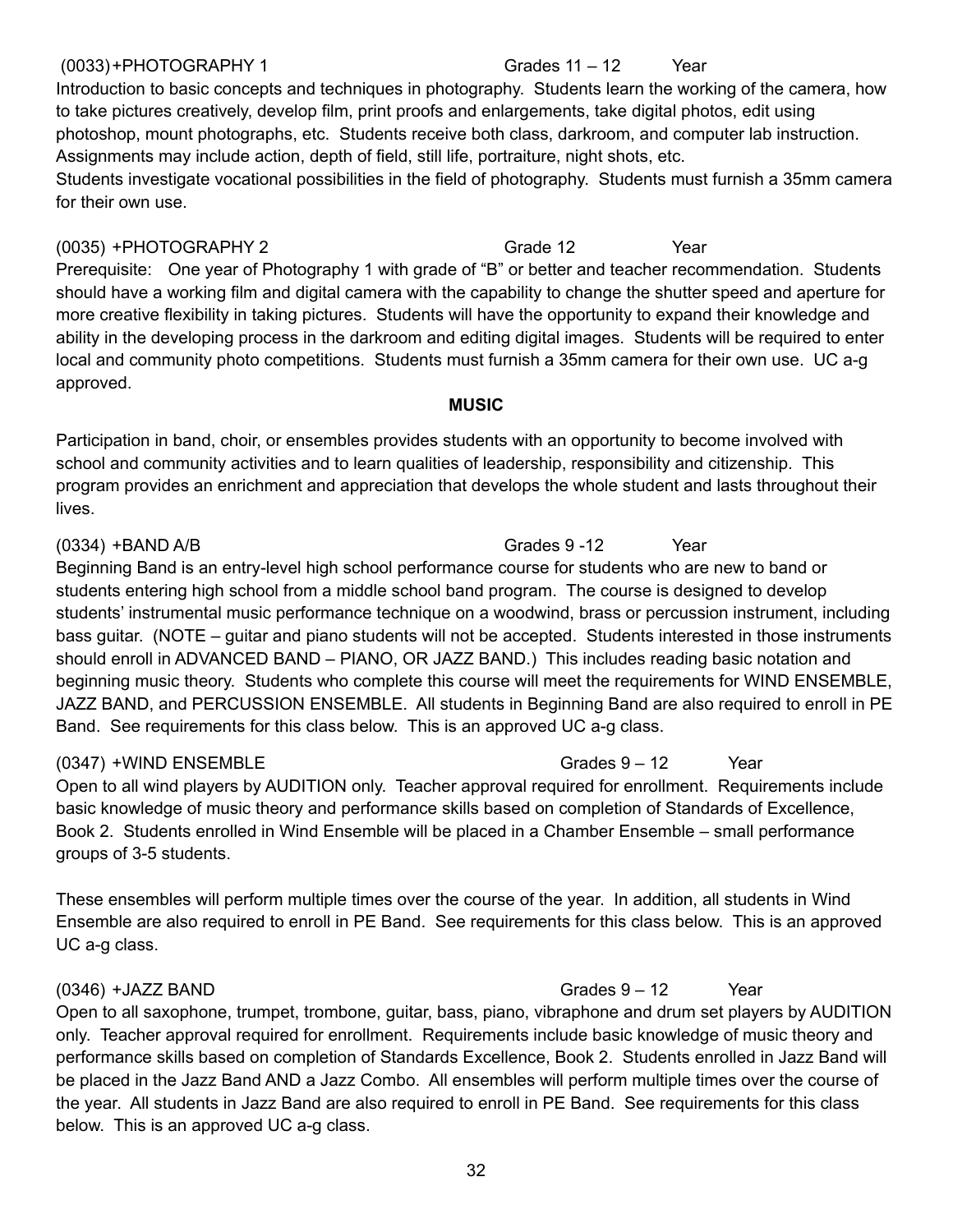### (0345) +PERCUSSION ENSEMBLE Grades 9 – 12 Year

Open to all percussion players by AUDITION only. Teacher approval required for enrollment. Requirements include basic knowledge of music theory and performance skills based on completion of Standards of Excellence, Book 2. Students enrolled in Percussion Ensemble will be placed in a Chamber Ensemble – small performance groups of 3-5 students. These ensembles will perform multiple times over the course of the year. In addition, all students in Percussion Ensemble are also required to enroll in PE Band. See requirements for this class below. This is an approved UC a-g class.

All band students are required to enroll in PE Band. Each of these groups will meet after school two or three times per week. Rehearsal schedules will be published at the beginning of the school year. After school, rehearsals are considered a class. Attendance at these rehearsals is mandatory for all students involved in that performance group. All school rules regarding absences and tardies apply to after school rehearsals. All Rehearsals are mandatory.

**PEP BAND -** Pep Band is MANDATORY for all students in PE Band, including Colorguard members. The Pep Band performs at home and away varsity football games, some home basketball games, rallies and other school functions throughout the year.

**Marching Band** - The Marching Band starts at band camp in August. Once school starts, Marching Band rehearses four times a week until Thanksgiving. The Marching Band performs at all varsity home football games, some varsity football away games, and most importantly field show tournaments. These are about 5 or 6 field show tournaments in October and November – all of them on Saturdays. The last tournament is championships and takes place the weekend before Thanksgiving. Students in the Marching Band will be required to attend all of these events. This group is open to all interested students, no experience is necessary. Marching Band is not required, it is optional. Only PE Band is mandatory. (SEE ABOVE)

### **Groups that require an audition:**

**Symphonic Winds** – Symphonic Winds will rehearse twice per week starting in January. Auditions will take place during December. Symphonic Winds is similar to an orchestra but with no string instruments (violin, viola, cello, bass). All instrumentalists (woodwinds, brass, and percussion) are required to audition for Symphonic Winds, which performs two to three concerts per year.

**Drumline** – This group performs as part of the Marching Band in the fall season. After the fall season, the Drumline adds new members who want to join and compete independently during the winter and spring (from December through April). Drumline is by audition, but no experience is necessary.

**Colorguard** – The Color guard is a dance-based group that uses various types of equipment such as tall flags, rifles, and sabres as part of their routine.

**In the fall, the Colorguard competes as part of the Marching Band.** In addition, the Color guard competes extensively in the spring at tournaments throughout Southern California. Membership is by audition but no experience necessary.

(0354)+INTERMEDIATE INSTRUMENTS Grades 9 – 12 Year This yearlong course is designed to teach students to play beginning level piano, guitar, bass, or strings. No prior musical experience is necessary. Students should have a strong desire to practice their instruments on a daily basis. Students will learn the physical "hands on" playing of the instrument as well as basic music theory (scales, chords, rhythm, etc.), appropriate songs and music history. Students will work daily in our piano lab with piano/keyboards and computers. This class fulfills the "Fine Arts" graduation requirement for California State University and University of California schools. 33

(0376) PE BAND Grades 9 – 12 Year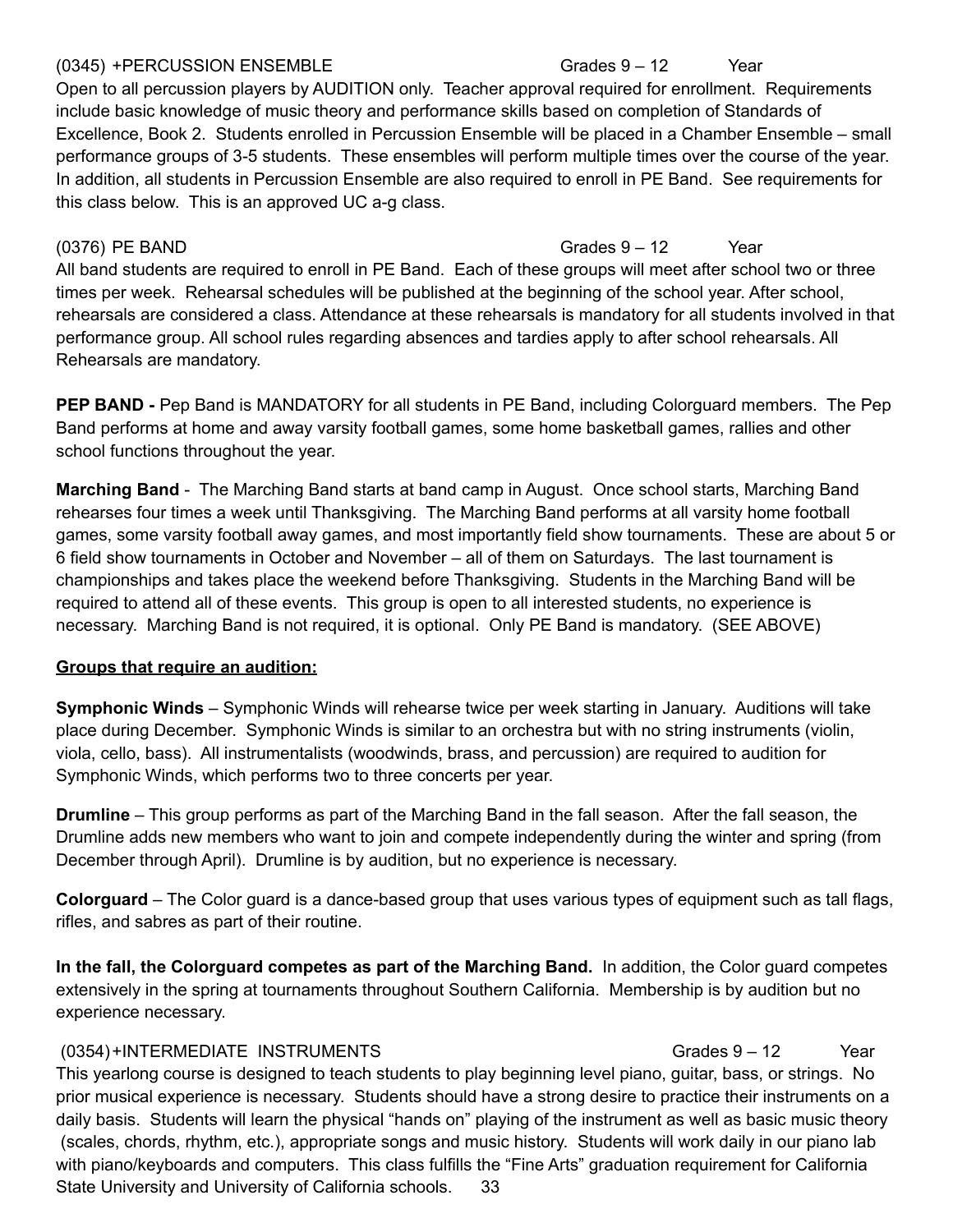### (0339) +ADVANCED CHOIR (Troubadours) Grades 9 – 12 Year Admission by instructor approval and audition only. This class provides advanced students with more difficult vocal techniques, close harmonies, and advanced music literature in various styles. This is a performing

troupe for festivals, competitions and other activities, which requires special costuming and travel to other communities. Students must maintain eligibility. This class fulfills the "Fine Arts" graduation requirement for California State University and University of California schools.

Open to all students interested in singing, no audition necessary. Class stresses voice development and proper vocal conditioning, learning to sing in harmony and reading music. Students are introduced to a variety of music. This is a performing troupe for concerts and other activities, which may require special costuming and travel to other communities. Students must maintain eligibility. This class fulfills the "Fine Arts" graduation requirements for California State University and University of California schools.

# (0340) +GLEE ENSEMBLE AB: JAZZ CHOIR Grades 9 – 12 Year

This vocal group and instrumental "combo" (piano, bass, drums, guitar, and sax) focus on singing traditional and contemporary vocal jazz music of many styles. No experience necessary but students must audition and have instructor approval to enroll. Jazz Choir performs at multiple concerts, festivals, competitions and other activities, which require special costuming and travel to other communities. Students must maintain eligibility. This class fulfills the "Fine Arts" graduation requirement for California State University and University of California schools.

# **THEATRE ARTS**

# (0112) + BEGINNING THEATER Grades 9 – 12 Year

Beginning Theatre is the 1st-year introductory course in the Performing Arts Professional Theatre CTE pathway and is designed to introduce students to all aspects of theater production. In the yearlong course, students will learn basic knowledge of the stage, playwriting, and exploration of the actor's tools: movement, voice, and imagination, theater appreciation, the theater production process, improvisation, as well as the role of the director and designer in the production process. Students will learn basic acting techniques and perform monologues, scene work and one-act plays. They will also receive instruction in musical theater that will concentrate on acting, singing and dancing. Students will be expected to perform in the final Theatre Arts showcase that takes place at the end of semester 2.

# (0113) + INTERMEDIATE THEATER Grades 10 – 12 Year

*Prerequisite*: A grade of "B" or better in both semesters of Beginning Theatre and/or teacher recommendation. Intermediate Theatre is the 2nd-year concentrator course in the Performing Arts Professional Theatre CTE pathway where students are given the opportunity for actual experience through performance.

In this yearlong course, students will advance their skills in the various elements of theater including acting, directing, playwriting, and design. Students will explore various techniques in acting, directing, playwriting and apply them to monologues, scenes, and one-act plays that will be produced for an audience. Students will be expected to participate in various THS productions such as LAB (student written production), *Night of Broadway, One: 1-act festival, Java Drama, Theatre for Young Audiences, Night of the Arts, and Scenefest (Theatre Arts Showcase)*, as well as other outside festivals and competitions, which will include time after school. Students will also be enrolled in Period 7 Stage Tech. Participation in THS Theater organizations such as Club Theatre and Thespian Society are highly encouraged. This course is designed for students that wish to further their theater experience, in preparation for Advanced Theatre. After school rehearsal hours are required during production weeks.

# (0338) +CHOIR Grades 9 – 12 Year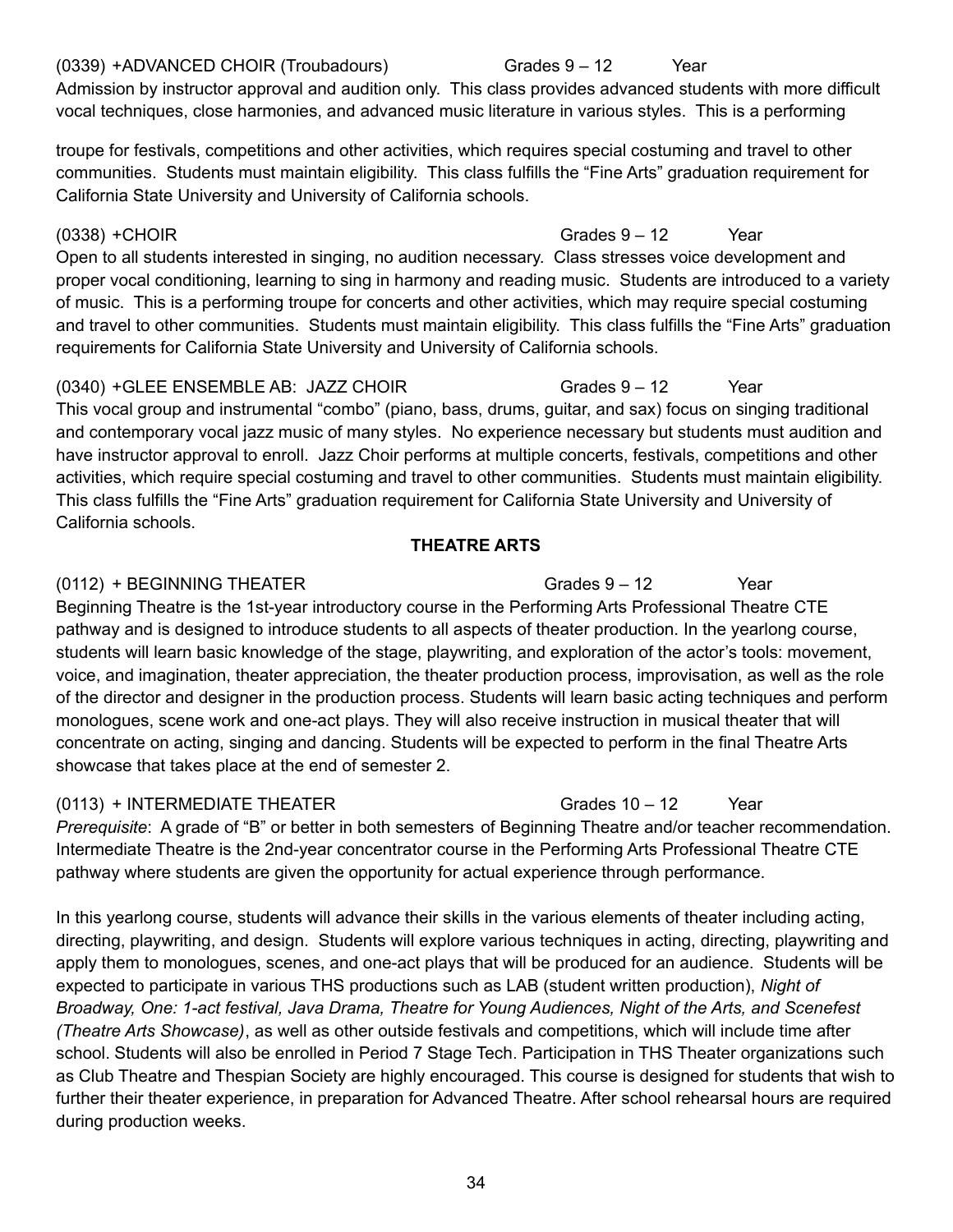### (0115) + ADVANCED THEATRE TREAT Grade 12 The State of the Grade 12

*Prerequisite: A grade of "B" or better in both semesters of Intermediate Theatre and/or teacher recommendation and audition.* Advanced Theater is the 3rd-year capstone course in the Performing Arts Professional Theatre CTE pathway, in which the major emphasis is to provide for the continued growth and development of the students' acting, playwriting, directing, and design skills through hands-on approach to theater. Advanced theater will emphasize artistic perception and creative expression, and will promote understanding of aesthetics, historical and cultural awareness, and the interconnections of the arts and other disciplines. Through creating theater, students will grow in their ability to comprehend the world and to communicate with others. Through acute physical and vocal and movement exercises, improvisation, devising, behavioral studies, scene-study, and script analysis, all students will continue to develop and refine their skills which will be applied directly to their work. Advanced theater students will also be expected to complete a capstone project, applying their leadership skills in one of the various elements of theater such as playwriting, directing, producing, and designing. Students will be expected to participate in various THS productions such as *LAB: student written production; Night of Broadway, ONE: 1-act festival, Java Drama, Theatre for Young Audiences, Night of the Arts, and Scenefest (Theatre Arts Showcase), and other outside festivals and competitions which will include time after school.* Students will also be enrolled in Period 7 Stage Tech. Students will also be expected to take a leadership role in THS Theater organizations such as Club Theater and Thespian Society. Advanced Theater can be repeated for elective credit. After school rehearsal hours are required during production weeks.

### (0084) STAGE TECH

### *Prerequisite: Audition and/or interview and teacher recommendation.*

Stage Tech is a play production class. It is offered in the 7th period and runs on a non-traditional schedule. All students must complete 80 hours of class time in order to earn credits for the semester. This course provides students a hands-on experience of mounting a theater production, including choosing the material, the audition and interview process, rehearsals and design process, to performance and running of the front of house. Students will gain experience in both Technical Theater and Performance Theater. Tech students will learn aspects of personnel management, publicity, stage management, and design elements such as scenic, lighting, sound and costumes. Performance students will learn auditioning techniques, character development, time management, rehearsal techniques, methods of acting, directing techniques, as well as voice and movement for the actor. At the end of the course, students will be able to manage the theater both back and onstage in addition to presenting a full-length production of a straight play or musical.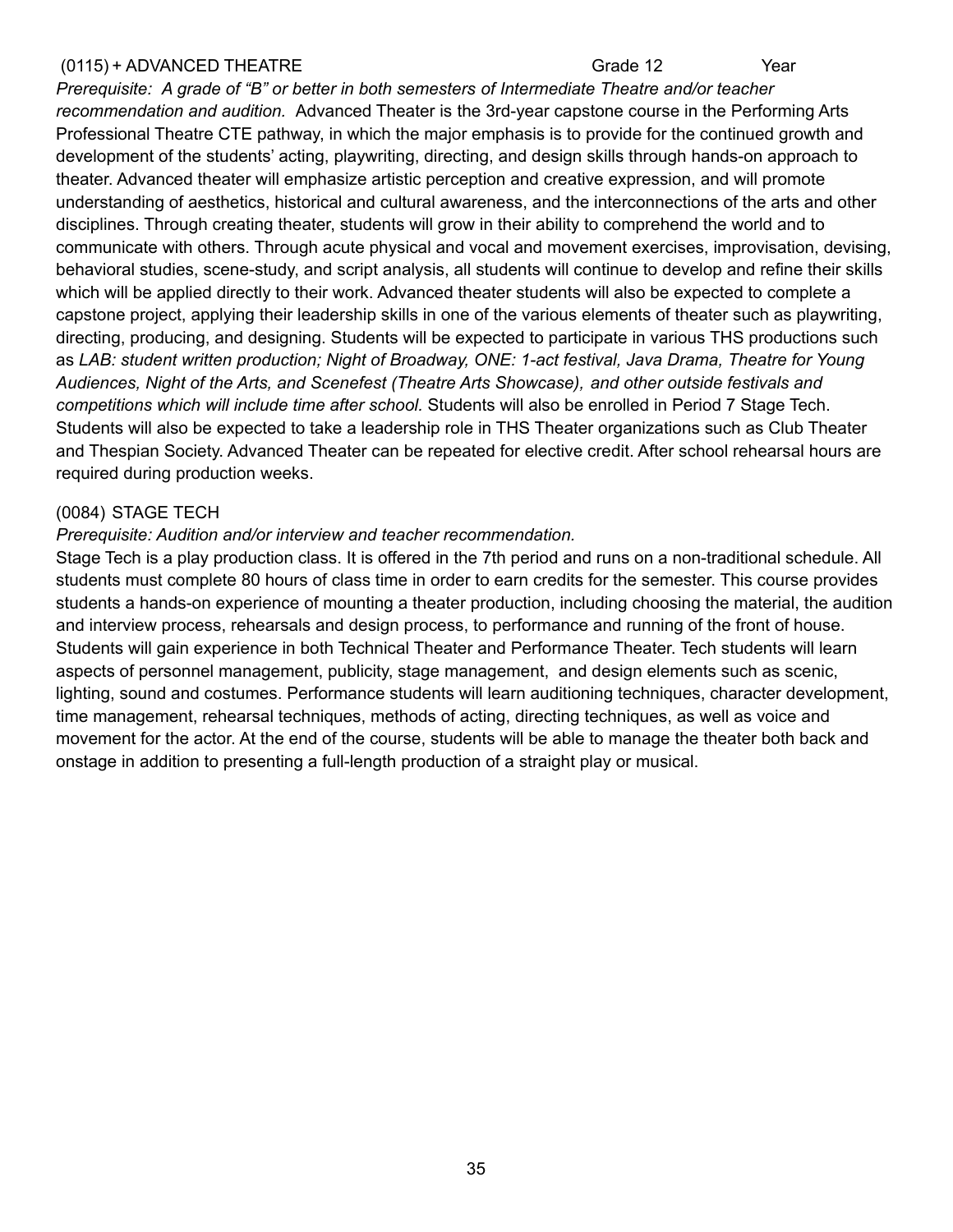### **WORLD LANGUAGES DEPARTMENT**

Two consecutive years of the same language are required for university entrance and three years are recommended. However, foreign language classes are electives and are NOT required for high school graduation. Many activities and classroom materials are used in the teaching of foreign language. History, literature and other cultural contributions are a part of these courses. **Classes are academically rigorous and require daily homework and student preparation.** Level 1 Foreign Language classes are recommended for students with strong Math and English Language Arts skills. Tests are oral and written. AP Classes: To enroll in Spanish Language and Culture AP or Japanese Language and Culture AP, a student must complete the corresponding language 3rd or 4th year course level with a grade of "B" or higher.

| (0209) +JAPANESE 1 | Grades $9-12$ | Year |
|--------------------|---------------|------|
| (0228) +KOREAN 1   | Grades $9-12$ | Year |
| (0218) +SPANISH 1  | Grades $9-12$ | Year |

Japanese 1, Korean 1, and Spanish 1 involve periods of intensive oral drill and practice intended to develop the ability to learn language sounds accurately and to imitate them without distortion. The student learns to carry on simple conversations and to understand directions concerning the classroom and its activities. The student studies vocabulary and grammar by reading, writing, listening and speaking, and learns sentence patterns through drills in the classroom. Native Japanese and Korean students may test into a higher level if they are interested in taking Japanese and Korean. Homework is assigned daily.

### (0205) +SPANISH FOR SPANISH SPEAKERS A/B

### *Requirement: Student must be a fluent Spanish speaker.*

This course is designed specifically for native, heritage or other speakers of Spanish and who already have oral language proficiency. The purpose of this course is to enable students whose language is Spanish to develop, maintain, and enhance proficiency in Spanish by providing them the opportunity to listen, speak, read and write in a variety of contexts for a variety of audiences including the family, school and community. Students will learn basic concepts of literary analysis and how to use them to interpret authentic works of literature. Students will learn to correct orthography and grammar, practice writing paragraphs, letters, short stories and short essays to improve their written expression. The course will allow students to explore cultures of the Hispanic world including their own and it will enable students to gain a better understanding of the nature of their own language, as well as other languages to be acquired.

| $(0210)$ +JAPANESE 2 | Grade $9-12$ | Year |
|----------------------|--------------|------|
| (0229) +KOREAN 2     | Grade $9-12$ | Year |
| $(0220)$ +SPANISH 2  | Grade $9-12$ | Year |

*Prerequisite: Completion of the 1st year of the language with a grade of "C" or better.* Japanese 2, Korean 2 and Spanish 2 provide experience to increase speaking, understanding, reading, and writing ability in the language as it is used in its culture. The life and customs of the people are studied and increased knowledge of language structure is emphasized. Native Japanese and Korean students may test into a higher level if they are interested in taking Japanese and Korean. Homework is assigned daily.

### (0225) +SPANISH FOR SPANISH SPEAKERS C/D

*Requirement: Completion of Spanish for Spanish Speakers A/B with a "C" or better.*

The purpose of this course is to further advance Spanish speakers in their communicative and literacy skills. It is a fast-paced course taught entirely in Spanish. After completing this course, the students are expected to demonstrate proficiency in their reading, writing, speaking, listening, grammar, and orthography skills.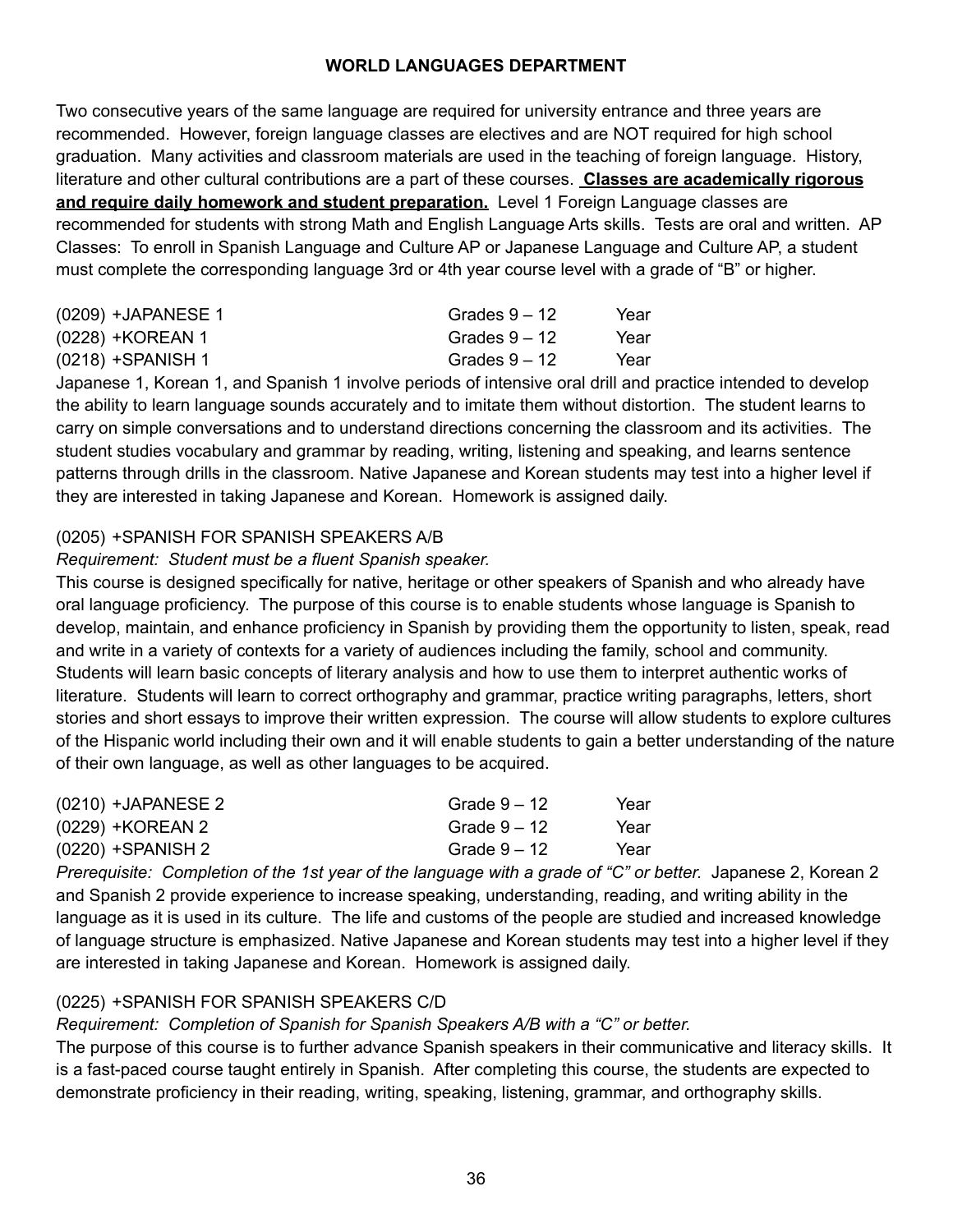Students will have read and studied various elements of Spanish and Latin American literature and literary genres. Students will also have studied and produced different types of writing pieces. Students will have reviewed and learned advanced grammar structures such as the future, conditional, compound tenses, subjunctive moods, etc. Students will demonstrate a better understanding of orthography and accents.

Students will have increased their cultural knowledge by learning the geography, brief history and cultural elements of different Spanish speaking countries and famous Spanish speaking people. This class incorporates AP Exam practice activities to ease the transition into the AP Spanish Language & Culture class. Such as reading comprehension activities with multiple-choice questions, persuasive essays, formal emails, incorporation of the three communicative skills (interpretation, interpersonal and presentational) and the six themes; Global Challenges, Science and Technology, Beauty and Aesthetics, Families and Communities, Public and Personal identities and Contemporary Life.

| $(0211)$ +JAPANESE 3 | Grades $10 - 12$ | Year |
|----------------------|------------------|------|
| (0230) +KOREAN 3     | Grades $10 - 12$ | Year |
| (0222) +SPANISH 3    | Grades $10 - 12$ | Year |

Prerequisite: Completion of the 2nd year of the language with a grade of "C" or better. Third year classes offer reading for comprehension of functional grammar, videos in the native language are also incorporated into the course, and improvement of written and oral expression. Native Japanese and Korean students may test into a higher level if they are interested in taking Japanese and Korean. Homework is assigned daily.

# $(0175)$  ★ +KOREAN 3 HONORS Grades  $9 - 12$  Year

*Prerequisite*: *Completion of Korean 2 with grades of "B" or higher is recommended*.

Korean 3 Honors focuses on mastery of high-intermediate level reading, writing, listening, and speaking as well as the further development of cultural literacy. These language skills will be developed through the study and use of authentic materials, which will extend from everyday exchanges to literary texts and real-life experiences beyond the classroom setting. Students in Korean 3 Honors will have opportunities to participate in interpersonal, interpretive and presentational communication, experience products and practices, and acquire knowledge and new perspectives.

 $(0223)$  ★ +SPANISH 3 HONORS Grades 10 – 12 Year *Prerequisite: Completion of Spanish 1 & 2 with grades of "B" or better is recommended.* Spanish 3 Honors is a fast moving class taught almost entirely in Spanish. Class Activities, including explanations and directions, will be conducted in Spanish at an accelerated pace. Authentic resources including online print, audio and audiovisual resources will be used. Reading selections are advanced in both language and literary content. Completing and presenting both group and independent projects are integral parts of the program. The ability to work independently and the desire to advance in all areas of the language are essential. Homework is assigned daily.

(0231) +KOREAN 4 Grades 11 – 12 Year *Prerequisite: Completion of the 3rd year of the language with a grade of "C" or better.* Fourth year classes emphasize the student's ability to speak, understand, read, and write in the language. Students need a good understanding of vocabulary and grammar. Works of acclaimed authors are read. The ability to work independently and the desire to advance in all areas of the language are essential. Work will be upper high school level and homework is assigned daily.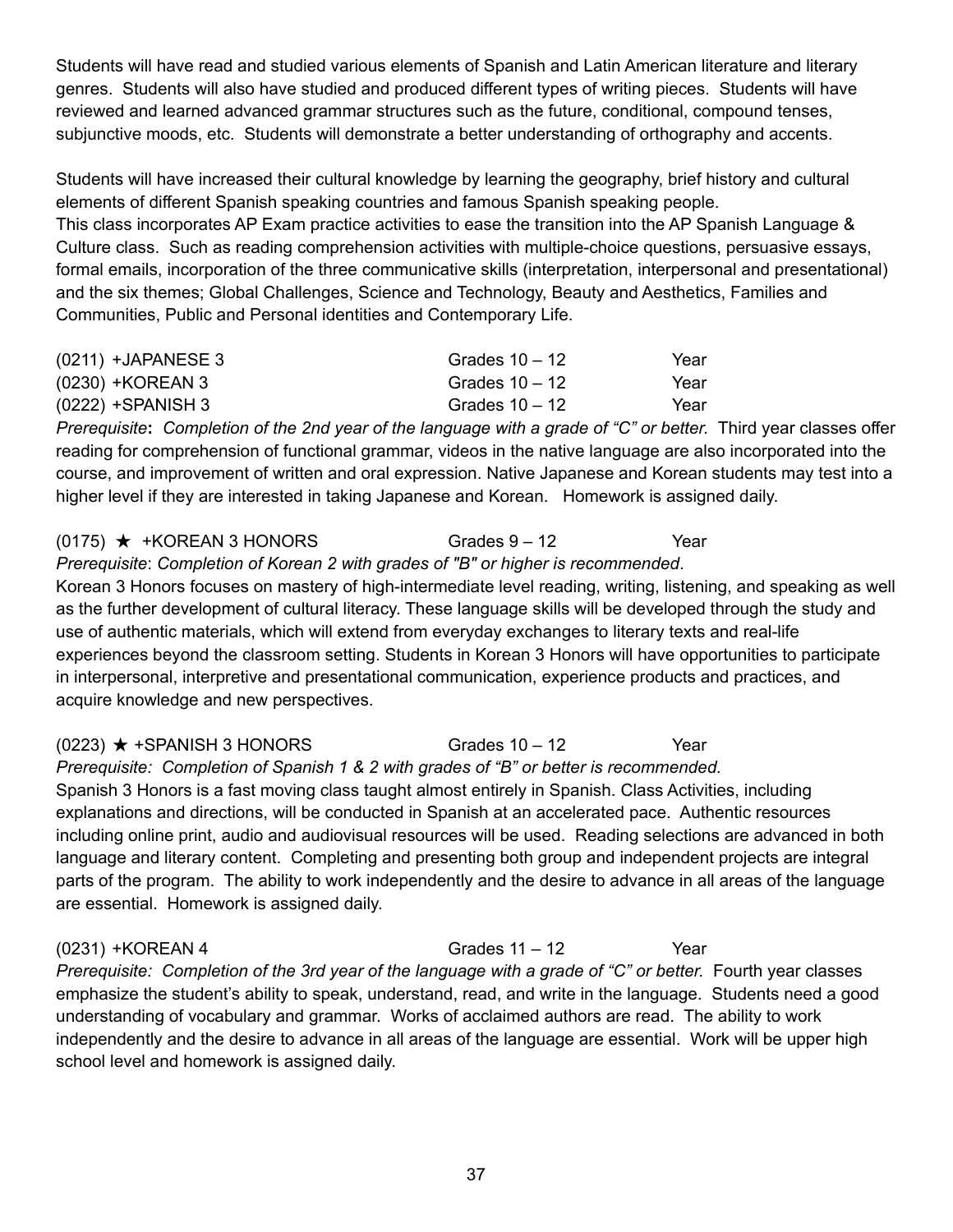### $(0253)$  ★ +KOREAN 4 HONORS Grades 11 – 12 Year

Korean 4 Honors will provide advanced practice in reading and writing Korean. This includes extensive use of Hangul as well as the strengthening of previously learned Hancha (Chinese character writing) and the learning of new Hancha. Small group conversations will strengthen conversation skills and confidence in speaking the language. While further developing listening, comprehension and writing skills, the course will provide advanced studies in Korean literature and develop a better understanding of the culture of Korea. Additionally, students will be able to read, critique and analyze a variety of reading materials, and utilize them when writing research papers and completing various independent projects.

The goal of this course is to enhance the students' fluency in everyday conversation as well as in the reading and writing of Korean.

This course is intended to meet both the University of California and the California State University requirements as an advanced foreign language. Homework is assigned daily.

| (0232) +KOREAN 5                  | Grades 11 – 12 | Year |
|-----------------------------------|----------------|------|
| $(0254)$ $\star$ +KOREAN 5 HONORS | Grades 11 – 12 | Year |

Korean 5 Honors will provide advanced practice in reading and writing Korean. This includes extensive use of Hangul as well as the strengthening of previously learned Hancha (Chinese character writing) and the learning of new Hancha. Small group conversations will strengthen conversations skills and confidence in speaking and listening. While further developing listening, comprehension and writing skills, the course will provide advanced studies in Korean literature and develop a better understanding of the culture of Korea. Additionally, students will be able to read, critique and analyze a variety of reading materials, and utilize them when writing research papers and completing various independent projects. The goal of this course is to enhance the students' fluency in everyday conversation as well as in the reading, writing and translating of Korean at a level for independent survival. This course is intended to meet both the University of California and the California State University requirements as an advanced foreign language.

(0256) ★+AP JAPANESE LANGUAGE AND CULTURE Grades 11 – 12 Year *Prerequisite: Japanese 3 or Japanese 4 with a grade of "B" or higher is recommended.* Advanced Placement Japanese Language and Culture is intended for students who wish to develop their proficiency in all four-language skills: listening, speaking, reading, and writing. Students who enroll should already have a basic knowledge of the language and culture of Japanese-speaking peoples and should have attained a reasonable proficiency in listening comprehension, speaking, reading, and writing.

The AP Japanese Language and Culture examination will be appropriate for students who have completed the equivalent of approximately 300 hours of instruction at the college level. The course and exam will incorporate Japanese cultural information within the teaching of reading, writing, and speaking the language. The course and exam will be grounded in the "Standards for Japanese Language Learning" found in Standards for Foreign Language Learning in the 21st Century. At the end of the course, students are expected to take the Advanced Placement examination in Japanese.

### (0189) ★ +AP SPANISH LANGUAGE AND CULTURE Grades 11 – 12 Year Prerequisite: Spanish 3 or 3 Honors or Spanish 4 or Spanish for Spanish Speakers C/D with a grade of "B" or *higher is recommended.*

The AP Spanish Language and Culture course is a rigorous course taught entirely in Spanish. This course is intended for students who wish to develop their proficiency across the three modes of communication: interpersonal, interpretive and presentational. The course will focus on six central themes: Global Challenges, Science and Technology, Contemporary Life, Personal and Public Identities, Families and Communities, as well as Beauty and Aesthetics. Students in this level are encouraged to take the AP Spanish Language & Culture exam. 38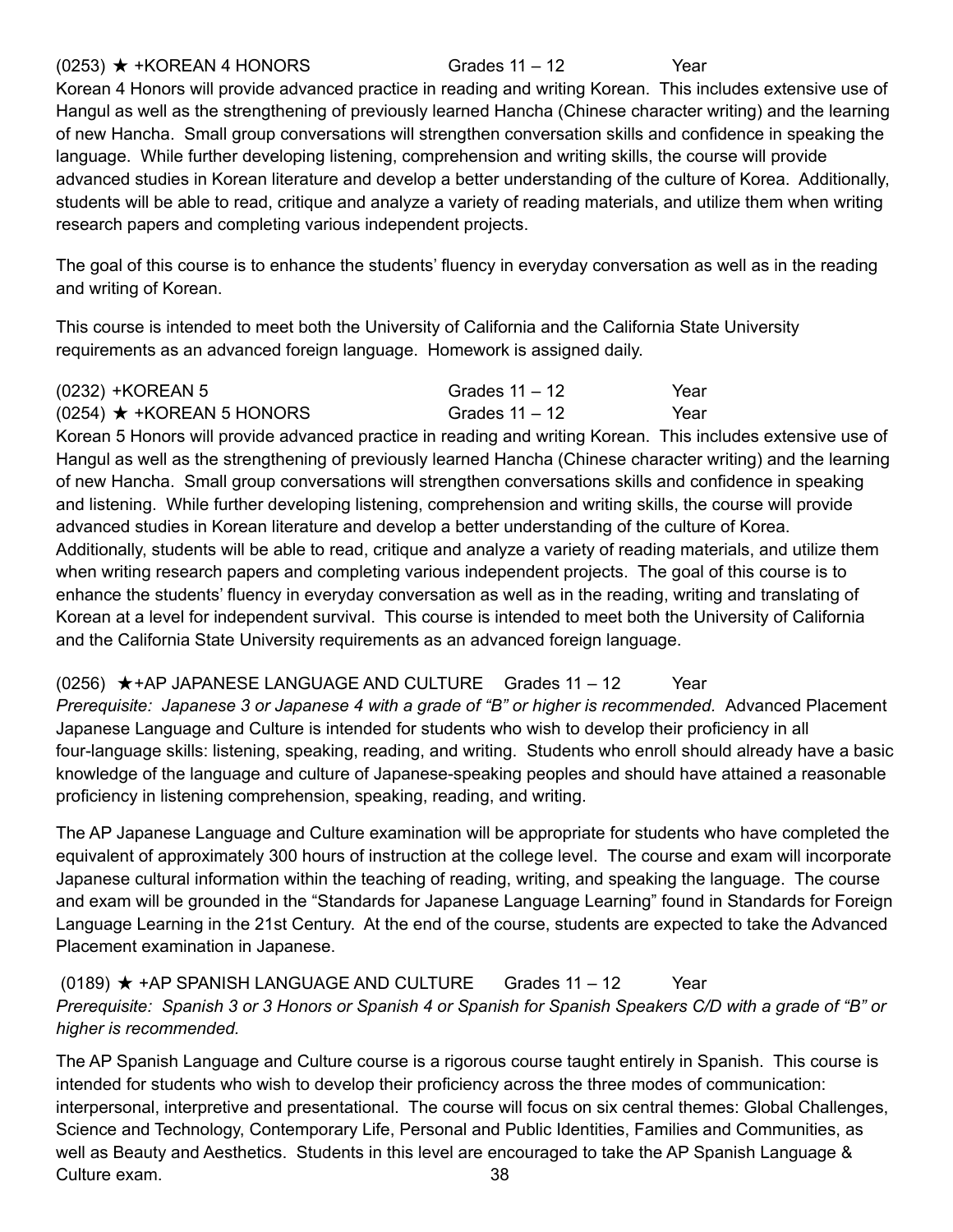Authentic resources including online print, audio, and audiovisual resources; traditional print resources that include literature, essays, and magazine and newspaper articles; a combination of visual/print resources such as charts, tables, and graphs are integrated into the course all with the goal of providing a diverse learning experience. Students communicate using rich advanced vocabulary and linguistic structures as they build proficiency in all modes of communication toward the pre-advanced level. Central to communication is the following premise from the Curriculum Framework: When communicating, students in the AP Spanish Language and Culture course will demonstrate an understanding of the culture (s), incorporate interdisciplinary topics (Connections), make comparisons between the native language and the target language and between cultures (Comparisons), and use the target language in real-life settings (communities).

### **ADDITIONAL OFFERINGS**

 $(0459)$   $\star$  +ACADEMIC DECATHLON Grades  $9 - 12$  Semester/Year (By selection) The Academic Decathlon class prepares potential competitors for the yearly regional and statewide competition. By studying and researching 10 different subject areas in depth, students develop their research, writing, speaking, and studying skills. The summer class is highly recommended for those who wish to be considered for the fall competition. Opportunities exist for all GPA's and all grade levels. Maybe repeated for honors-level credit.

| (0452) OFFICE AIDE A    | Grades $10 - 12$ | Quarter |
|-------------------------|------------------|---------|
| (0450) LIBRARY PRACTICE | Grades 10 – 12   | Quarter |
| (0448) CLASS AIDE       | Grades 10 – 12   | Quarter |

*Requires teacher/office recommendation*. This program enables students to act as Class Aide to departments or teachers. Students will assist teachers by running errands and performing appropriate classroom tasks. Students may not receive more than ten (10) credits of aide course work towards graduation. Students may not enroll in more than one aide course in a given semester. Students must have a minimum 2.0 GPA.

(0449) LEADERSHIP A/B Grades 9 – 12 Semester (By election) Leadership A/B is for elected student council members. Student government, parliamentary procedure, and the organization and running of the co-curricular program are key elements of Leadership A. Students will have the opportunity to develop speaking and writing skills, organizational skills, and to gain confidence and poise. Service to the community, school, and peers is stressed.

### **OTHER ELECTIVE COURSES**

| (0627) SOUTHERN CALIFORNIA ROC | $1-4$ pm |
|--------------------------------|----------|
| (0628) SOUTHERN CALIFORNIA ROC | $4-7$ pm |
| (0653) SOUTHERN CALIFORNIA ROC | 7-10pm   |

Students and parents should be aware of changes in the SoCal ROC program and how credits are issued. Classes are offered in a variety of time blocks beginning with 12:45-3:45 and there are several programs offered after 3:00 pm. Credits for each class are published in the semester schedules. Students may earn between 5 – 10 credits for a semester long class. If credits are a concern, please pay close attention to the number of credits awarded to successful completion of the class you chose. A parent and counselor's signatures are required for registration. Registration for SoCal ROC classes ends after the first few days of the new semester. In many cases, classes fill early depending on demand. Early registration is recommended.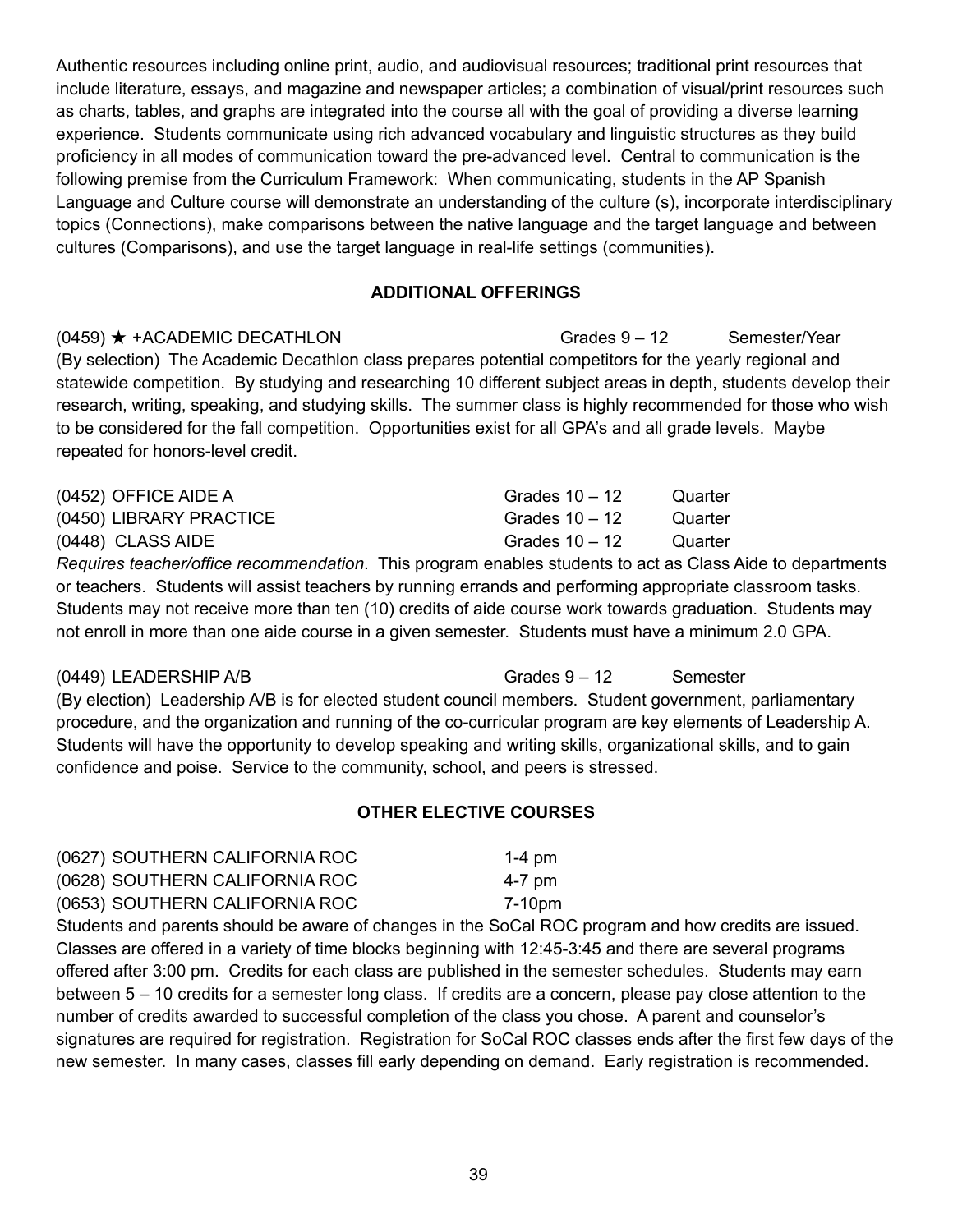### **TORRANCE HIGH SCHOOL Honors/AP Program Information**

| <b>GATE/Honors Coordinator</b> | Don Glavich | ext. 8017 |
|--------------------------------|-------------|-----------|
| AP Coordinator                 | Tina Gross  | ext. 8150 |

### District Philosophy

The Torrance Unified School District is committed to the principle that all students deserve an opportunity to participate in rigorous and academically challenging courses. All students who are willing to accept the challenge of a rigorous academic curriculum and meet course prerequisites…shall have equal access to Advanced Placement and Honors courses.

### **Necessary Guidance to Help Students Make Appropriate Course Choices**

It will be important to help students make appropriate course choices without placing restrictions on what courses they are permitted to take. To that end, we have designed a guidance and course selection process from February through June intended to help students and parents determine if enrollment in an Honors or Advanced Placement course is appropriate. The emphasis will be on making sure students and parents are aware of the goals of Honors and Advanced Placement courses, the workload in these classes, and the expected performance level for students in these courses. Students and parents will be able to weigh the input of the teachers and counselors with the rigors of the courses and determine if they wish to accept the challenges of Honors or Advanced Placement courses.

### **Student Commitment to Honors Programs**

In addition, students will be asked to commit to at least a full year of enrollment in these courses. Students in these courses will be evaluated at the semester. It is our belief that in choosing to enroll in advanced courses that students must also commit to the higher expectations in these courses. Students with failing grades may be removed from the course without honors or Advanced Placement credit.

### **What is the difference between AP and Honors?**

Both levels are rigorous courses of study. However, AP courses are designed and updated annually to reflect what is being taught in cutting-edge college courses. Students receive an external evaluation by means of the AP exam. College faculty from around the world will score the exam and verify that the student has mastered college-level studies.

| <b>Honors</b>                                     | <b>Advanced Placement</b>                              |
|---------------------------------------------------|--------------------------------------------------------|
| <b>Geometry Honors</b>                            | AP English Literature and Composition                  |
| Algebra 2 Honors                                  | AP English Language and Composition                    |
| <b>Pre-Calculus Honors</b>                        | <b>AP Statistics</b>                                   |
| Anatomy and Physiology Honors<br>Biology 1 Honors | <b>AP Calculus AB/BC</b><br><b>AP Computer Science</b> |
| Chemistry 1 Honors                                | <b>AP Environmental Science</b>                        |
| English 1 Honors                                  | <b>AP Chemistry</b><br><b>AP Biology</b>               |
| English 2 Honors                                  | AP Physics 1 & 2                                       |

Torrance High School offers the following Honors and Advanced Placement courses: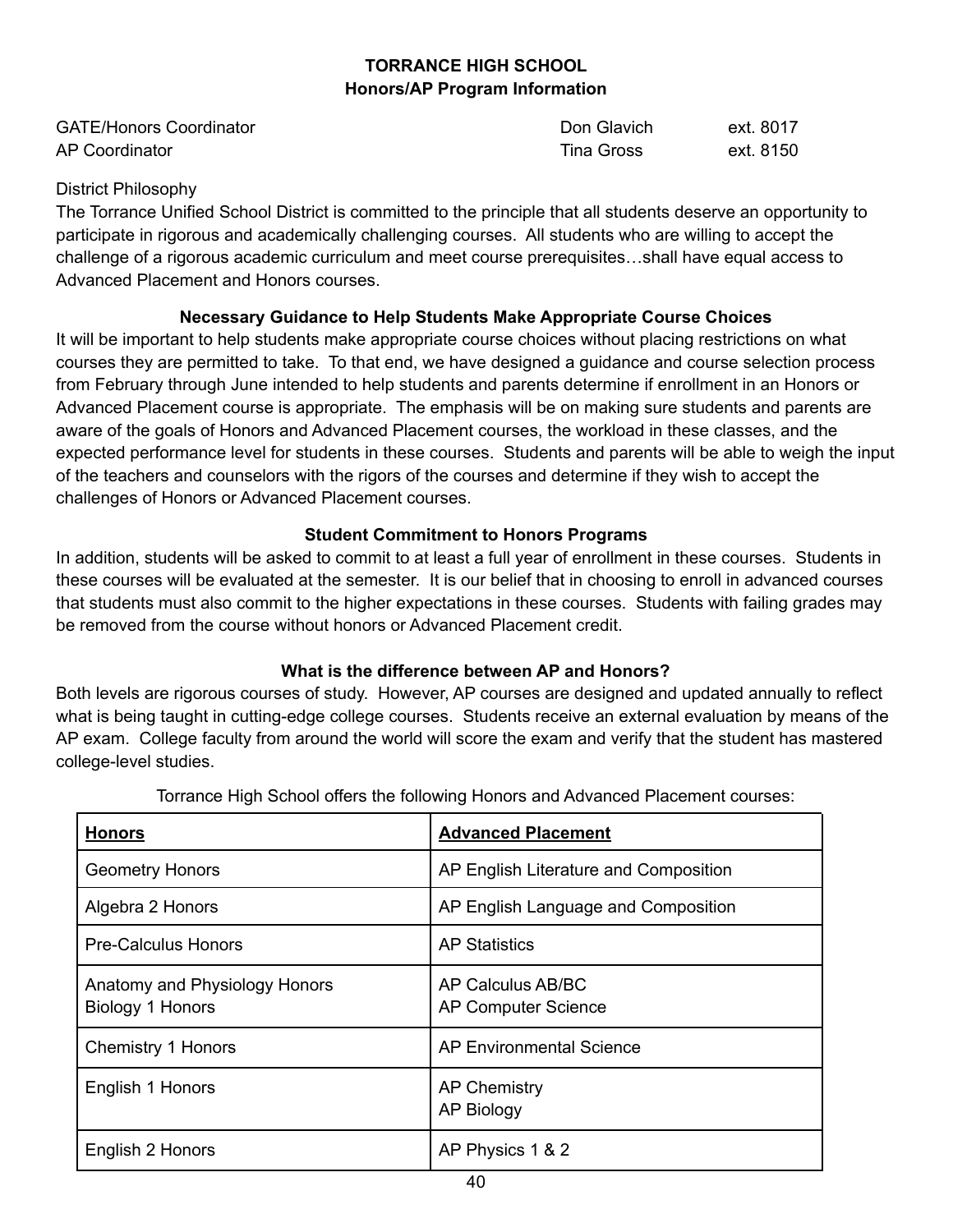| Spanish 2 Honors                           | AP Government & Politics         |
|--------------------------------------------|----------------------------------|
| Spanish 3 Honors                           | AP Macroeconomics                |
| Korean 4 Honors                            | AP US History                    |
| Korean 5 Honors                            | AP World History                 |
| Academic Decathlon                         | AP Psychology                    |
| Intro. To Administration of Justice Honors |                                  |
| <b>Concepts of Criminal Law 1 Honors</b>   | AP Spanish Language and Culture  |
| Civil Law in a Civil Society Honors        | AP Japanese Language and Culture |
| <b>Advanced Civil Law Honors</b>           | AP Human Geography               |

## **Honors Program**

Each course of study in the Torrance High School Honors Program is designed to meet standards of scholarship and academic achievement that are a substantially higher level than a student is expected to attain in a regular course of study. Each course of study in the Honors Program must meet the following criteria:

- Prepare students for Advanced Placement.
- Have established prerequisites that include designated levels of appropriate performance.
- Have distinctive features in terms of extended contents and additional workload that set it apart from regular high school courses in the same subject.

# **Advanced Placement Courses**

- 1. AP courses give students a head start on college.
- 2 College credit can allow you to move into upper-level College courses sooner.
- 3. Stand out in the admissions process.
- 4. Earn academic scholarships and awards.
- 5. Experience a college-level test.
- 6. AP classes qualify for the honors grade point, which is recognized at University of California.
- 7. AP classes demand a high standard of teaching.
- 8. Students who take AP courses and exams are much more likely than their peers to complete a Bachelor's degree in four years or less.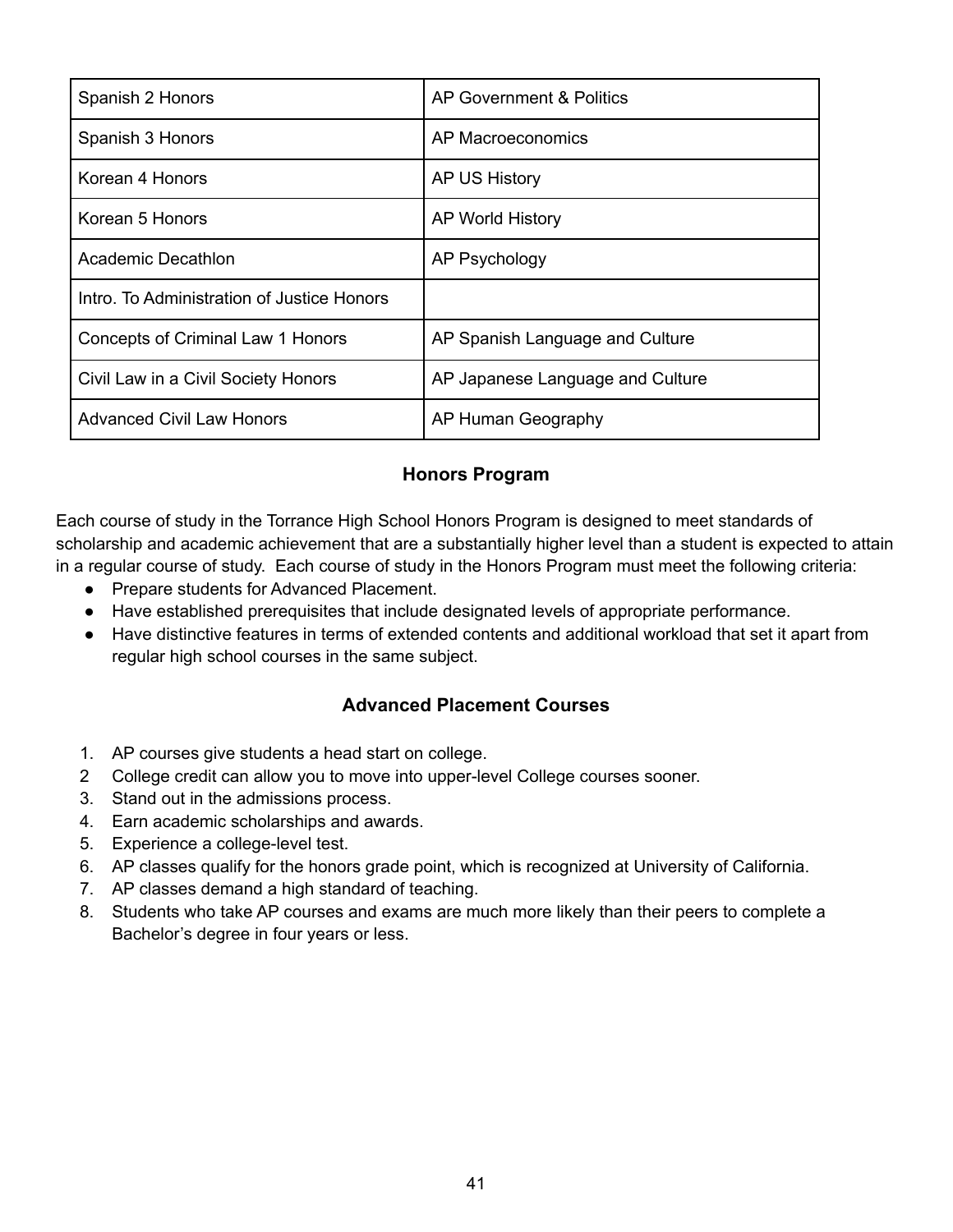### **CONSIDERATIONS FOR AP COURSES**

- All AP courses require serious academic commitment.
- These are college level courses and students will be expected to meet the expectations of the teacher.
- $\bullet$  AP students will pay for each exam they take. (Current cost \$95.00)
- The AP Tests are approximately 3 hours long and are administered over a two-week time period during mid-day.
- Students are expected to take the exam (s) for each corresponding enrolled course.

### Are You Ready For Honors?

Each year Torrance Unified School District offers students the opportunity to take classes at the local high school as a way to advance in various subject areas. Although these classes are quite demanding, most students who attend these classes are successful. This questionnaire is designed to help students and their parents decide whether these classes are appropriate to take. Please answer the questions honestly and discuss the results with your parents. The more informed your decision is, the more successful you will be.

- Are you INTERESTED in this subject?
- Do you ALWAYS complete all your homework and turn it in ON TIME?
- Do you have GOOD STUDY HABITS—find time each day to study even if you don't necessarily have homework?
- Are you MOTIVATED by a challenge and have the PERSEVERANCE to complete a task even if it is very difficult?
- Do you take RESPONSIBILITY for your work—go above and beyond what's expected, participate in class, very attentive in class?
- When problems arise, do you SEEK HELP from others?
- Are you SUCCESSFUL in all of your classes, even those that seem less interesting?

Look carefully at the key words here and rate yourself. If you can honestly answer yes to each question then you are probably well suited to enter this program. If you answered **"maybe"** or **"no"** to some of these questions, you may wish to wait a year and work on those habits to improve them and then apply for these classes later during your high school career. Remember that each student has individual strengths and weaknesses. Several of these reasons are not based on student interest or ability and may reflect that you are not quite ready for these courses. Please do not rank yourself against others. You are the person who will attend the class. You must complete the assignments and you alone will take the tests.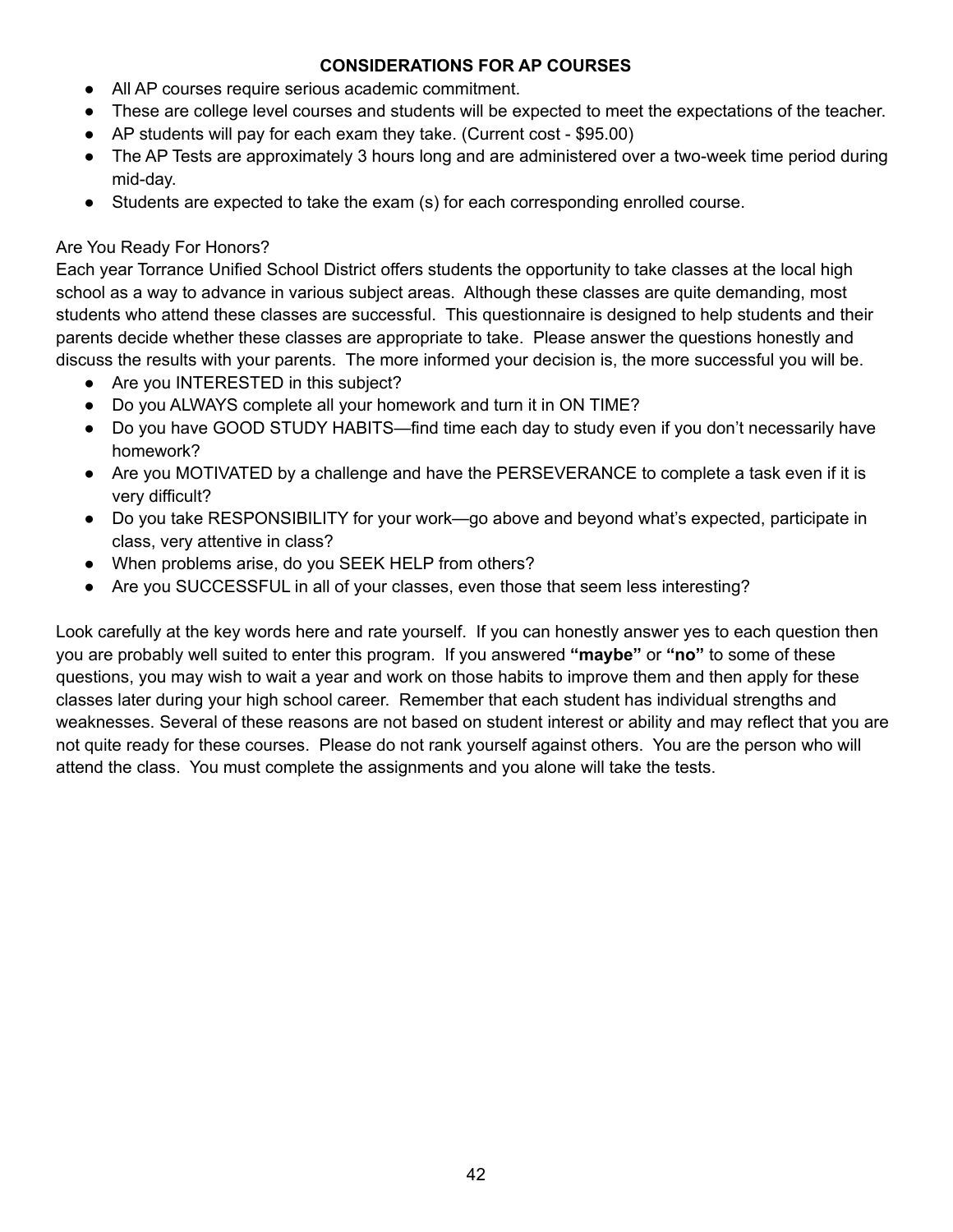### **SEQUENCE OF COURSES**

The following courses offered in the five subject areas are listed in sequential order and show how a student would progress through Torrance High School's four-year Honors/AP program:

> MATH: Geometry Honors (8-10) Algebra 2 Honors (9-11) Pre-Calculus Honors (10-12) AP Calculus – AB & BC (11-12) AP Statistics (11-12)

SCIENCE:

Biology 1 Honors (8, 9, 10) Chemistry 1 Honors (9-11) Chemistry AP (10-12) Anatomy & Physiology Honors (10-12) AP Biology (10-12) AP Environmental Science (10-12) AP Physics (10-12) Project Lead the Way PLTW AP Computer Science Principles

SOCIAL SCIENCE: AP Human Geography (9-10) AP World History (10) AP US History (11) AP Government/Macroeconomics (120 AP Psychology (11-12) Introduction to Administration of Justice H (11-12) Concepts of Criminal Law Honors (11-12) Civil Law in a Civil Society Honors (11-12) Advanced Civil Law Honors (11-12)

ENGLISH: English 1 Honors (9) English 2 Honors (10) English Language AP (11) English Lit AP (12)

WORLD LANGUAGES: Korean4/5 Honors (varies) Spanish 2 Honors (9-11) Spanish 3 Honors (10-12) AP Spanish Language & Culture (11-12) AP Japanese Language & Culture (11-12)